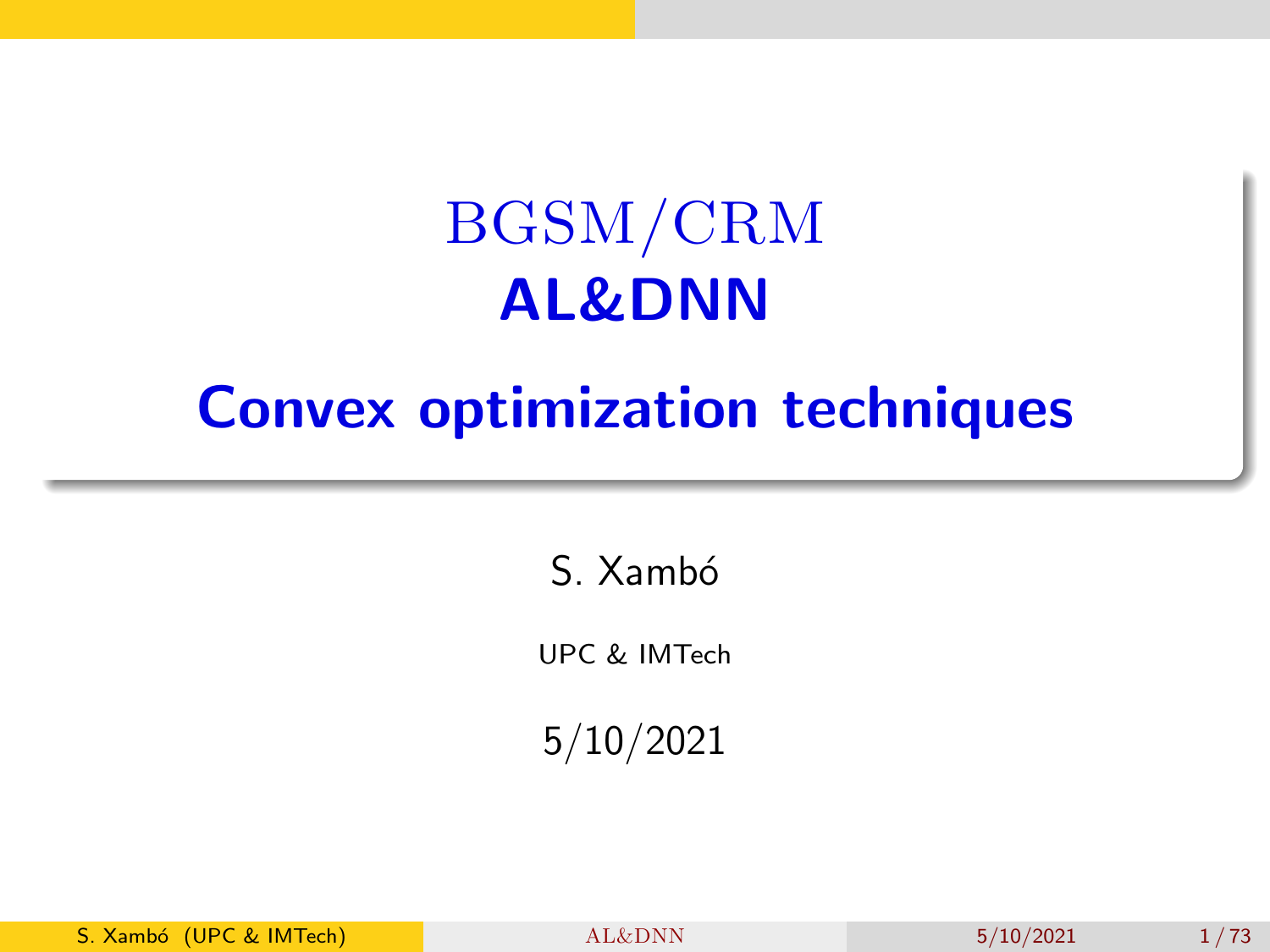<span id="page-1-0"></span>Sketches on convex optimization theory.

We will define what is meant by a constrained optimization problem, introduce some relevant concepts (mainly the Lagrangian formalism) and study some useful results, with the aim to prove the Karush-Kuhn-Tucker theorem and, under suitable assumptions, the equivalence of the primal and dual versions of a convex optimization problem.

Main references: [\[1\]](#page-69-0), [\[2\]](#page-69-1), [\[3\]](#page-70-0).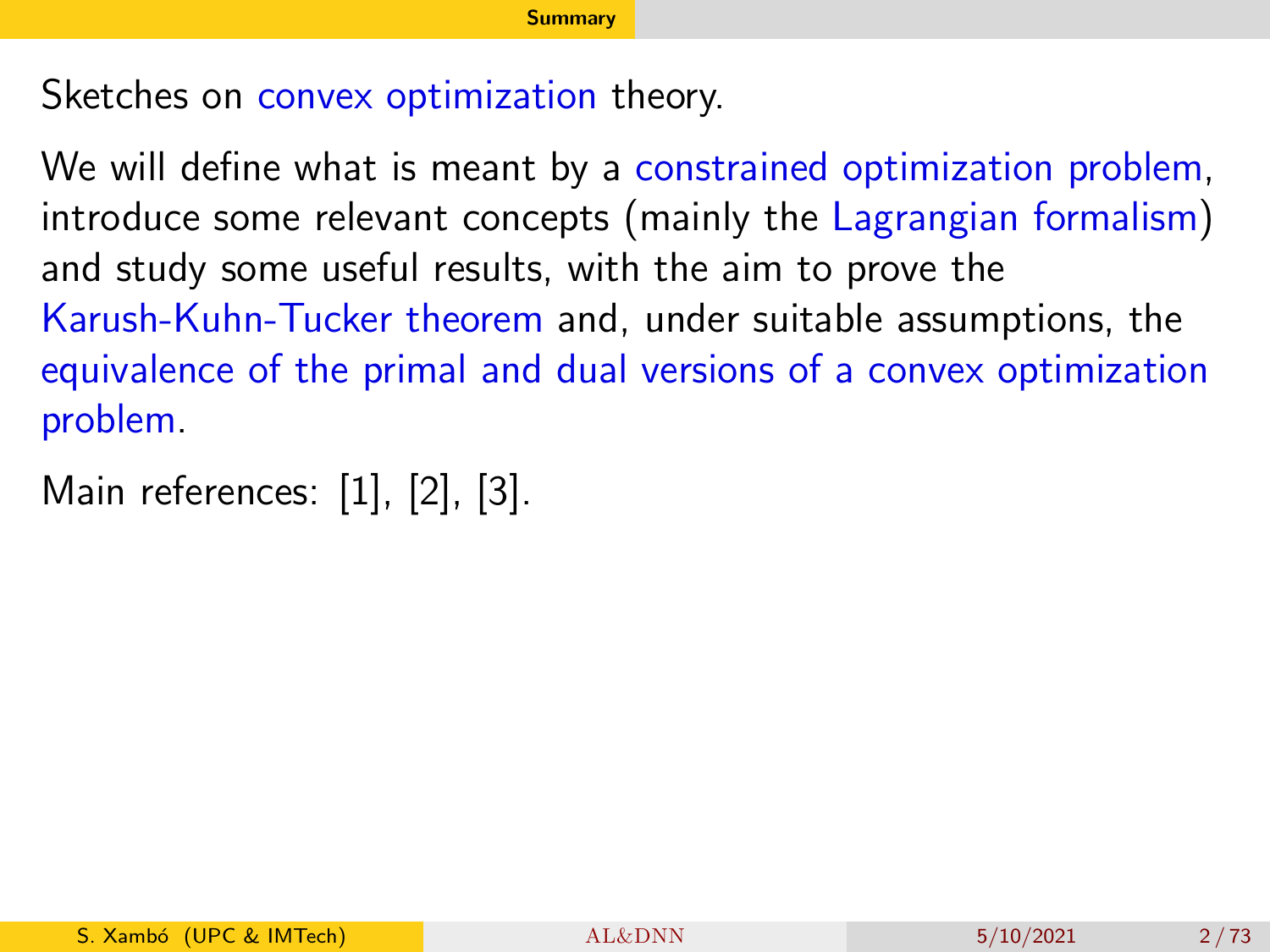<span id="page-2-0"></span>The historical unfolding of optimization techniques and their significance on multiple fields are fascinating topics.

A good reference for the facts (researchers, results, impacts) is the book [\[4\]](#page-70-1), as it collects eighteen classical papers headed by an extensive historical paper by the editors.

In particular, we can find the celebrated (although unpublished) master thesis of W. Kurush (University of Chicago, 1939) and seminal papers by J. Lagrange (1759), F. John (1948), W. Fenchel (1949), M. Slater (1950) and the landmark paper by H. W. Kuhn and A. W. Tucker (1951).

It also includes an historical overview up to 1976 by H. W. Kuhn.

The bibliography notes at the end of each chapter of the treatise [\[1\]](#page-69-0) are also an excellent source of facts and ideas about those topics.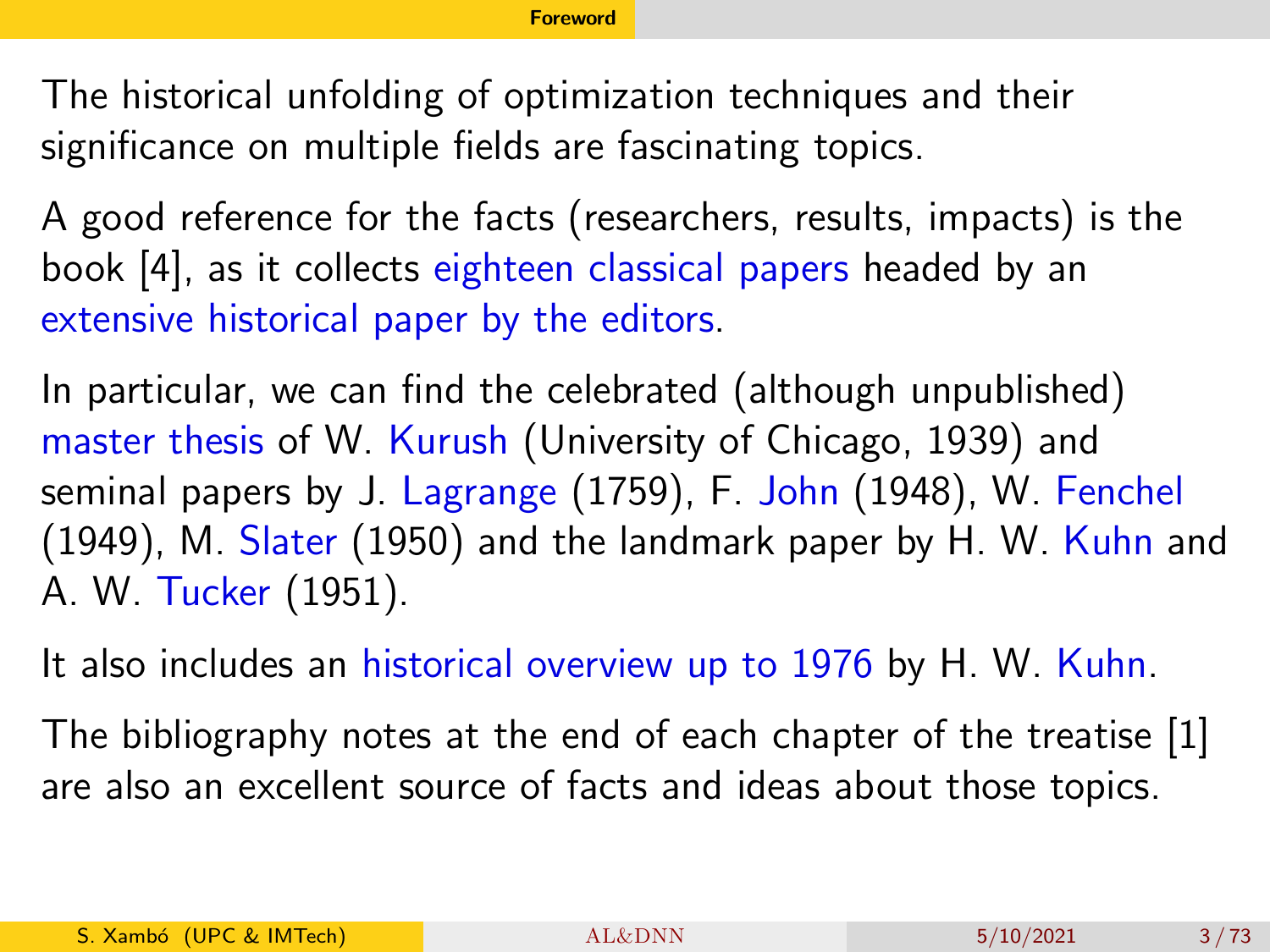<span id="page-3-0"></span>The space of real  $r \times c$  matrices (r rows and c columns) will be denoted by  $\mathsf{R}_c^r$ ; the space of row vectors of length  $r$ , by  $\mathsf{R}^r$  (it is isomorphic to  $\mathbf{R}_{1}^{r}$ ); and the space of column vectors of length  $c$ , by  **(it is isomorphic to**  $**R**<sub>c</sub><sup>1</sup>$ **).** 

We have a bilinear map  $\mathbf{R}_c^r\times\mathbf{R}_s^c\to\mathbf{R}_s^r$  given by the product of matrices.

The square matrices of order k,  $\mathbf{R}(k) = \mathbf{R}_k^k$ , form an  $\mathbf{R}$ -algebra.

The algebra  $R(1)$  is isomorphic to R.

Note that the map  $\mathsf{R}^r\times \mathsf{R}_r\to \mathsf{R}$ ,  $(x,y)\mapsto xy$  is a duality: it allows to identify  $\mathsf{R}^r$  as the dual of  $\mathsf{R}_r$  and  $\mathsf{R}_r$  as the dual of  $\mathsf{R}^r$ .

If m is a positive integer,  $[m]$  denotes the sequence  $1, \dots, m$ .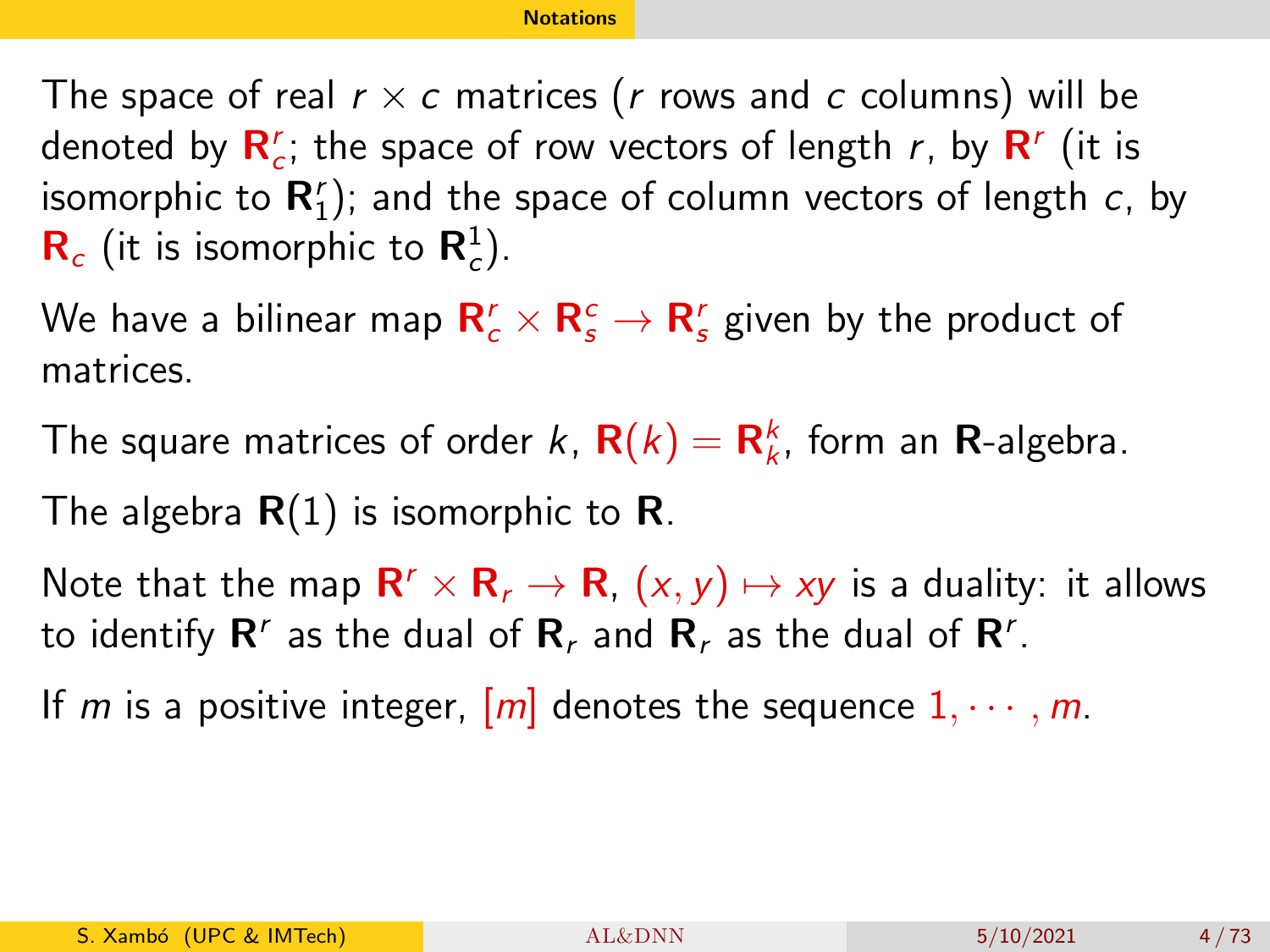# Optimizations problems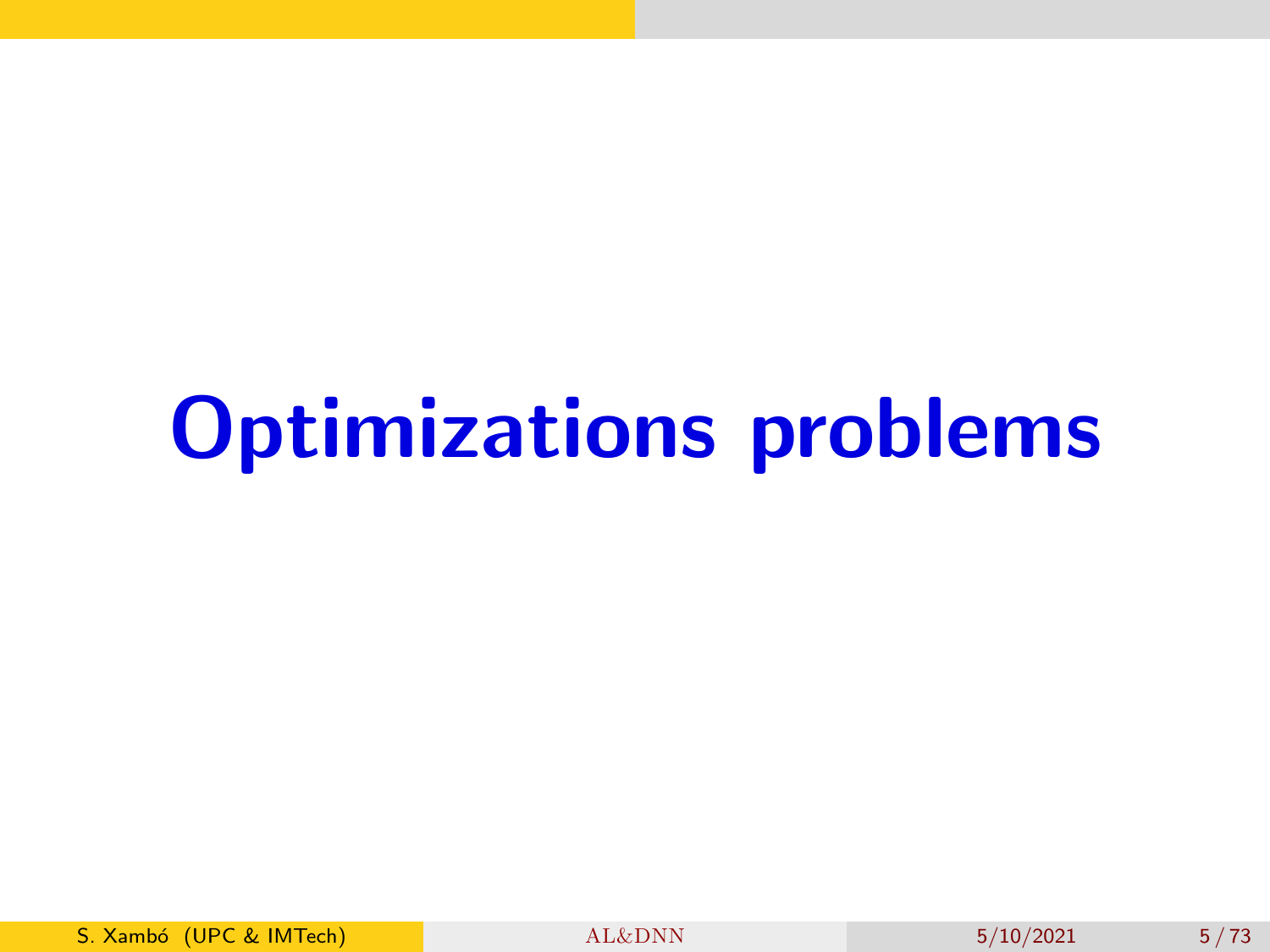<span id="page-5-0"></span>If  $\mathfrak{X}\subseteq \mathbf{R}^n$  and we have functions  $f,g_i:\mathfrak{X}\to \mathbf{R}$   $(i\in [m]),$  then we can consider the problem

<span id="page-5-1"></span>
$$
p^* = \min_{x \in \mathcal{X}} f(x) \wedge g_i(x) \leq 0 \ (i \in [m]). \qquad (1)
$$

(we use the symbol  $\lambda$  to be read as "subject to")

Such problems are said to be *constrained optimization problems* (in  $\emph{primal form). If there are no constraints  $g_i,$  the problem  $\min_{x \in X} f(x)$$ is said to be unconstrained.

The set  $X = \{x \in \mathcal{X} | g(x) \leq 0\}$  is called the *feasible set*.

If  $X = \emptyset$ , the problem [\(1\)](#page-5-1) is inconsistent, so we will assume that X is non-empty.

The function  $f$  is called the *cost* or *objective* of the problem. Any  $x^* \in X$  such that  $f(x^*) = p^*$  will be said to be an optimal solution of [\(1\)](#page-5-1).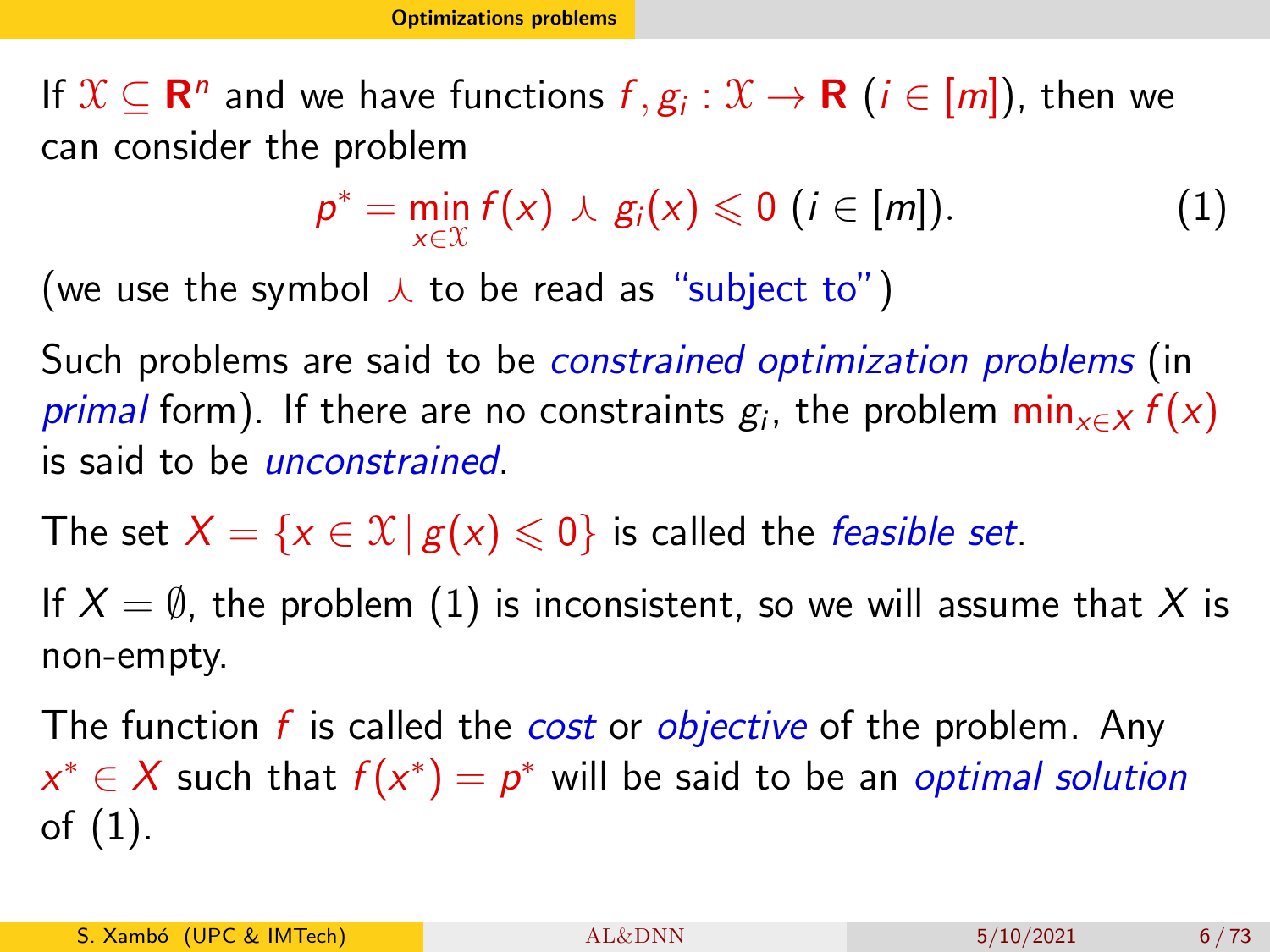Other problems that are amenable to the form [\(1\)](#page-5-1) are also called optimization problems.

For example, conditions such as  $a_i\leqslant g_i(x)\leqslant b_i$   $(a_i,b_i$  constants) can be expressed as  $g_i(x) - b_i \le 0$  and  $a_i - g_i(x) \le 0$ .

Likewise,  $g_i(x) = 0$  is equivalent to  $g_i(x) \leq 0$  and  $-g_i(x) \leq 0$ .

Note also that max<sub>x∈X</sub>  $f(x) = -\min_{x \in X} -f(x)$ , and hence max problems are also optimization problems. In such cases,  $f$  is usually called by names suggested by the context.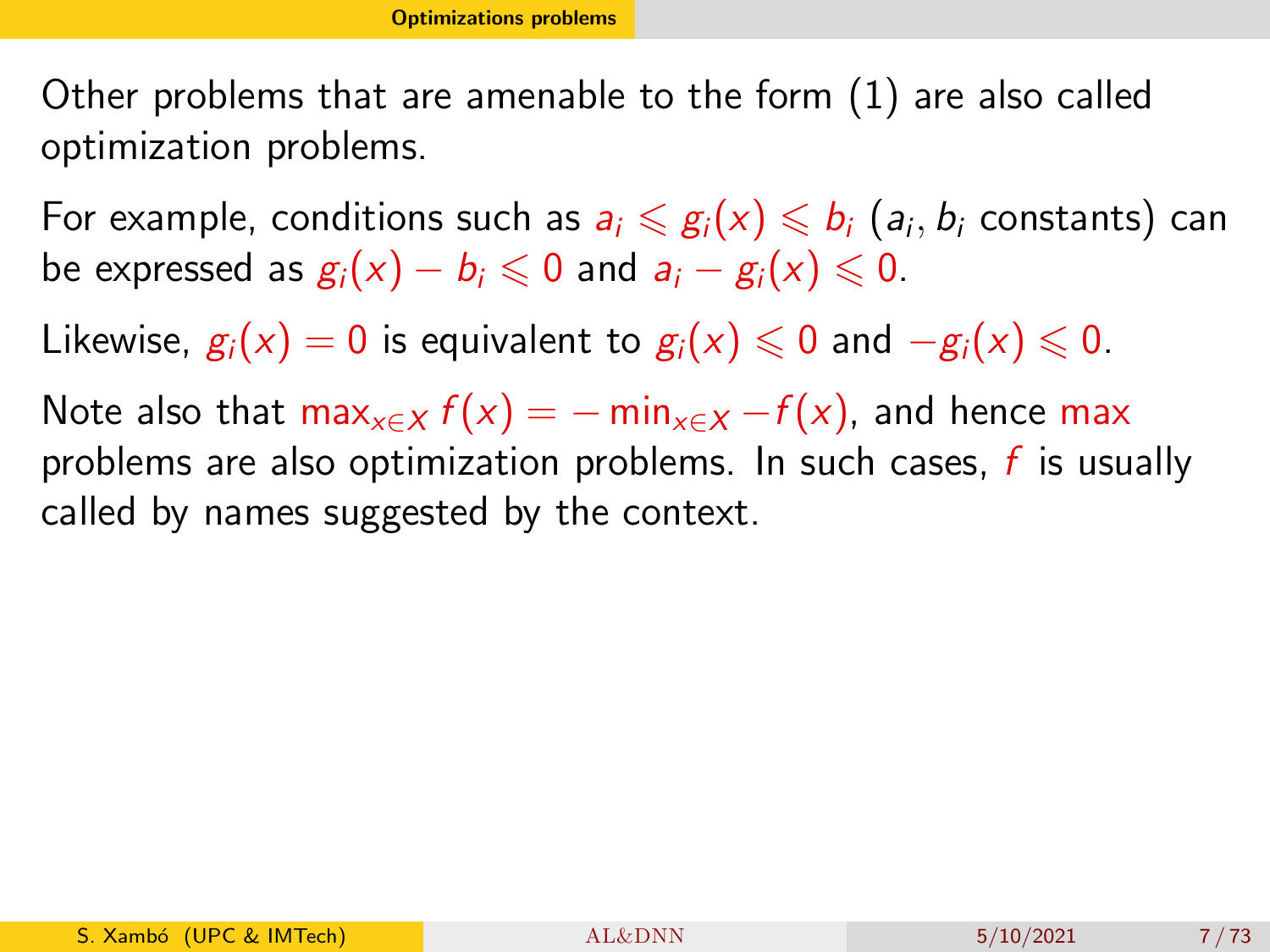<span id="page-7-0"></span> $\min_{x \in \mathbb{R}^n} ||x\mathcal{A} - \mathcal{b}||$ , where  $x \in \mathbb{R}^n$ ,  $\mathcal{A} \in \mathbb{R}_k^n$ , and  $\mathcal{b} \in \mathbb{R}^k$ .

This unconstrained optimization problem is equivalent to

$$
\min_{x \in \mathbf{R}^n} \|xA - b\|^2 = \min_{x \in \mathbf{R}^n} (xA - b)(A^T x^T - b^T)
$$
  
= 
$$
\min_{x \in \mathbf{R}^n} (xAA^T x^T - 2bA^T x^T + bb^T).
$$

If the linear system  $xA = b$  has solutions, then the minimum is 0 and it is achieved for all points on the affine subset of solutions.

Otherwise, we have to minimize a quadratic equation in  $x$  whose gradient with respect to x is twice  $x\mathcal{A}\mathcal{A}^{\mathcal{T}}-b\mathcal{A}^{\mathcal{T}}.$  If  $\mathcal{A}\mathcal{A}^{\mathcal{T}}$  is invertible, then there is a unique solution, namely  $x=(bA^{\mathsf{T}})(AA^{\mathsf{T}})^{-1}.$ 

Otherwise, the solutions of  $x$ AA $^\mathcal{T} = b$ A $^\mathcal{T}$  can be obtained by means of the matrix  $(AA^{\mathsf{T}})^{\dagger}$ , the pseudoinverse of  $A A^{\mathsf{T}}$ , as discussed in numerical analysis texts (see, for example, [\[5,](#page-71-0) Lecture 11], and Appendix SVD, page 53, for a synopsis).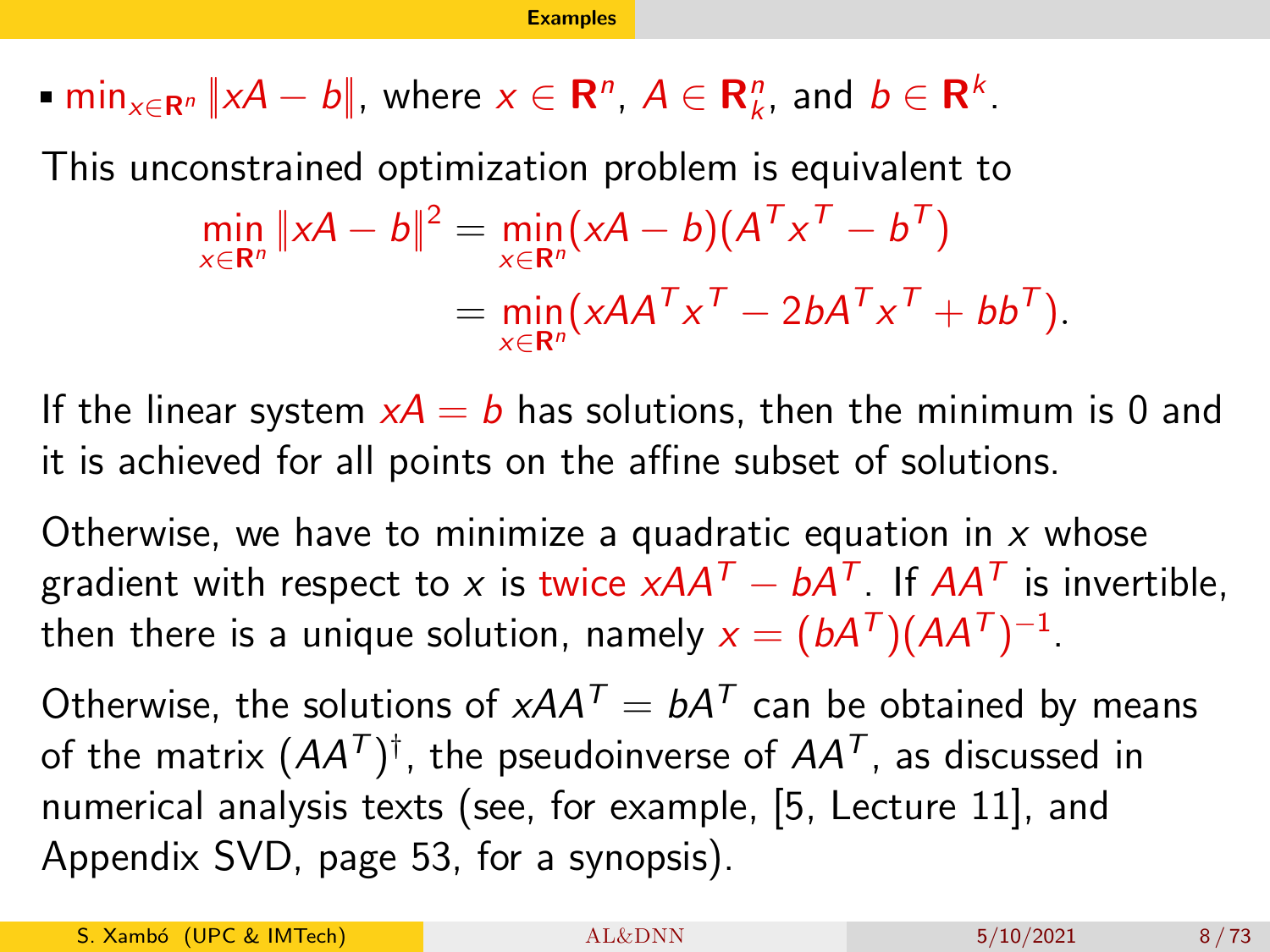<span id="page-8-0"></span>A map  $\phi: \mathfrak X \to \mathbf R_{n'}$  is called a *feature map* (more on this notion in the session 10-13).

Given a labeled dataset  $\mathcal{D}=\{(\mathsf{x}^i,\mathsf{y}^i)\,|\,i\in[m],\mathsf{x}^i\in\mathfrak{X},\mathsf{y}^i\in\mathsf{R}\}$ , let  $L_{\mathcal{D}}: \mathbf{R} \times \mathbf{R}^{n'} \to \mathbf{R}$  be defined by

$$
L_{\mathcal{D}}(w_0, w') = \sum_{i=1}^m (w' \phi(x^i) + w_0 - y^i)^2.
$$

The quest for a solution  $\textit{\textbf{w}} = (\textit{\textbf{w}}_0,\textit{\textbf{w}}')$  to the optimization problem  $min_w L_D(w)$  can be called a  $\phi$ -based linear regression problem (this generalizes the notion of linear regression discussed earlier). It can be solved by means of least squares as follows.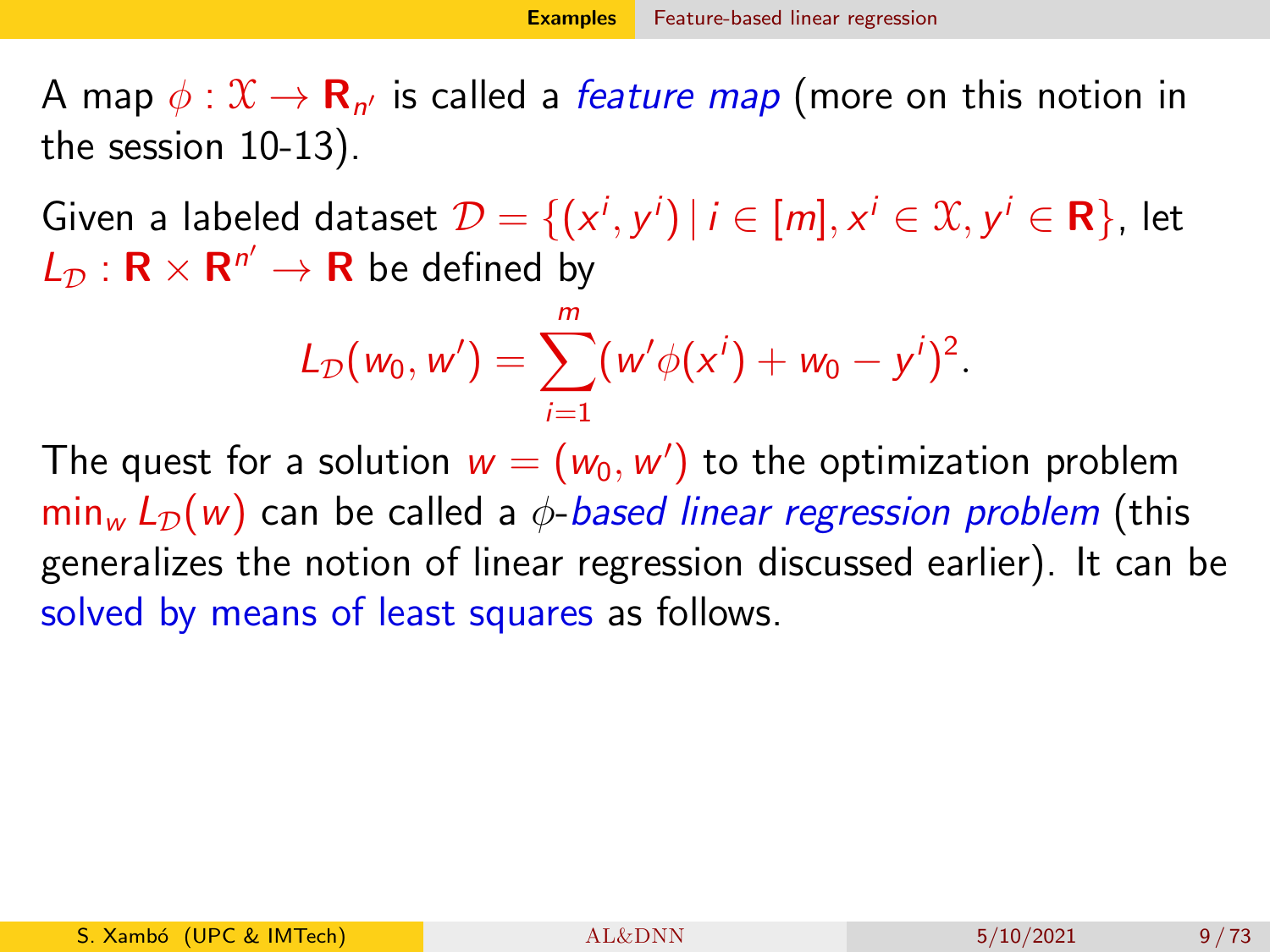If we let 
$$
y = (y^1, \dots, y^m)
$$
 and  
\n
$$
A = \begin{bmatrix} 1 & \cdots & 1 \\ \phi(x^1) & \cdots & \phi(x^m) \end{bmatrix} \in \mathbf{R}_{m}^{n'+1}
$$

then we have

$$
L_{\mathcal{D}}(w) = ||wA - y||^2
$$
  
=  $(wA - y)(A^T w^T - y^T)$   
=  $wAA^T w^T - 2yA^T w^T + yy^T$ .

Thus we can proceed much as in the previous example.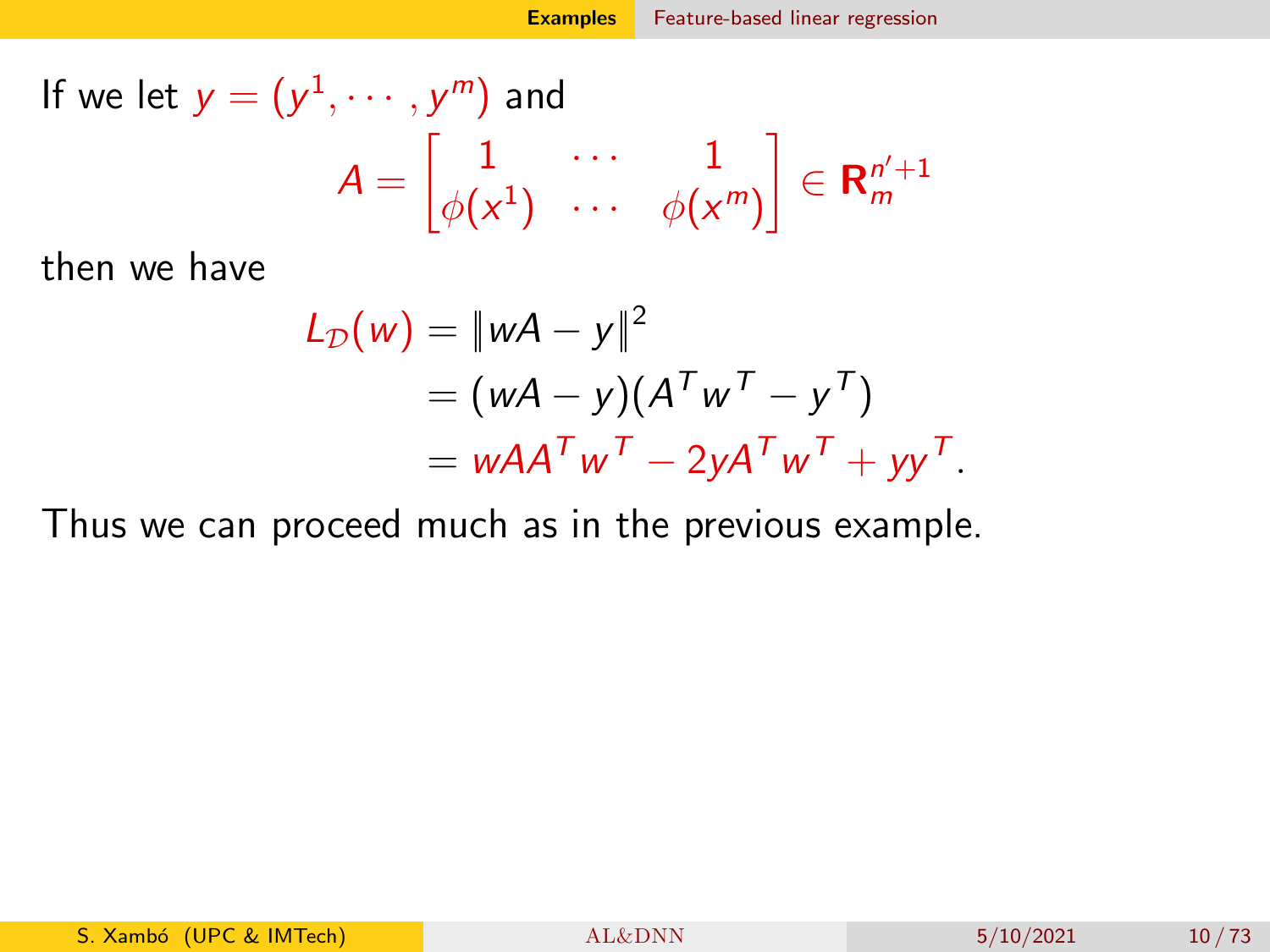<span id="page-10-0"></span>With the notations of the previous example, *ridge regression* is the unconstrained minimization problem of the form  $\min_w L(w) + \lambda \|w\|^2$ , where  $\lambda$  is some positive constant.

Since the gradient of  $\lambda\|w\|^2=\lambda w w^{\mathcal T}$  is  $2\lambda w$ , we are led to solve  $w(AA^T + \lambda \mathrm{Id}_{n'+1}) = yA^T,$ 

which can be approached much as in the previous Example.

The role of the term  $\lambda \|\bm{w}\|^2$  is to favor solutions with small  $\|\bm{w}\|$ . For  $\lambda = 0$ , we have linear regression. The higher the value of the chosen  $\lambda$ , the more it favors smaller  $||w||$ .

Ridge regression is also called *penalized*, or *regularized*, linear regression.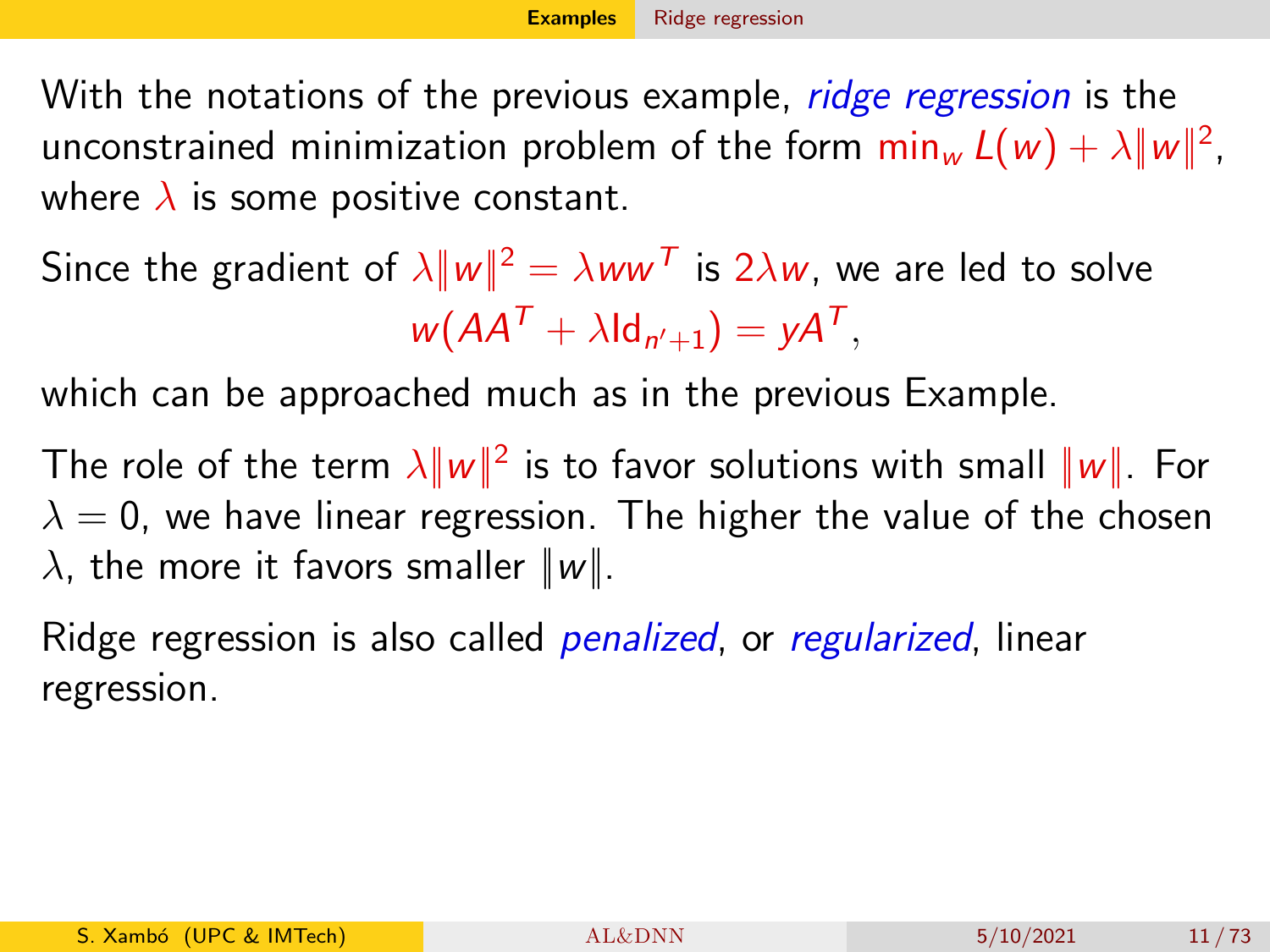# The Lagrangian formalism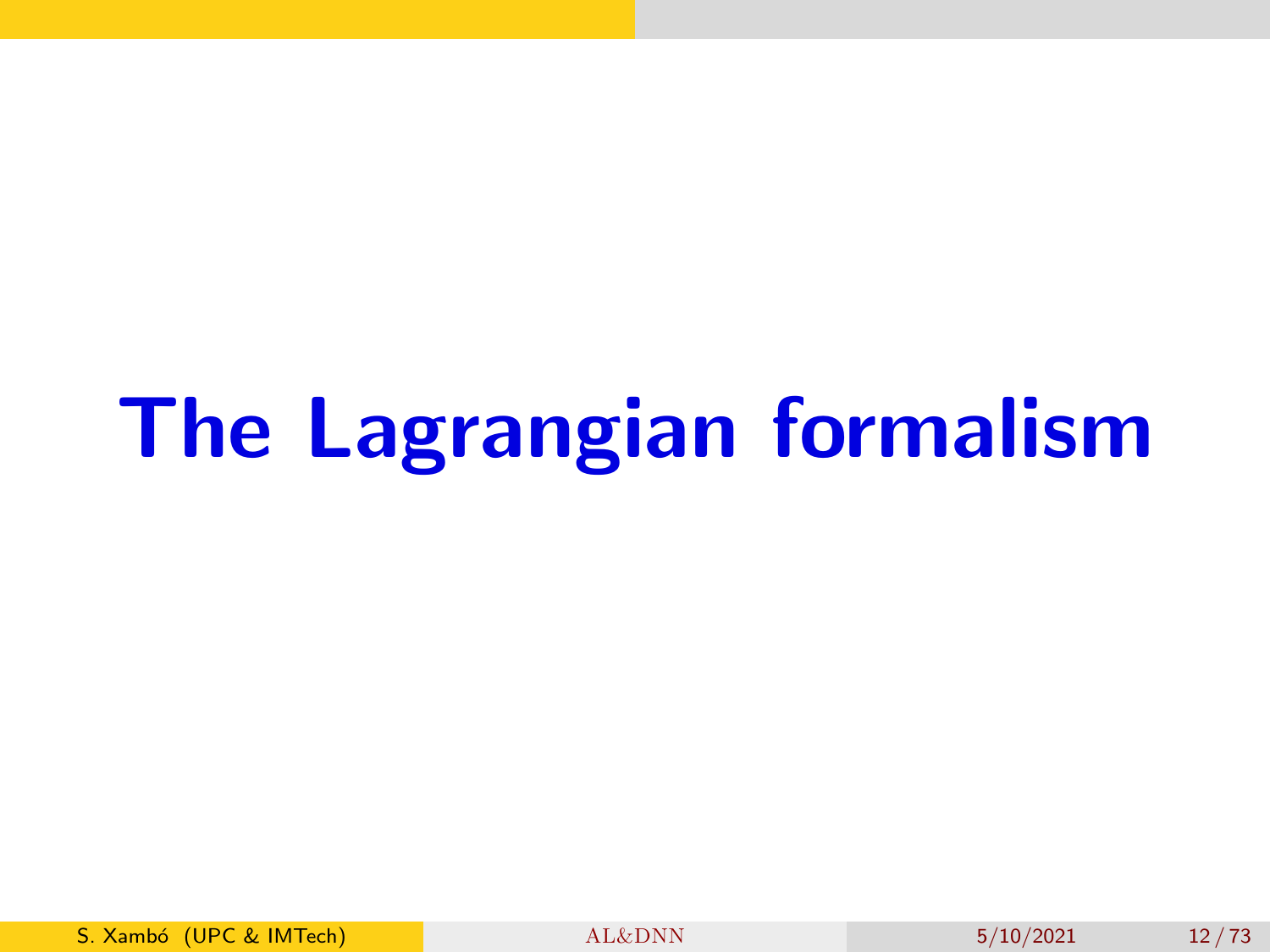<span id="page-12-0"></span>The Lagrangian associated to the problem

$$
p^* = \min_{x \in \mathcal{X}} f(x) \wedge g_i(x) \leq 0 \ (i \in [m])
$$

is the function  $L: \mathfrak{X} \times \mathbf{R}^m_+ \to \mathbf{R}$  defined by the formula

$$
L(x, u) = f(x) + u \cdot g(x) = f(x) + \sum_{i \in [m]} u_i g_i(x).
$$
 (2)

The symbols  $u = u_1, \ldots, u_m$  are called Lagrange or dual variables.

Remark. For a short introduction to the Lagrange multipliers in analysis and differential geometry, see Appendix C, page 56.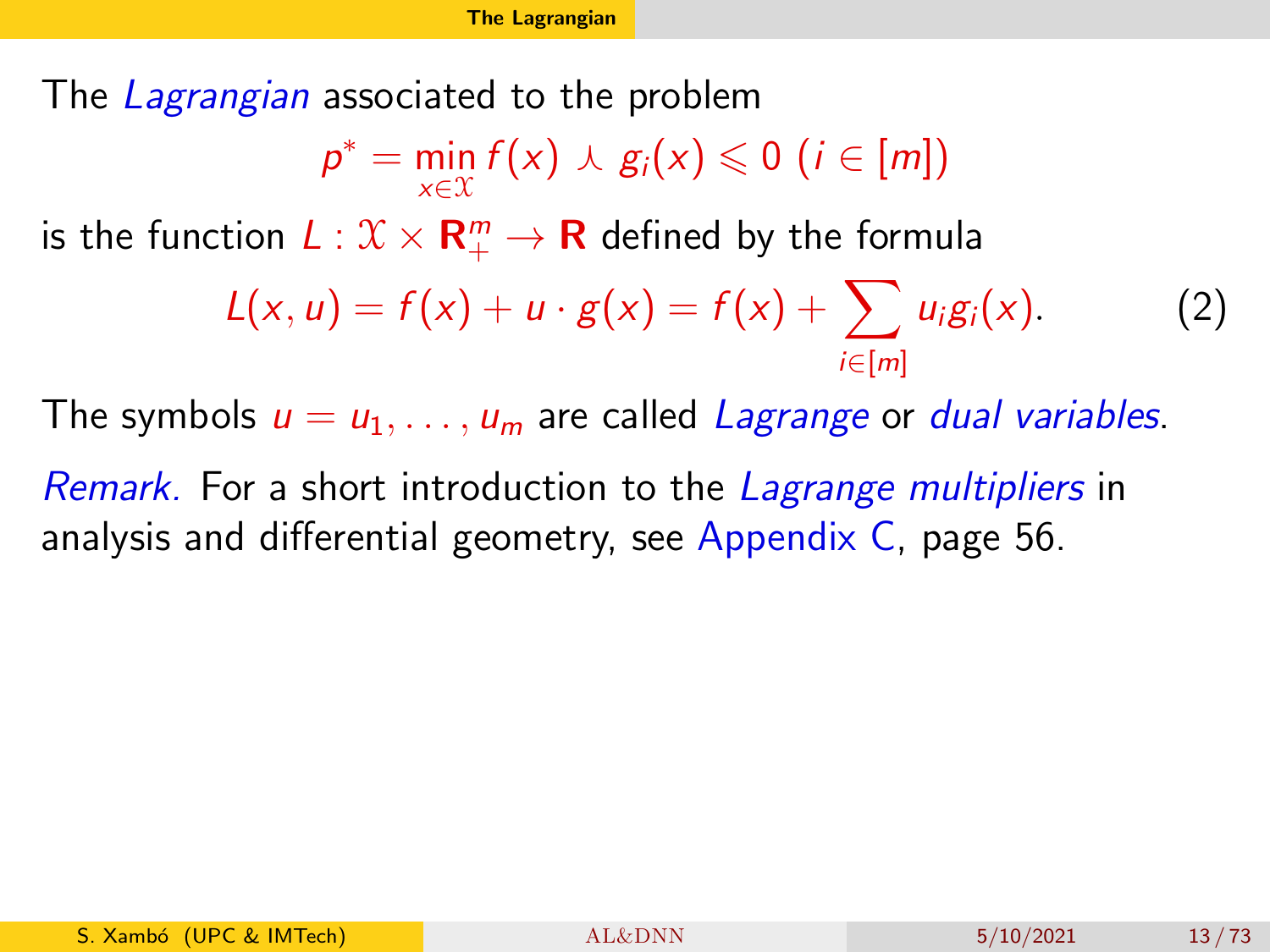<span id="page-13-0"></span>By definition, the dual variable  $u_i$  of an inequality constraint  $g_i(x) \leq 0$  is required to be non-negative.

Now recall that equality constraints  $h(x) = 0$  can be handled as two inequalities,  $h(x) \le 0$  and  $-h(x) \le 0$ . To these inequalities there correspond two dual (non-negative) variables, say  $u^+$  and  $u^-,$ respectively.

They contribute to the Lagrangian with the expression

$$
u^+h(x) - u^-h(x) = (u^+ - u^-)h(x) = vh(x),
$$

where  $v = u^+ - u^- \in \mathbb{R}$  is free.

In general, if the constraints of a problem include equalities  $h_i(x) = 0$  $(j \in [p])$  in addition to the inequalities  $g_i(x) \leq 0$  ( $i \in [m]$ ), then the Lagrangian  $L(x, u, v)$  ( $u = u_1, \dots, u_m$  non-negative real variables,  $v = v_1, \dots, v_n$  free real variables) is expressed by the formula  $L(x, u, v) = f(x) + u \cdot g(x) + v \cdot h(x)$ .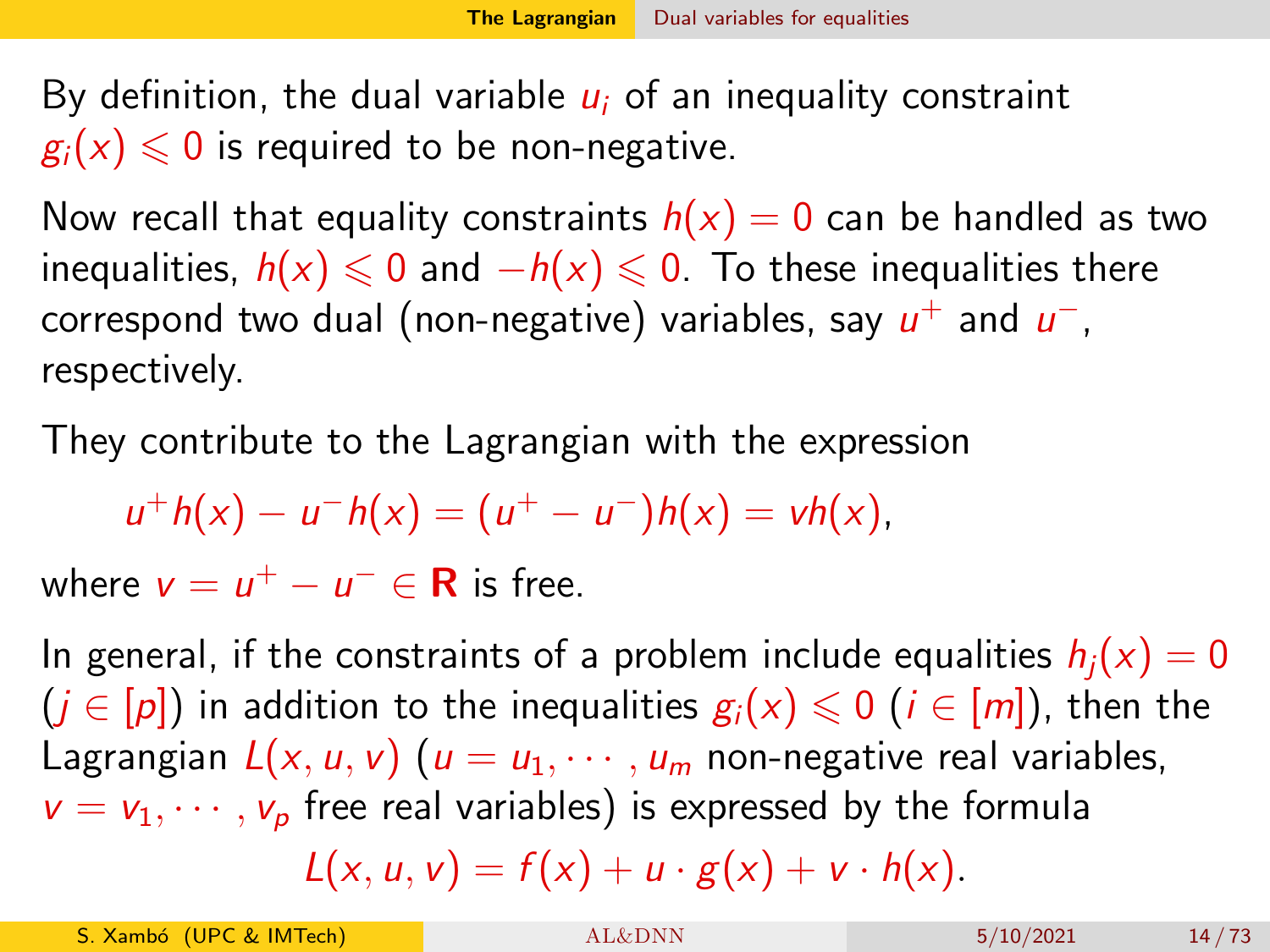The function

$$
f^*(u, v) = \inf_{x \in \mathcal{X}} L(x, u, v)
$$
  
= 
$$
\inf_{x \in \mathcal{X}} \left( f(x) + \sum_{i=1}^m u_i g_i(x) + \sum_{j=1}^p v_j h_j(x) \right)
$$

is called the Lagrangian dual function.

The *dual* problem of the *primal* problem

 $p^* = \min_{x \in \mathcal{X}} f(x) \cup g_i(x) \leq 0, h_j(x) = 0 \ (i \in [m], j \in [p])$ 

is

$$
d^* = \max f^*(u, v) \wedge u \in \mathbf{R}^m_+, v \in \mathbf{R}^p.
$$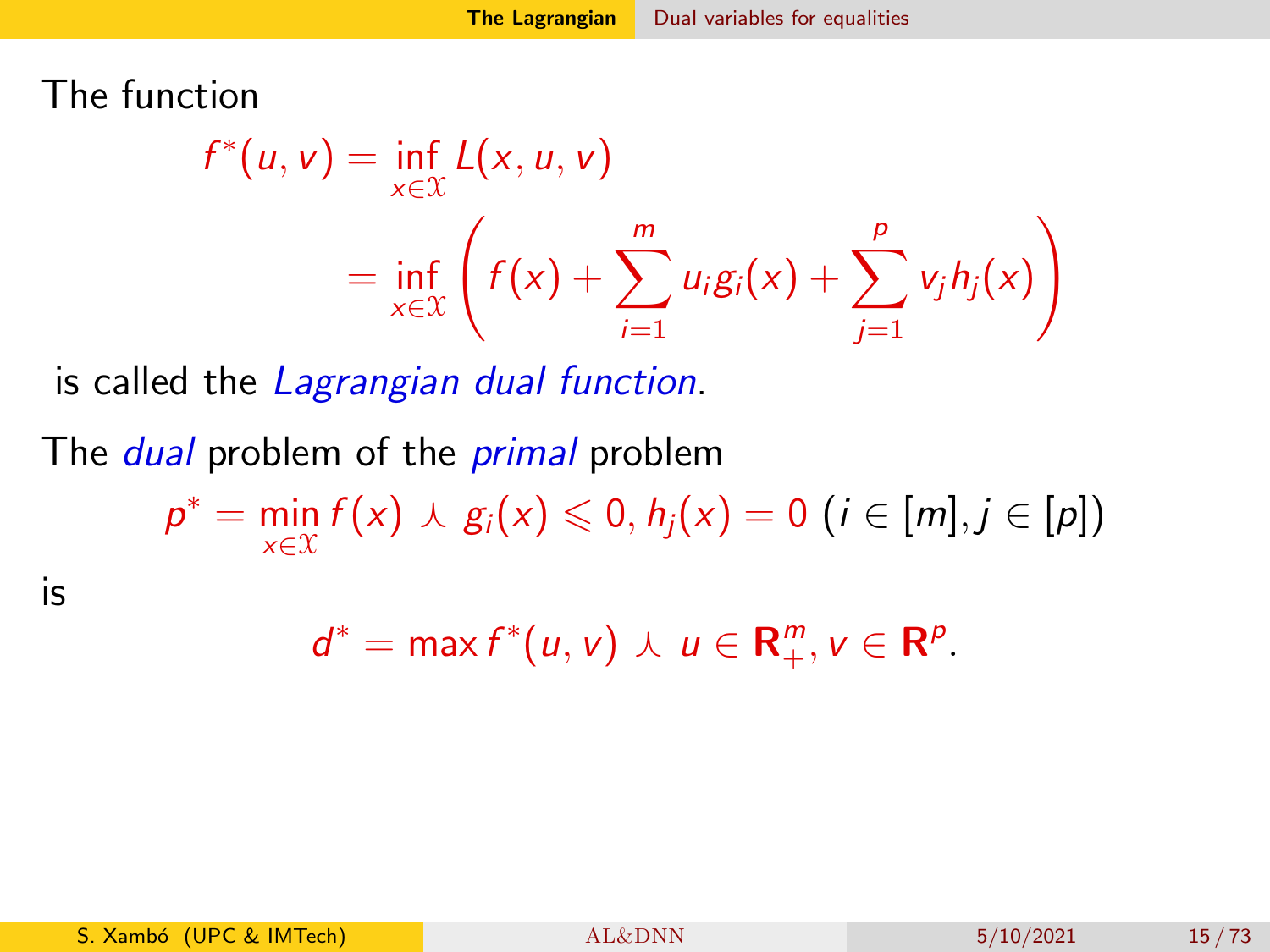In particular, the dual problem of [\(1\)](#page-5-1) is

 $d^* = \max f^*(u) \wedge u \in \mathbf{R}^m_+.$ 

When there are only equality constraints  $h(x)$ , we will simply write  $L(x, v) = f(x) + v \cdot h(x)$ . In this case the dual function is  $f^*(v) = \min_{x \in \mathcal{X}} L(x, v)$  and the dual problem is  $d^* = \max_v f^*(v)$ .

Remark. In what follows our focus will be mainly on Lagrangians  $L(x, u)$  with only inequality constraints. This symplifies the exposition and is not really restrictive, for all results are valid, with straightfoward adaptation of their proofs, for the more general Lagrangians  $L(x, u, v)$  (see Appendix D, page 58).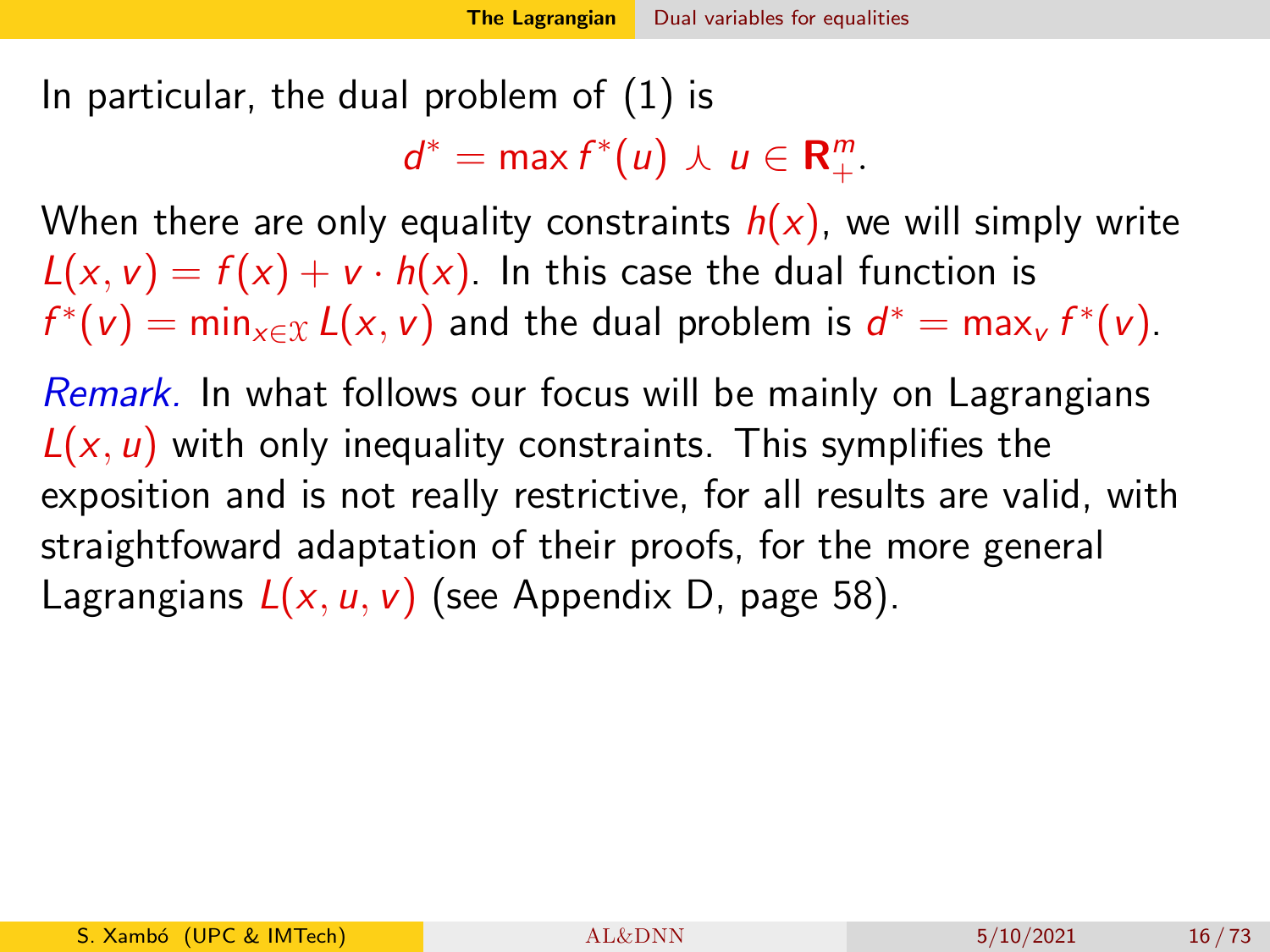### <span id="page-16-0"></span>Theorem (Weak duality)  $d^* \leqslant p^*$ .

## Proof. For any feasible x  $(x \in X)$  and  $u \ge 0$ , we have  $f^*(u) \leqslant L(x, u) = f(x) + u \cdot g(x) \leqslant f(x),$

as  $u \cdot g(x) \leqslant 0$ . Thus  $f^*(u) \leqslant \inf_{x \in X} f(x) = \rho^*$  and hence  $d^* = \max_{u \geqslant 0} f^*(u) \leqslant p^*$ .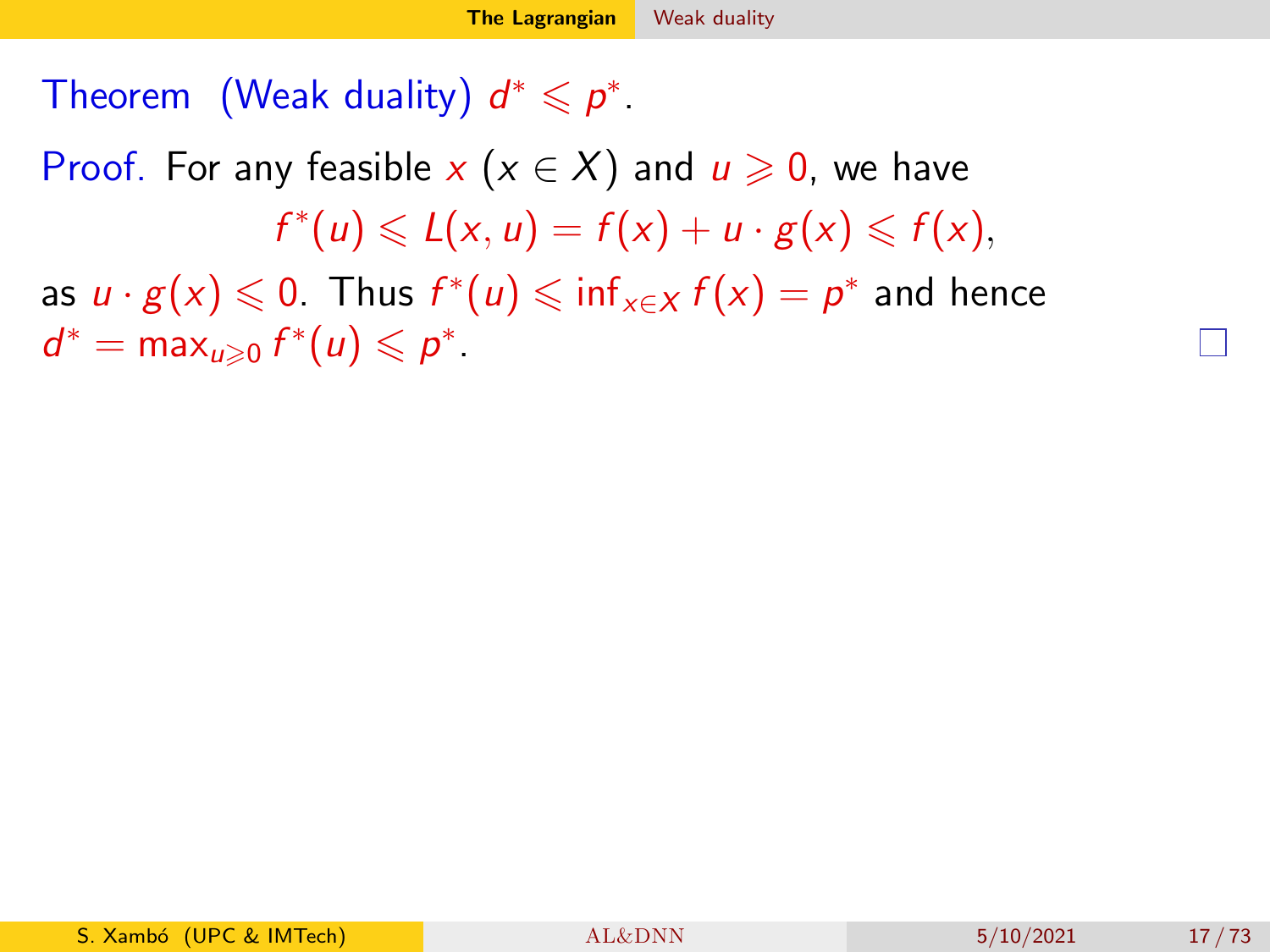<span id="page-17-0"></span>A point  $(\bar{x}, \bar{u}) \in \mathcal{X} \times \mathbf{R}^m_+$  is said to be a *saddle point* of the Lagrangian if it satisfies the inequalities:

<span id="page-17-2"></span> $L(\bar{x}, u) \leqslant L(\bar{x}, \bar{u}) \leqslant L(x, \bar{u})$  (3)

for all  $x \in \mathcal{X}$  and  $u \in \mathbf{R}_{+}^{m}$ . See figure [7.1.](#page-17-1)

<span id="page-17-1"></span>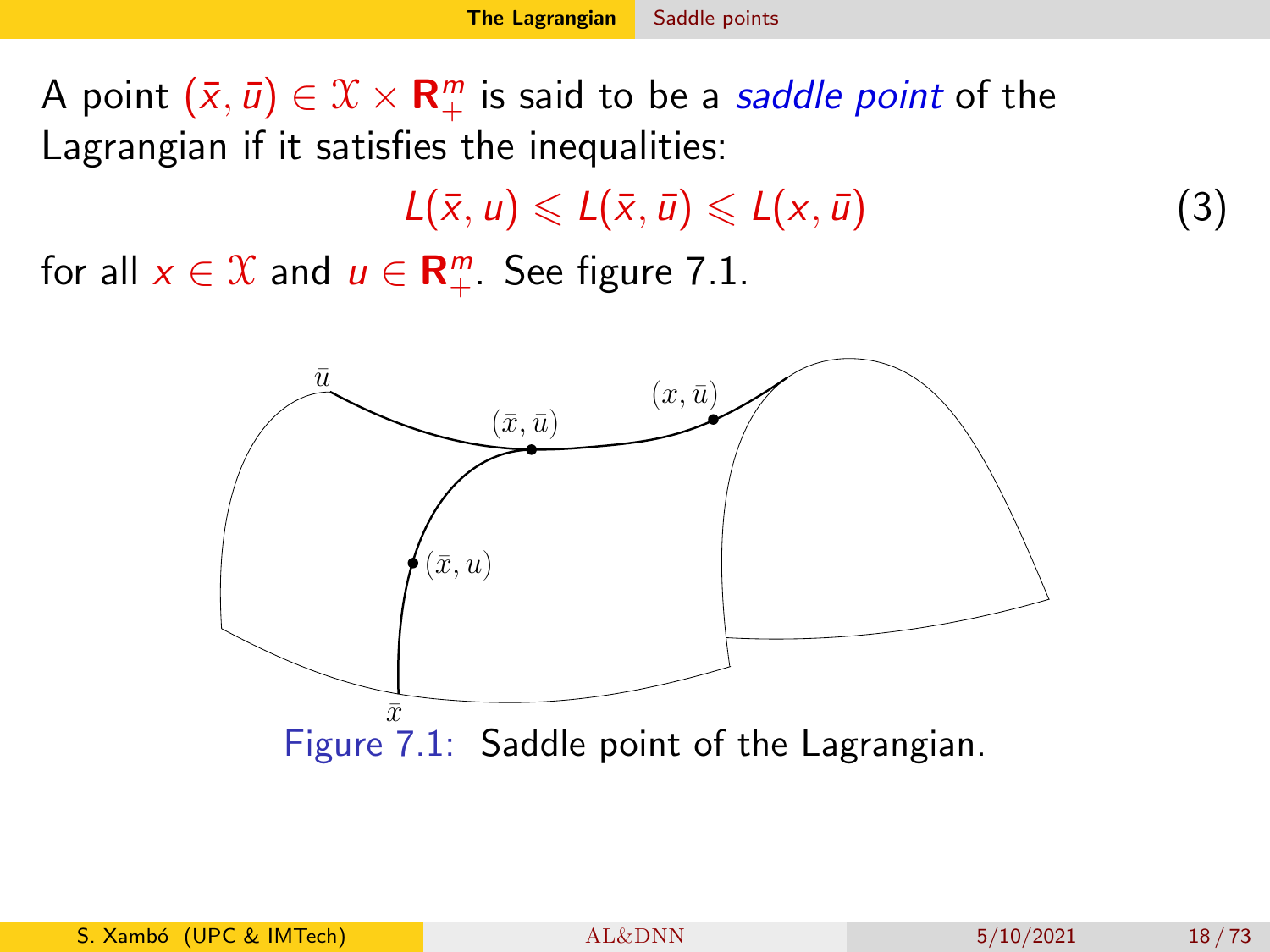<span id="page-18-0"></span>Theorem (Strong duality) Suppose  $(\bar{x}, \bar{u}) \in \mathcal{X} \times \mathbf{R}^m_+$  is a saddle point of the Lagrangian. Then  $\bar{x}$  and  $\bar{u}$  solve the primal and dual problems, respectively, and  $f(\bar{x}) = f^*(\bar{u})$ .

Proof. From the first inequality in [\(3\)](#page-17-2),  $f(\bar{x}) + u \cdot g(\bar{x}) \le L(\bar{x}, \bar{u})$ , which holds for all  $u \ge 0$ , we infer immediately that  $g(\bar{x}) \le 0$ , hence that  $\bar{x}$  is feasible.

Still from that first inequality we get, setting  $u = 0$ , that  $f(\bar{x}) \leq f(\bar{x}) + \bar{u} \cdot g(\bar{x})$ , which yields  $\bar{u} \cdot g(\bar{x}) \geq 0$  and hence  $\bar{u} \cdot g(\bar{x}) = 0$  (this is called *slack equation of the saddle point*). Notice that it is equivalent to  $\bar{u}_i g_i(\bar{x}) = 0$  for all  $i \in [m]$  (slack relations).

Now look at the second inequality in [\(3\)](#page-17-2). From  $f(\bar{x}) = L(\bar{x}, \bar{u})$  (by slack equation), we get  $f(\bar{x}) \leq \mathcal{L}(x, \bar{u}) = f(x) + \bar{u} \cdot g(x) \leq f(x)$  for all  $x \in X$ , which shows that  $\bar{x}$  is optimal and  $f(\bar{x}) \leqslant f^*(\bar{u})$ . Thus  $p^* = f(\bar{x}) \leqslant f^*(\bar{u}) \leqslant d^*$  . By weak duality, these inequalities must be equalities and this completes the proof.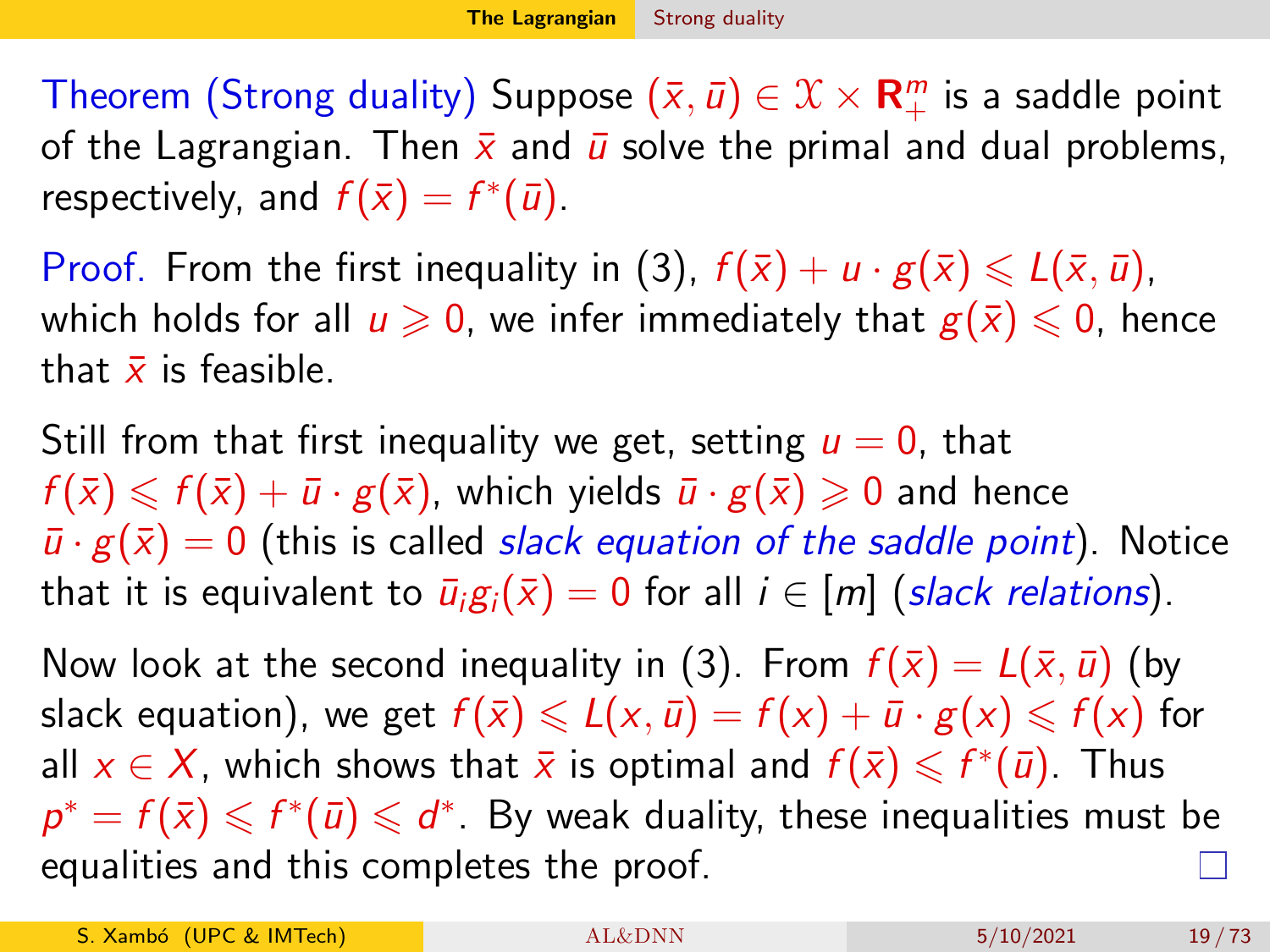<span id="page-19-0"></span>It is thus desirable to seek conditions ensuring that the Lagrangian has a saddle point.

For this to happen, the strategy is to find hypotheses on the constraints (generally called constraint qualifications) that are sufficient to guarantee that the Lagrangian has a saddle point.

And to solve this in a setting that is suitable for our purposes we need some background notions to which we turn next.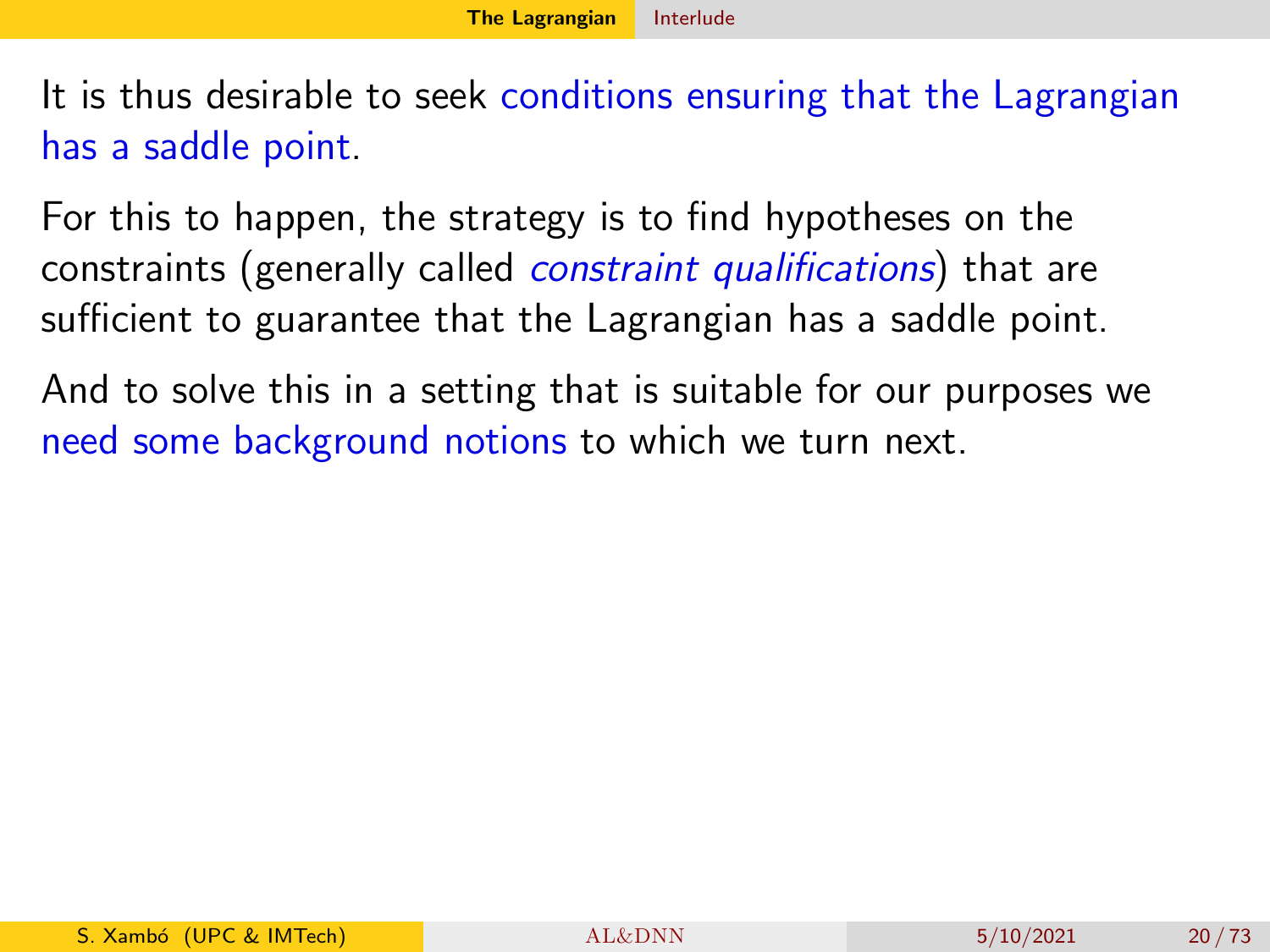# Convex sets and functions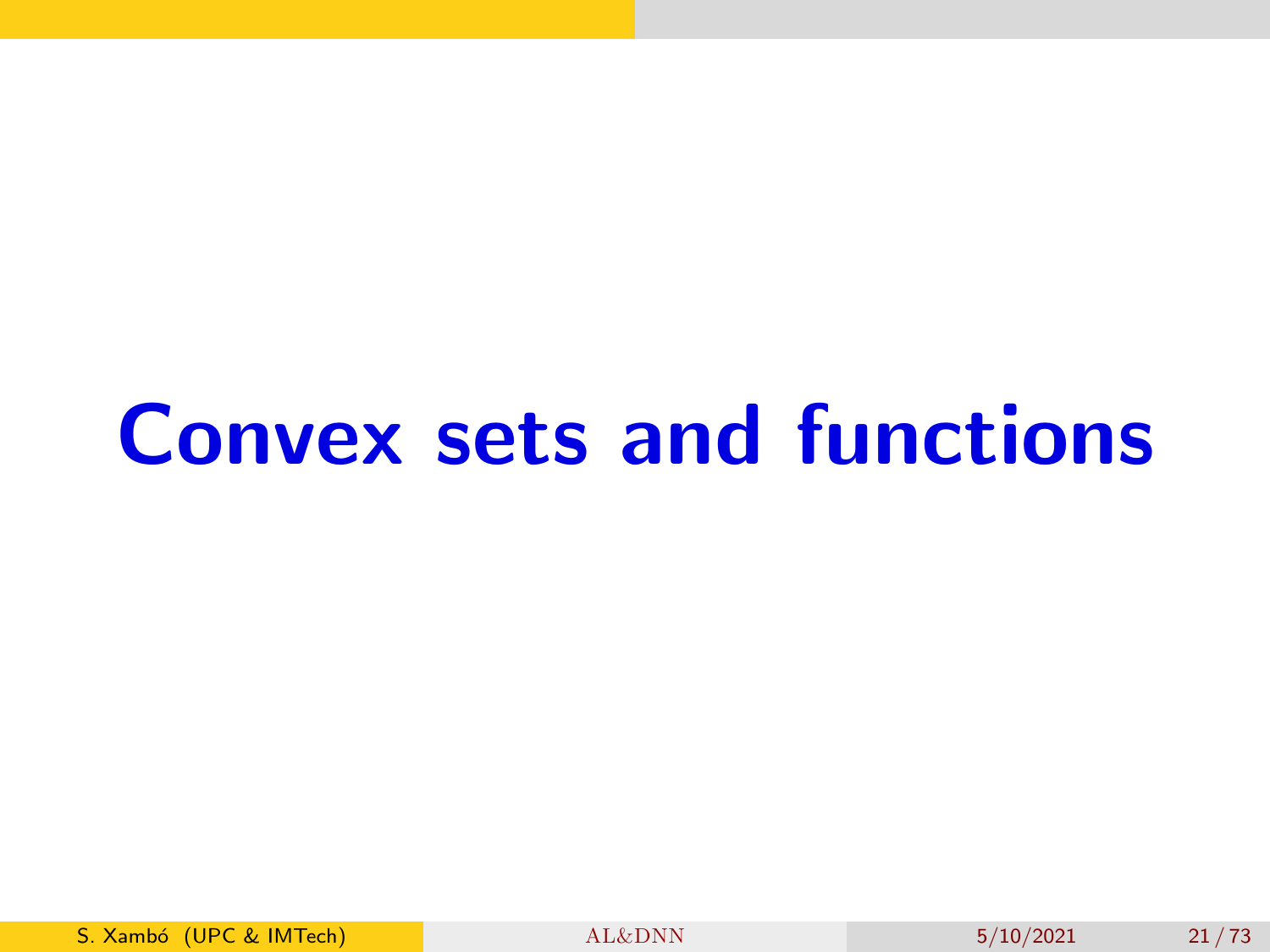<span id="page-21-0"></span>

Figure 9.1: Left: Convex set. Right: Nonconvex set.

Theorem (Convex domains) A set  $\mathfrak{X} \subseteq \mathbf{R}^n$  is said to be *convex* if  $\lambda x + (1 - \lambda)x' \in \mathfrak{X}$  for all  $x, x' \in \mathfrak{X}$  and  $\lambda \in [0, 1]$ .

*Example*: If  $g_i : \mathbf{R}^n \to \mathbf{R}$  are affine, then  $\mathcal{X} = \{x \in \mathbf{R}^n | g(x) \leq 0\}$  is convex, for in this case, for all  $i \in [m]$ ,

 $g_i(\lambda x + (1 - \lambda)x') = \lambda g_i(x) + (1 - \lambda)g_i(x') \leq 0$ 

if  $g_i(x), g_i(x') \leq 0$ .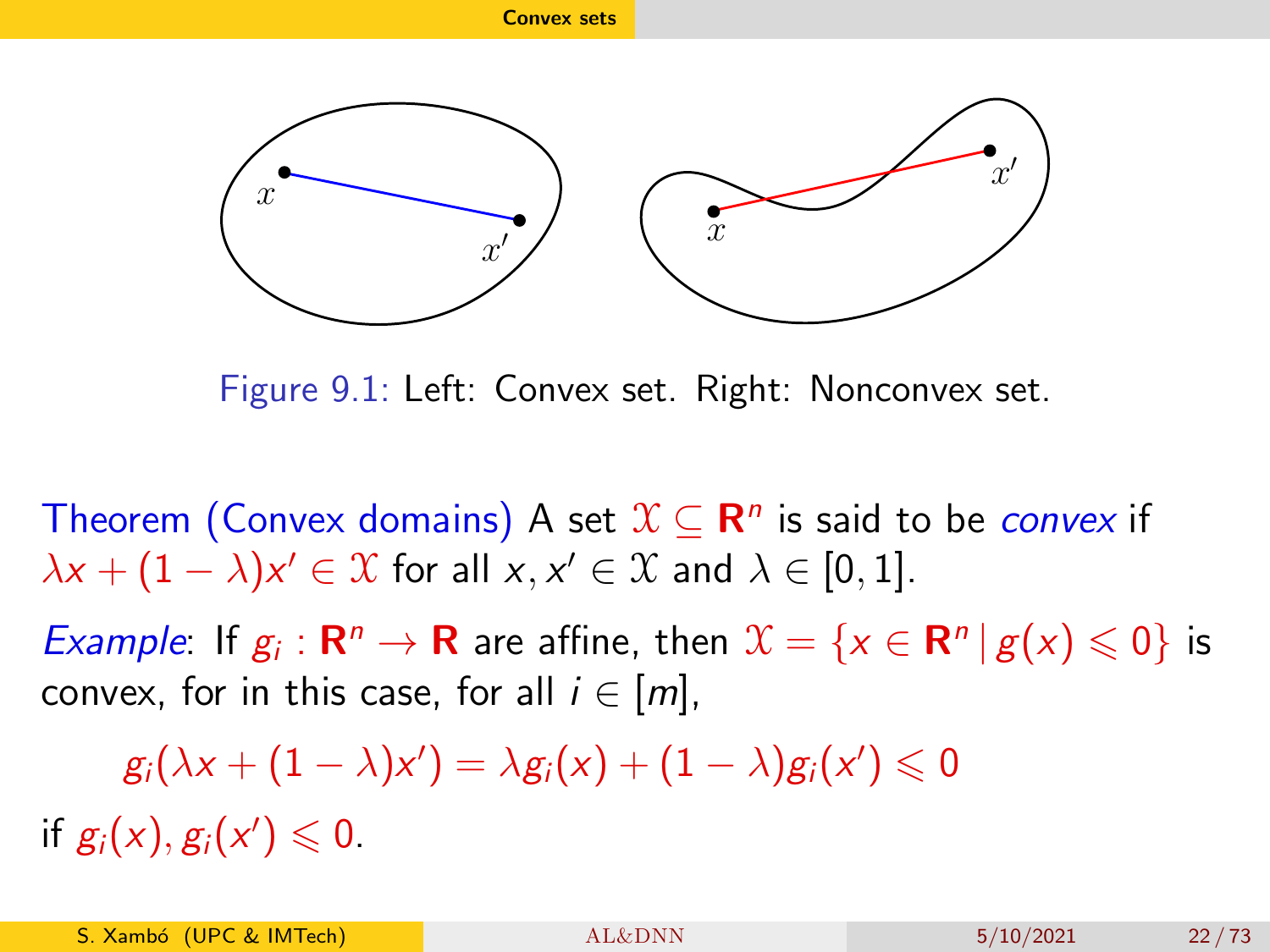<span id="page-22-0"></span>Theorem (Convex functions) If  $\mathfrak{X}\subseteq\mathbf{R}^n$ , a function  $f:\mathfrak{X}\to\mathbf{R}$  is said to be *convex* if  $\mathcal X$  is convex and

 $f(\lambda x + (1 - \lambda)x') \leq \lambda f(x) + (1 - \lambda)f(x')$ ) (4) for all  $x, x' \in \mathcal{X}$  and  $\lambda \in [0, 1]$ .

If the inequality is strict when  $x\neq x'$  and  $\lambda\in (0,1)$ , then  $f$  is said to be strictly convex.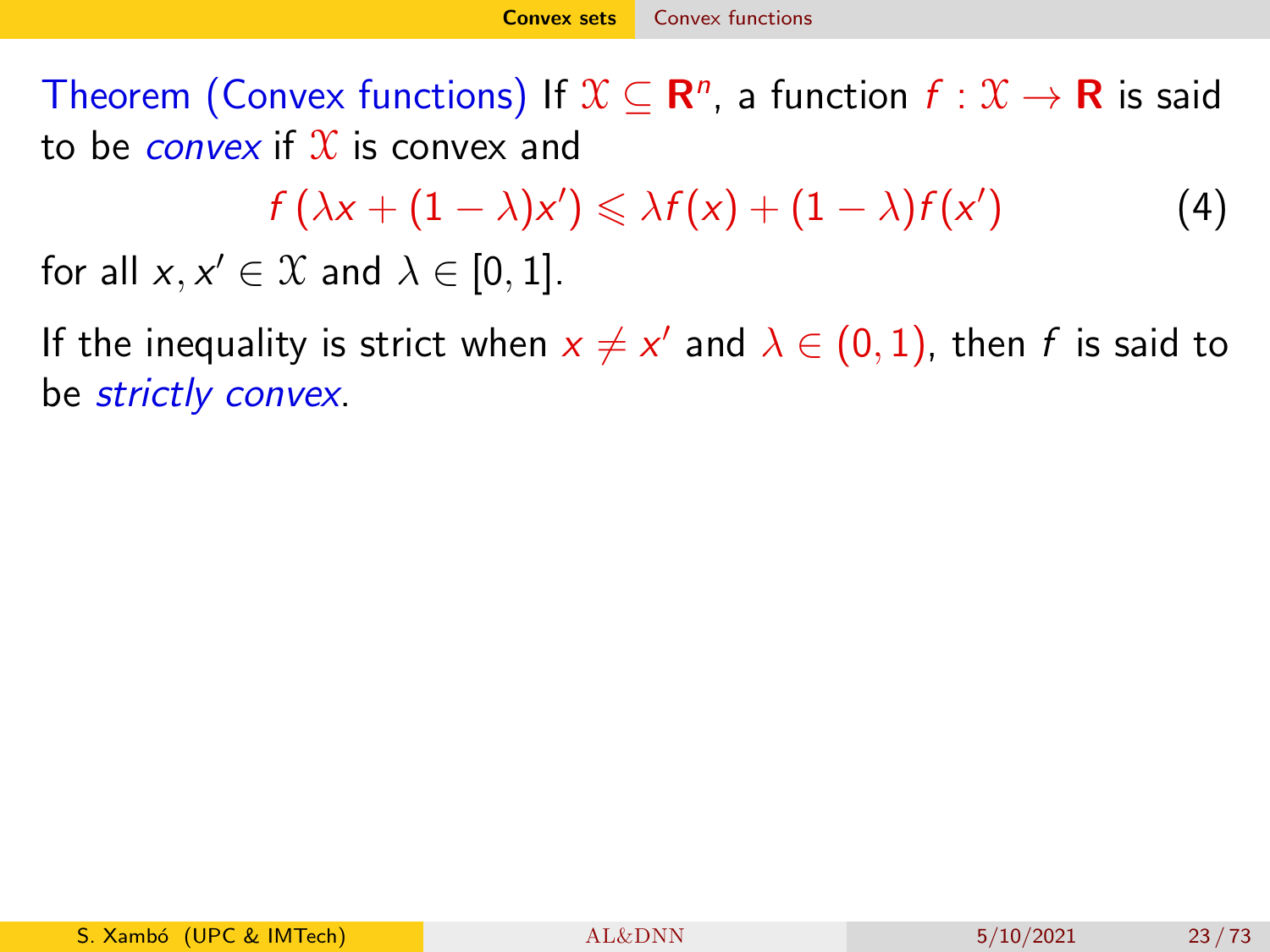

Figure 9.2: Geometric illustration of the convexity condition for a function  $f: \mathcal{X} \to \mathbf{R}$  ,  $\mathcal{X} \subseteq \mathbf{R}$  an interval: The chord segment joining  $(x, f(x))$  and  $(x', f(x'))$  lies above the graph of f.

If  $\mathfrak{X}$  and  $f : \mathfrak{X} \to \mathbf{R}$  are convex, and L is a line intersecting  $\mathfrak{X}$ , then the restriction  $f: \mathcal{X} \cap L \to \mathbf{R}$  is convex. Conversely, if for any  $x \in X$  and  $v \in \mathbf{R}^n$  the function  $t \mapsto f(x + tv)$  is convex (on the intersection  $\mathfrak{X} \cap L_{x,v}$ ,  $L_{x,y} = \{x + tv\}_{t\in\mathbf{R}}$ , then f is convex.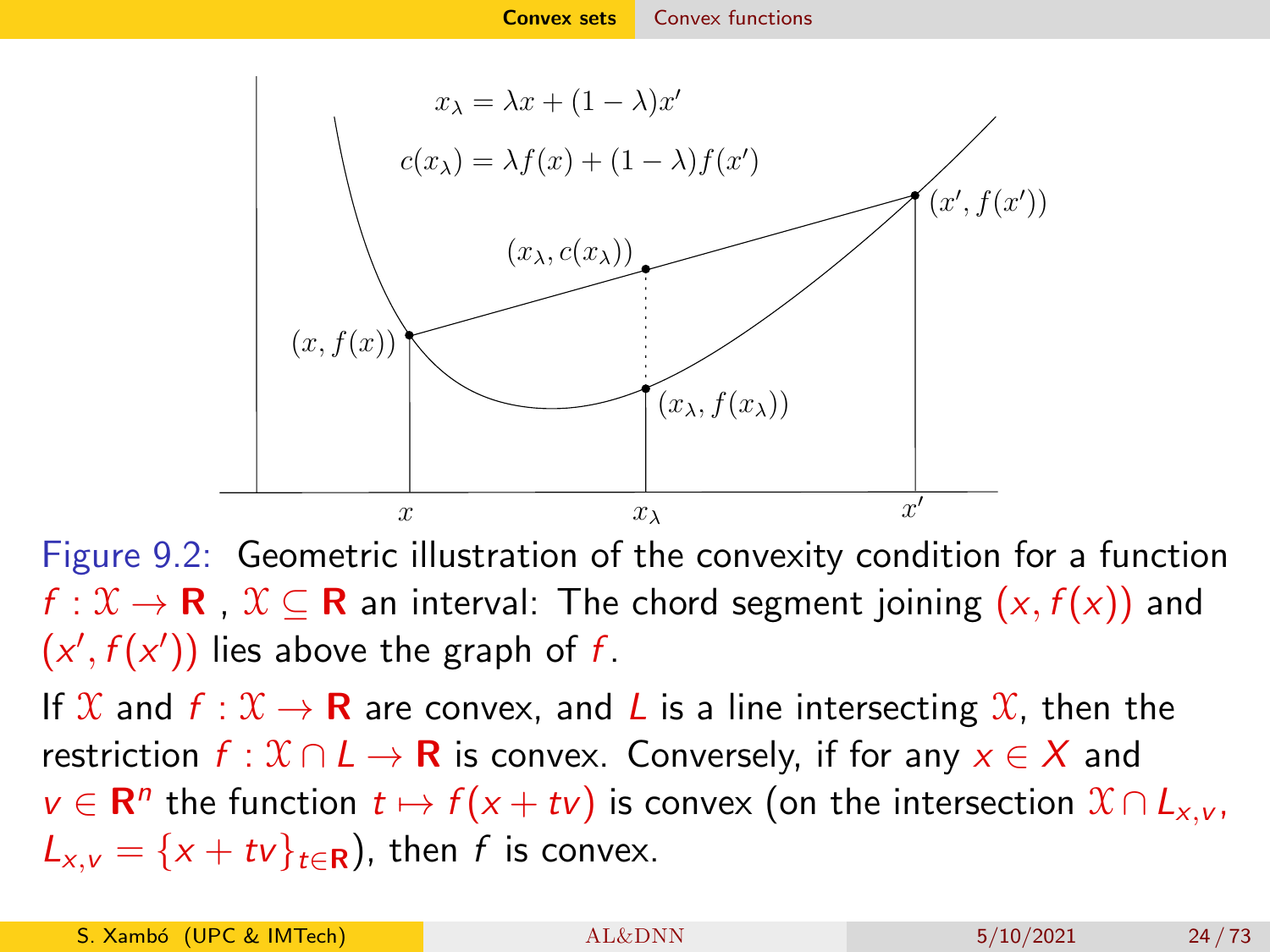

<span id="page-24-0"></span>Figure 9.3: The tangent (a line in the illustration) at any point of the graph of a differentiable convex function  $f$  lies below the graph of  $f$ . This property is also sufficient to ensure that  $f$  is convex.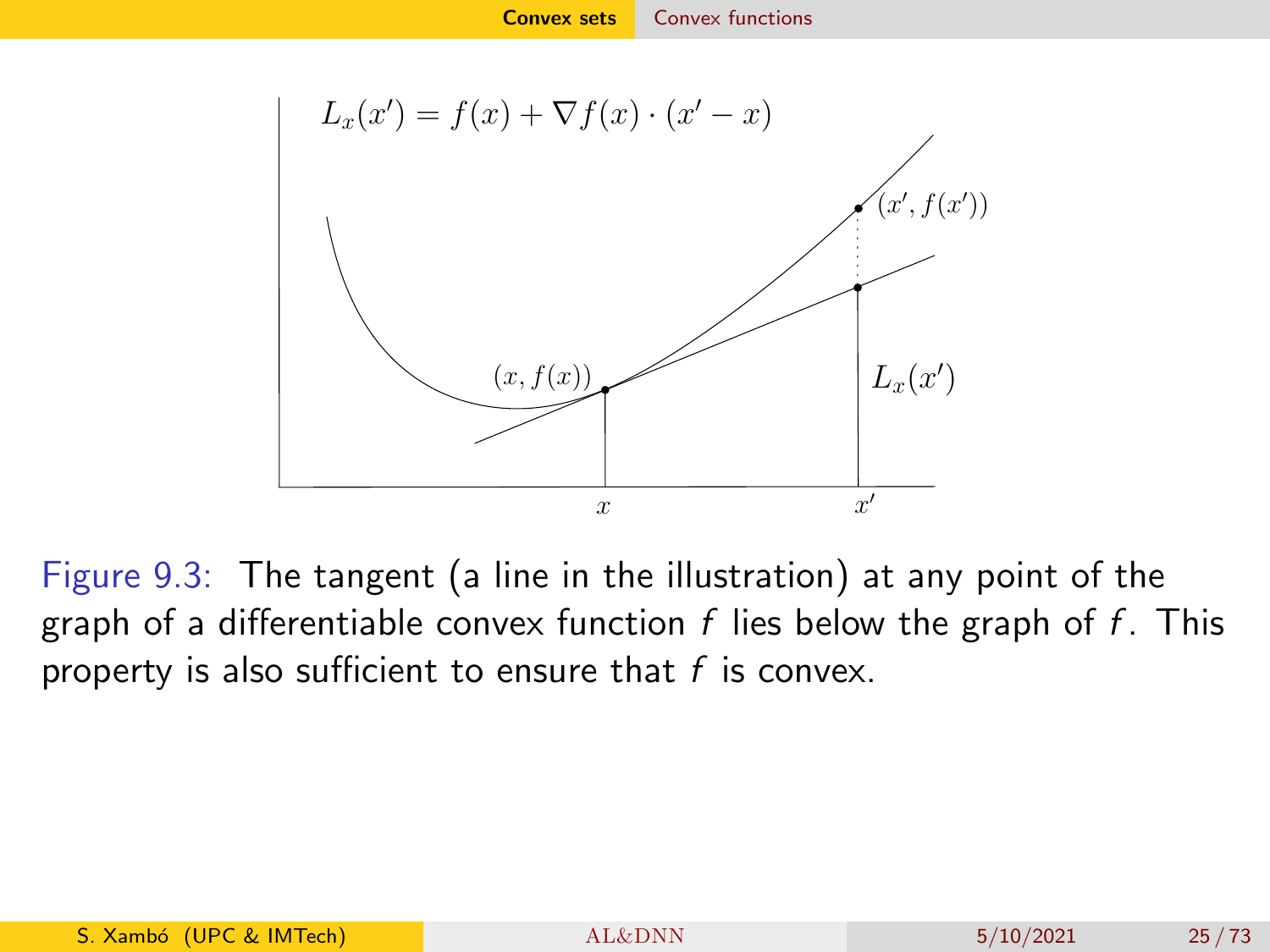Theorem Assume that X is convex and let  $f: \mathcal{X} \to \mathbf{R}$  be differentiable. Then  $f$  is convex if and only if

<span id="page-25-0"></span>
$$
f(x') - f(x) \geqslant \nabla f(x) \cdot (x' - x). \tag{5}
$$

for all  $x, x' \in \mathcal{X}$  (see Fig. [9.3\)](#page-24-0).

If f is twice differentiable, then f is convex if and only if  $\nabla^2 f(x) \geqslant 0.$  (6)

for all  $x \in X$  (in words, the Hessian of f is semi-positive). Proof. See [\[1,](#page-69-0) §§3.1.3, 3.1.4].

Example. If  $A \in \mathbf{R}(n)$  is symmetric and semi-positive  $(A \geq 0)$ , then the quadratic function  $q(x) = xAx^T$  is convex.

Indeed,  $\nabla q(x) = 2xA$ ,  $\nabla^2 q(x) = 2A \ge 0$ , and [\(6\)](#page-25-0) proves the claim.

The criterion also yields that  $q(x)$  is not convex if A is not semi-positive.

S. Xambó (UPC & IMTech)  $AL&DNN$  5/10/2021 26/73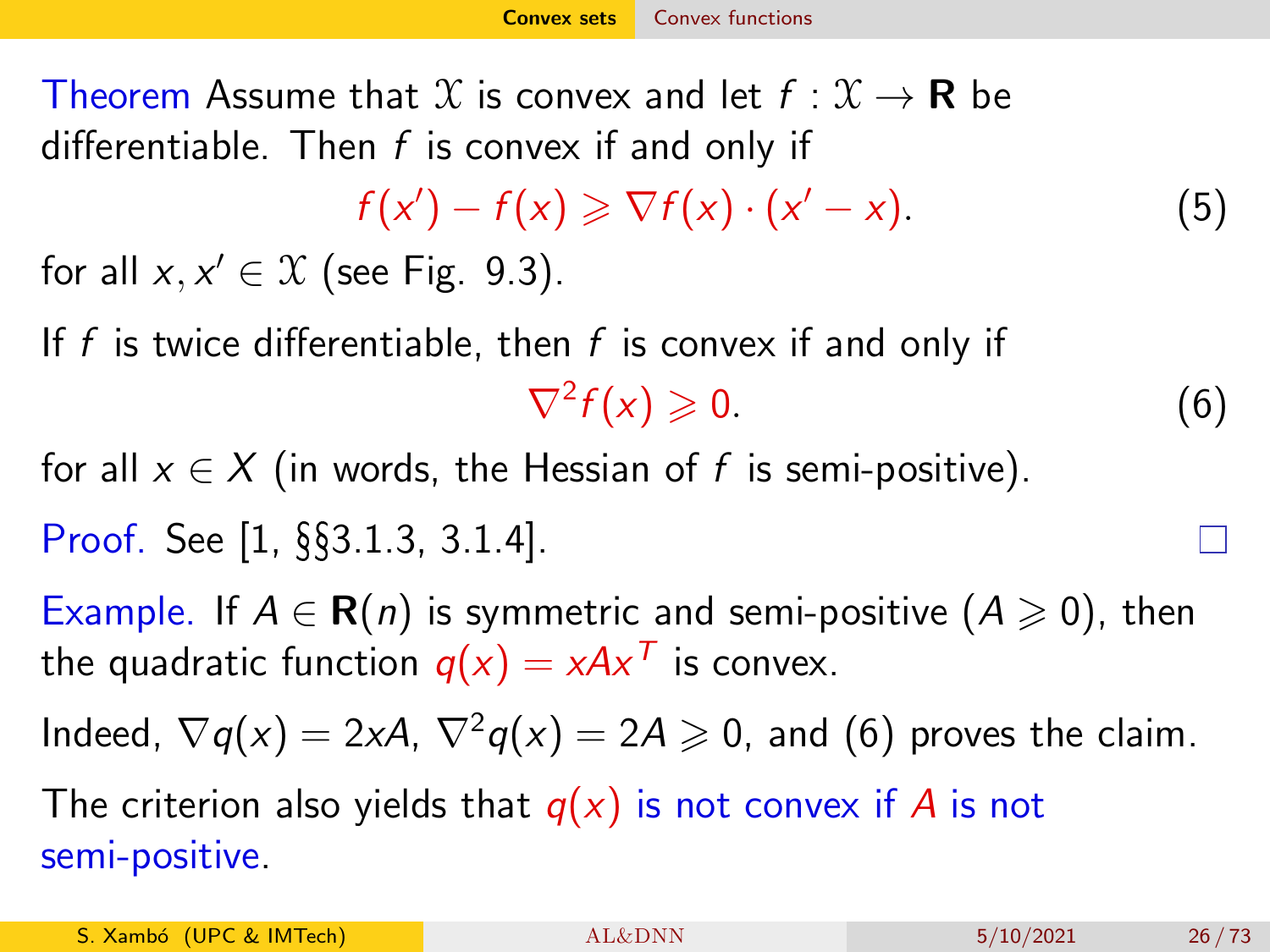<span id="page-26-0"></span>Theorem (Separating hyperplane) If  $\mathfrak{X}\subseteq \mathbf{R}^n$  is convex, and 0  $\not\in \mathfrak{X},$ then there exists  $u \in \mathbb{R}^n$  such that  $u \cdot x > 0$  for all  $x \in \mathcal{X}$ .

Proof. See [\[1,](#page-69-0) §2.5.1], which actually establishes a more general result for two disjoint convex non-empty sets  $\mathfrak X$  and  $\mathfrak X'$ , namely that there is a hyperplane  $H$  such that  $\mathfrak{X}\subseteq H^+$  and  $\mathfrak{X}'\subseteq H^-$ , where  $H^+$ and  $H^-$  are the two closed half-spaces defined by  $H$ .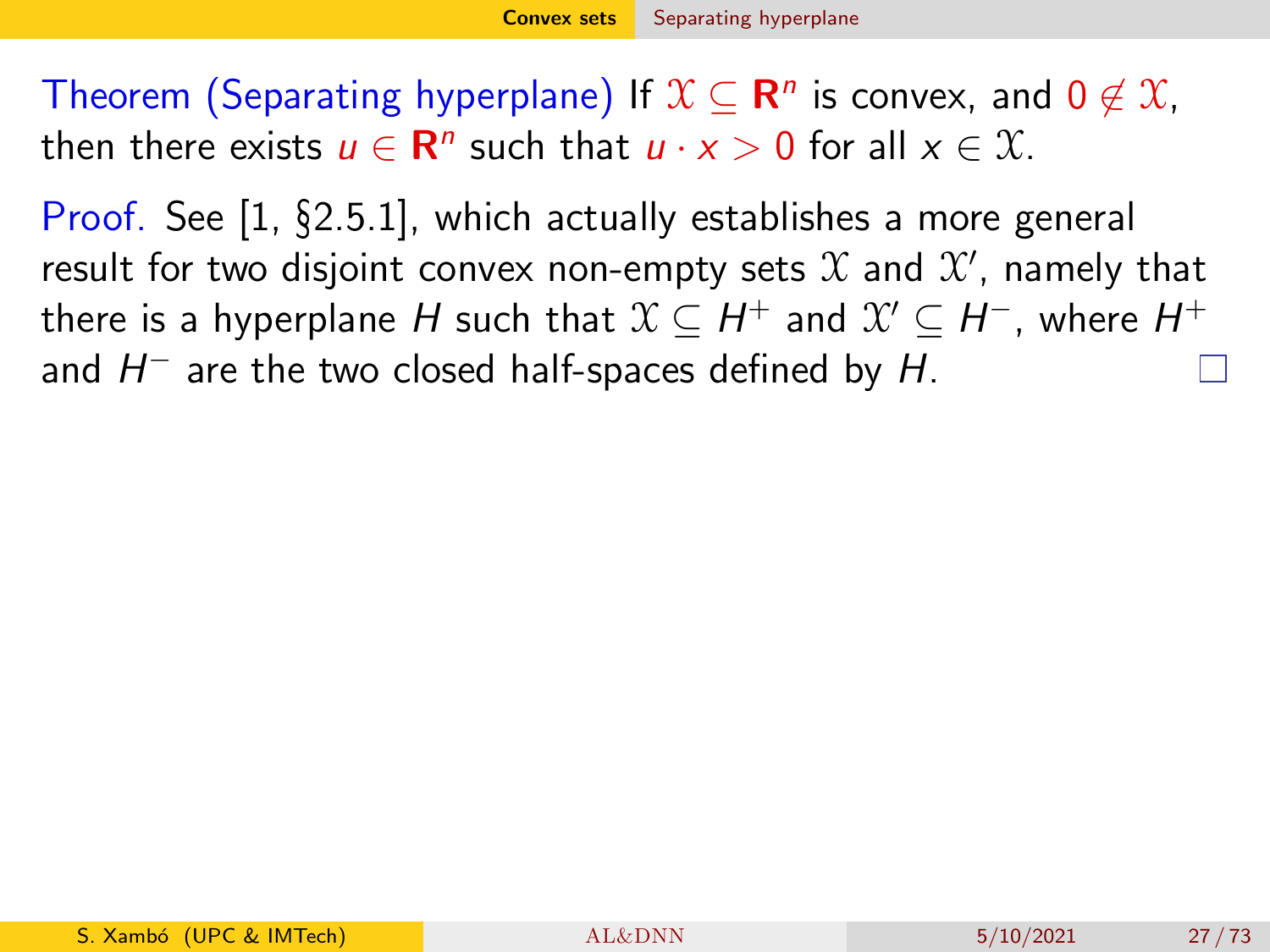# Constraint qualifications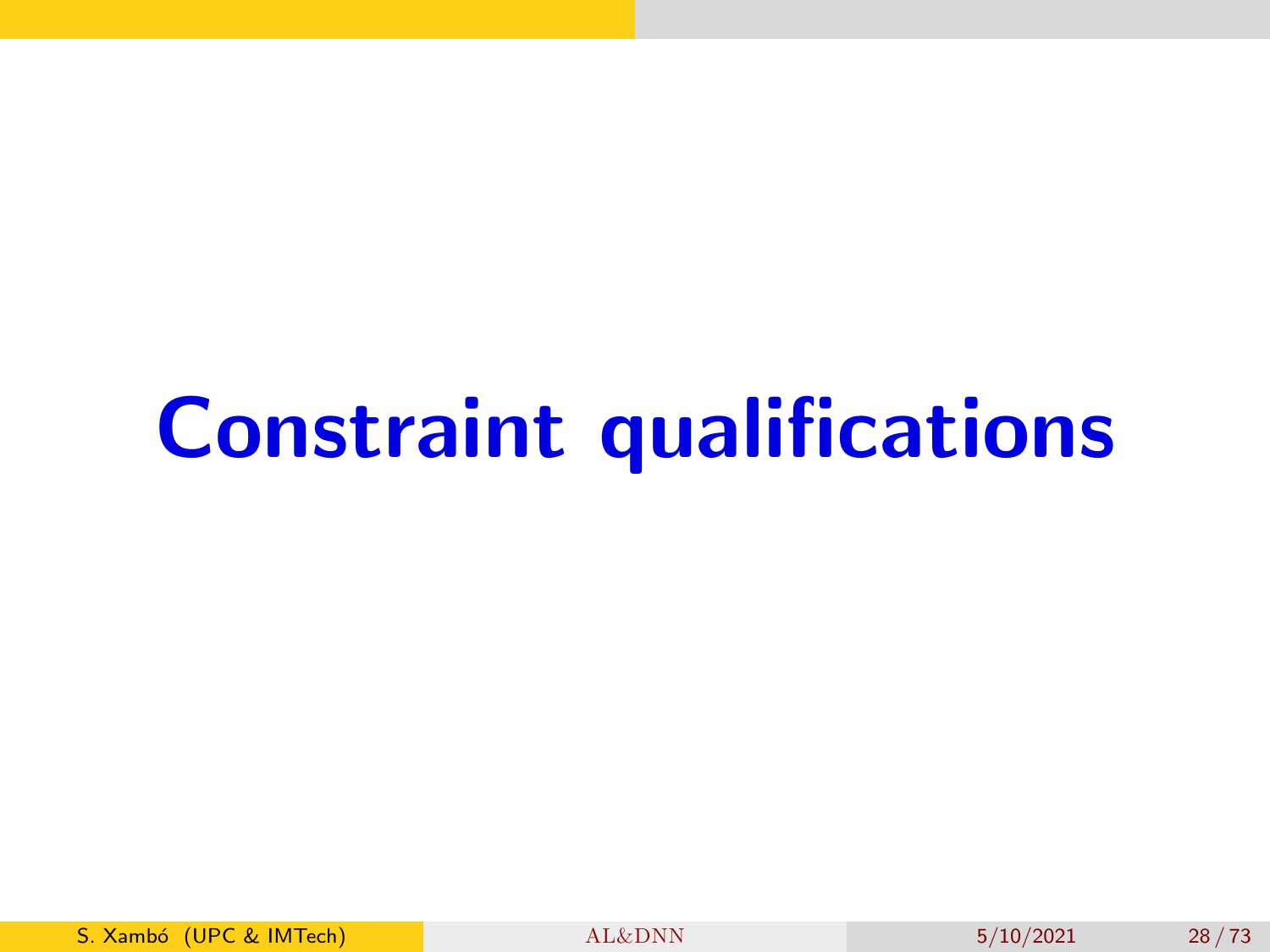<span id="page-28-0"></span>Let  $\mathcal{X} \subseteq \mathbf{R}^n$  be a convex set,  $g = g_1, \cdots, g_m : \mathcal{X} \to \mathbf{R}$  convex functions, and

 $X = \{x \in \mathcal{X} \mid g(x) \leq 0\},\$ 

the *feasible set* of the constraints  $g_i(x) \leq 0$ .

Definition. The constraints  $g(x) \leq 0$  satisfy the *Slater condition* (or qualification) if there exists  $\bar{x} \in X$  such that  $g(\bar{x}) < 0$  (meaning that  $g_i(\bar{x}) < 0$  for all  $i \in [m]$ ).

For other useful constraint qualifications, see Appendix E, page 61.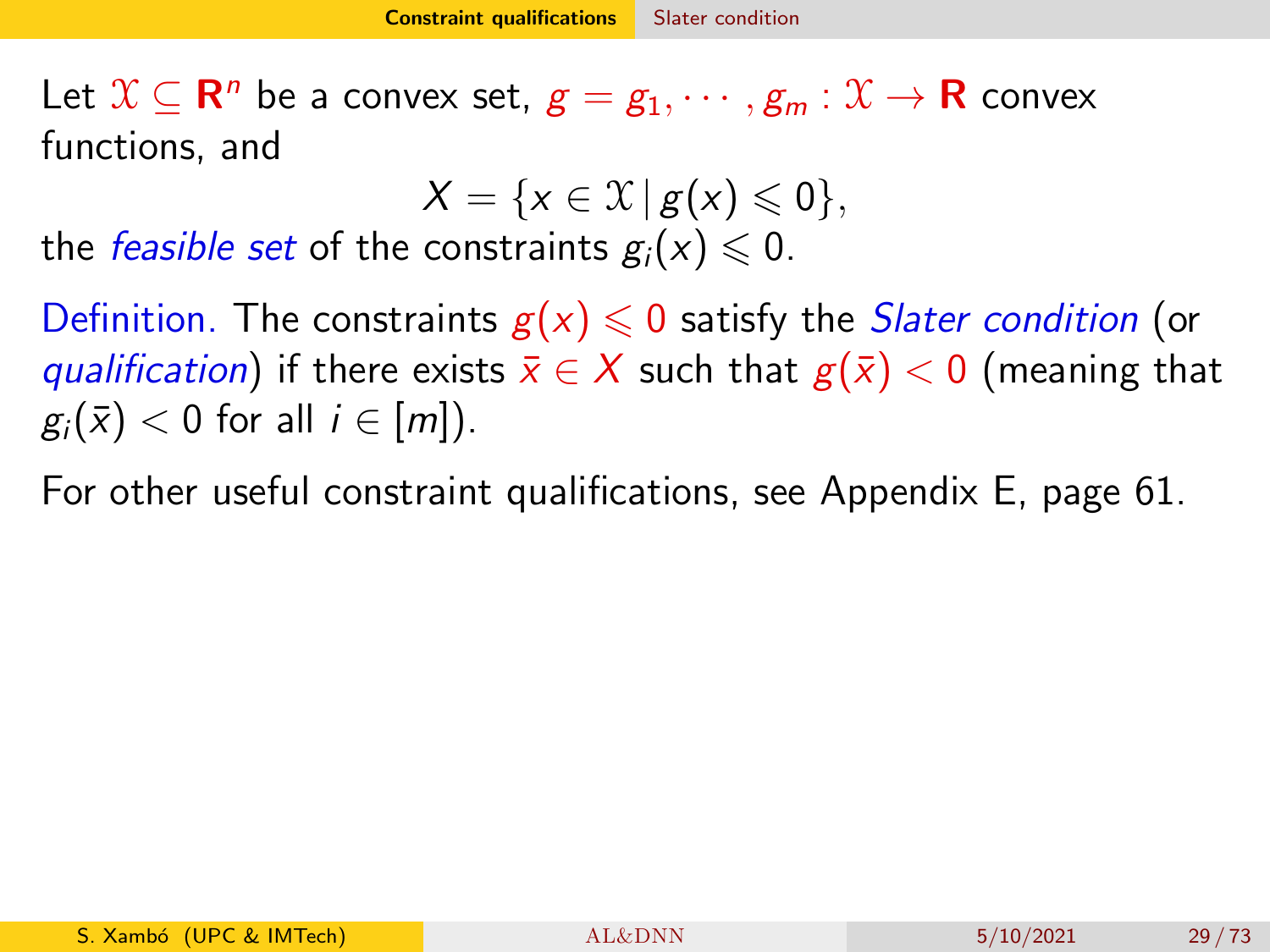#### Theorem

Assume that the functions f and g in [\(1\)](#page-5-1) are convex and that  $\bar{x} \in X$ is a solution. If the constraints satisfy the Slater condition, then there exits  $\bar{u}\in{\mathbf R}^m_+$  such that  $(\bar{x},\bar{u})$  is a saddle point of the Lagrangian. In particular, in this context we have strong duality (page 19).

Proof. See [\[1\]](#page-69-0), §5.3.2. Since in this text the proof is developed only under special assumptions, we have included a proof in Appendix E, page 65.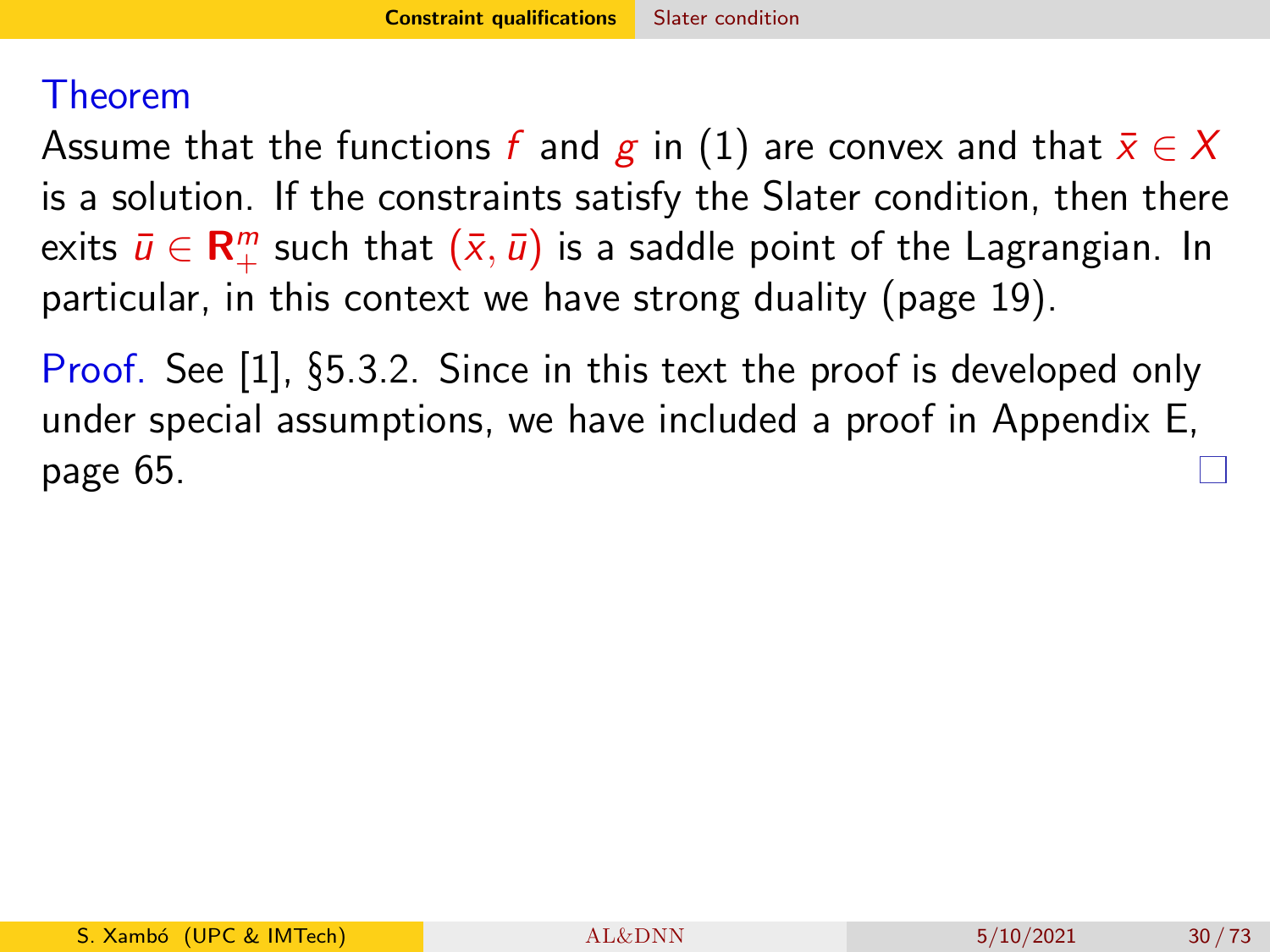<span id="page-30-0"></span>Quadratic example. Let  $A \in \mathbf{R}(n)$  be symmetric and positive, and  $b \in {\mathbf R}^n$ . Then  $f(x) = xA x^{\mathcal T} + 2 x b^{\mathcal T}$  is (strictly) convex. Therefore  $p^* = \min f(x) \,\,\overline{\;\,} \,\overline{\;\,} \, x$  $\overline{\;\,} \, \infty$  1 is a convex problem.

The value of  $\min_x f(x)$  is achieved when  $\nabla f(x) = 0$ , which yields  $x=-bA^{-1}.$  So we will assume that  $xx^{\mathcal{T}}=bA^{-2}b^{\mathcal{T}}\leqslant1$  holds, and hence  $p^* = -bA^{-1}b^T$ .

We are going to show directly that this problem satisfies strong duality.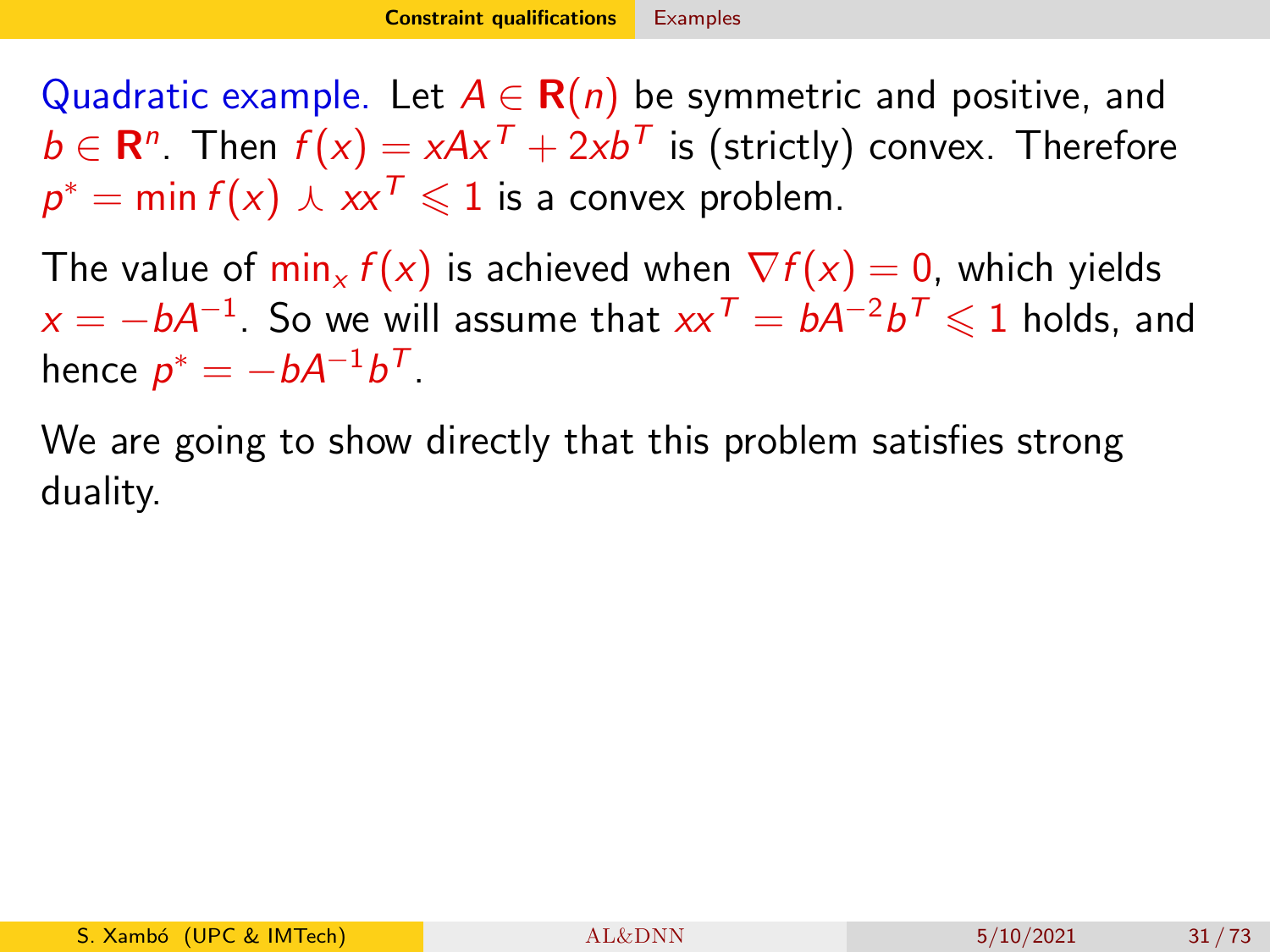The Lagrangian of the problem is

$$
L(x, u) = f(x) + u(xx^{T} - 1) = x(A + uI_{n})x^{T} + 2xb^{T} - u.
$$

Since  $L(x, u)$  is (strictly) convex for each u,  $min_x L(x, u)$  is achieved when

 $\nabla_x L(x, u) = 2x(A + ul_n) + 2b = 0$ , or  $x = -b(A + ul_n)^{-1}$ .

On substituting this value in  $L(x, u)$ , we get the following expression for the dual function  $f^*(u)$ :

$$
f^*(u) = -b(A + ul_n)^{-1}b^T - u.
$$

Then we have  $p^* = -bA^{-1}b^{\mathcal{T}} = f^*(0) \leqslant d^*$ , which together with weak duality establishes that  $p^* = m^*$ .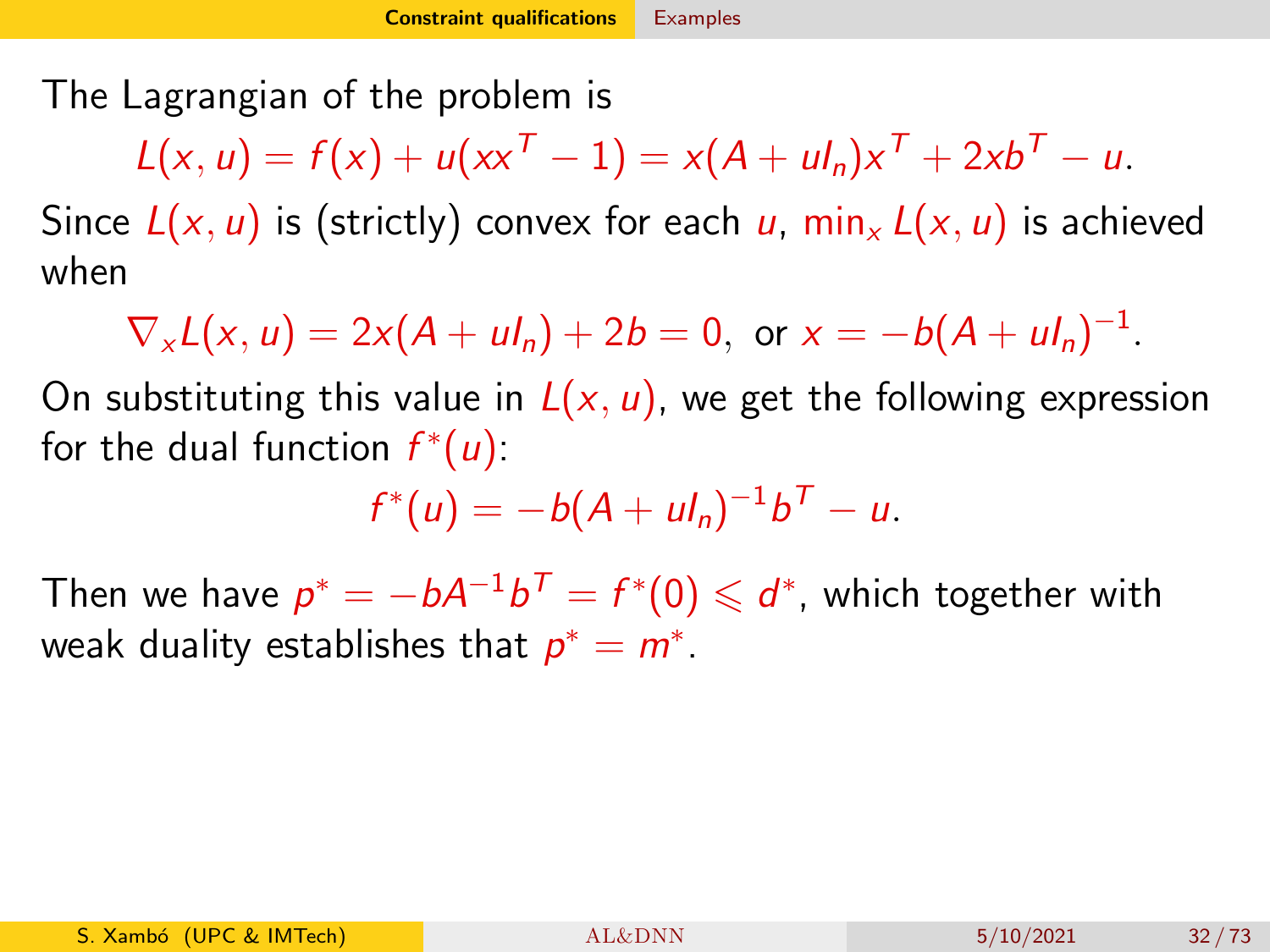Remark. Strong duality in this example is valid even when A is not semi-positive (and hence  $f(x)$  is not convex), but the argument is more delicate, already for the case in which A is semi-positive but not positive, mainly because the pseudo-inverses  $A^\dagger$  and  $(A+u I_n)^\dagger$  have to replace  $A^{-1}$  and  $(A+u l_n)^{-1}$  in the arguments. See, for example, [\[1,](#page-69-0) p. 229].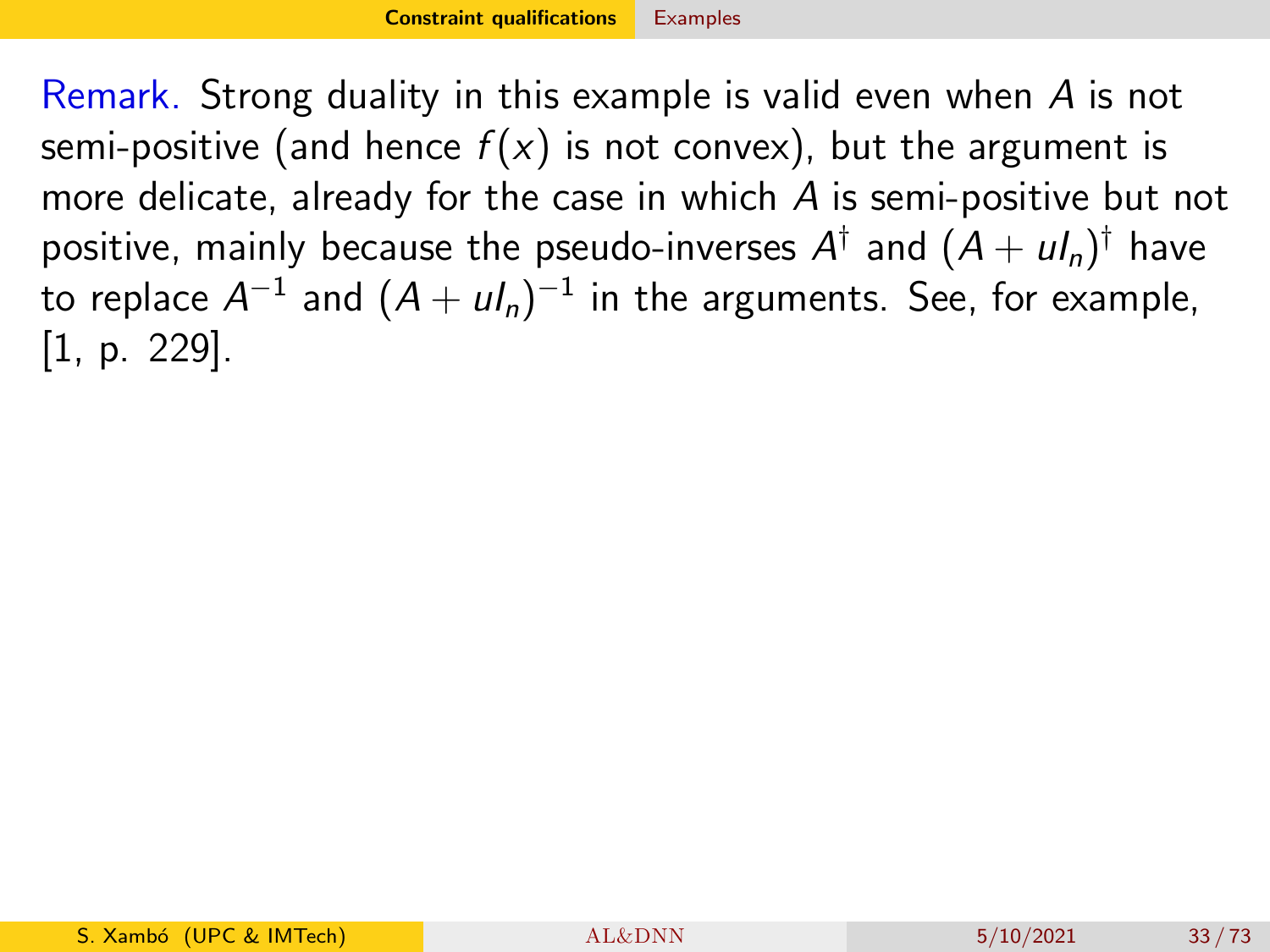#### Quadratic minimization with linear constraints

Consider the problem  $\min xx^T \wedge xA = b$ , where  $x \in \mathbb{R}^n$ ,  $A \in \mathbb{R}_k^n$ ,  $b \in \mathsf{R}^k$ , and assume  $\mathsf{rank}(A) = k$ , so that the  $k$  linear constraints are feasible.

The solucion  $p^*$  of this problem is the square of the distance of the origin to the linear affine set  $\{x \mid xA = b\}$ , which by analytic geometry turns out to be  $bA^TAb^T$ .

Now we can reproduce this result by solving the optimization problem (and its dual). The Lagrangian is

$$
L(x, v) = xxT + v \cdot (xA - b) = xxT + v(ATxT - bT).
$$

Since  $\nabla_{\mathsf{x}} L(\mathsf{x},\mathsf{v}) = 2 \mathsf{x} + \mathsf{v} A^{\mathsf{T}}$ , the dual Lagrangian is obtained by replacing  $x = -\frac{1}{2}$  $\frac{1}{2}$ v $A^{\mathcal{T}}$  in  $L(x, v)$ , which yields

$$
f^*(v) = -\frac{1}{4}vA^TAv^T - vb^T.
$$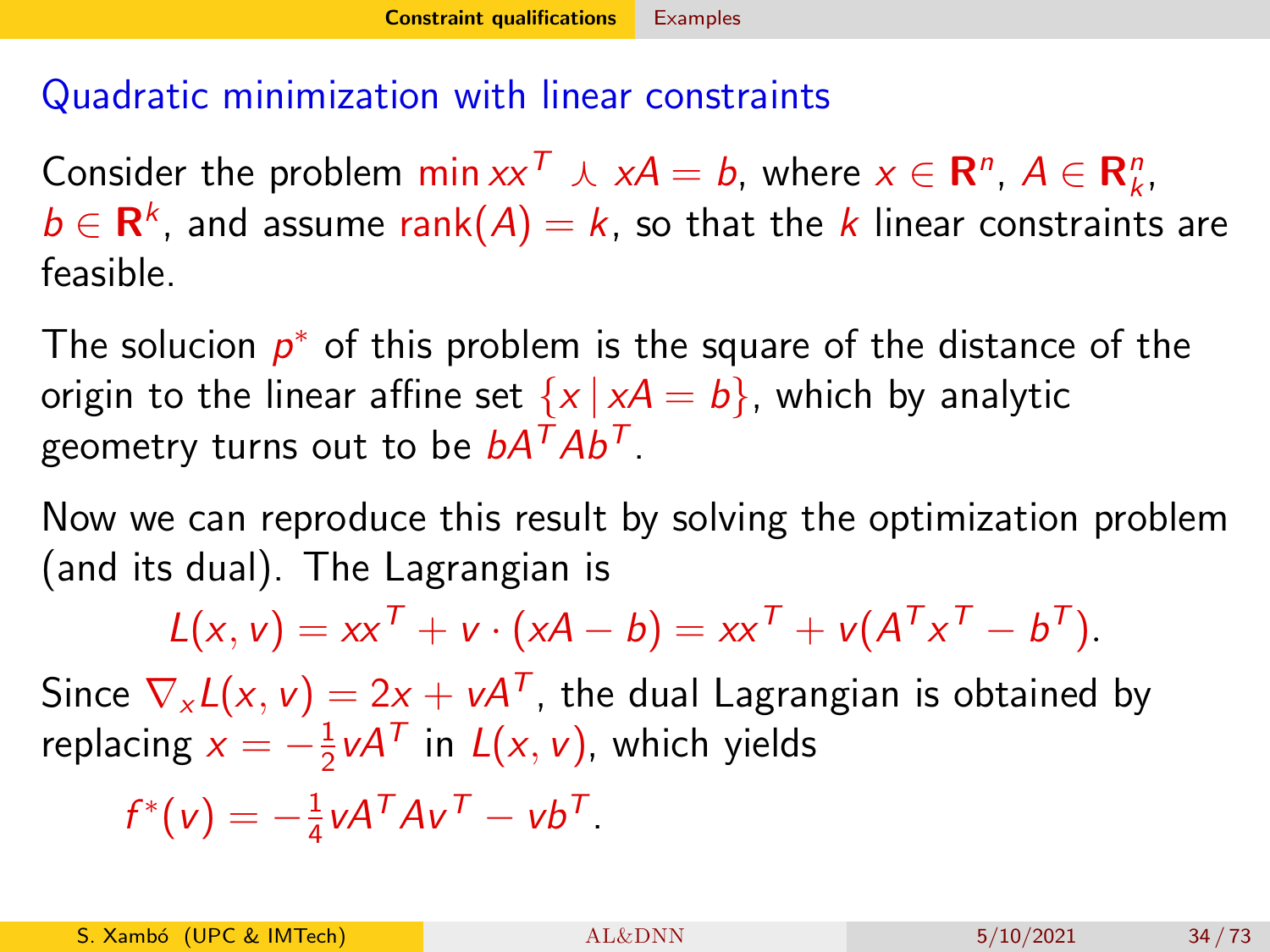The maximum  $d^*$  of this quadratic equation in  $v$  is attained for  $v = -2b(A^TA)^{-1}$ , and this yields  $d^* = -b(A^TA)^{-1}(A^TA)(A^TA)^{-1}b^T + 2b(A^TA)^{-1}b^T$  $= b(A^TA)^{-1}b^T = p^*.$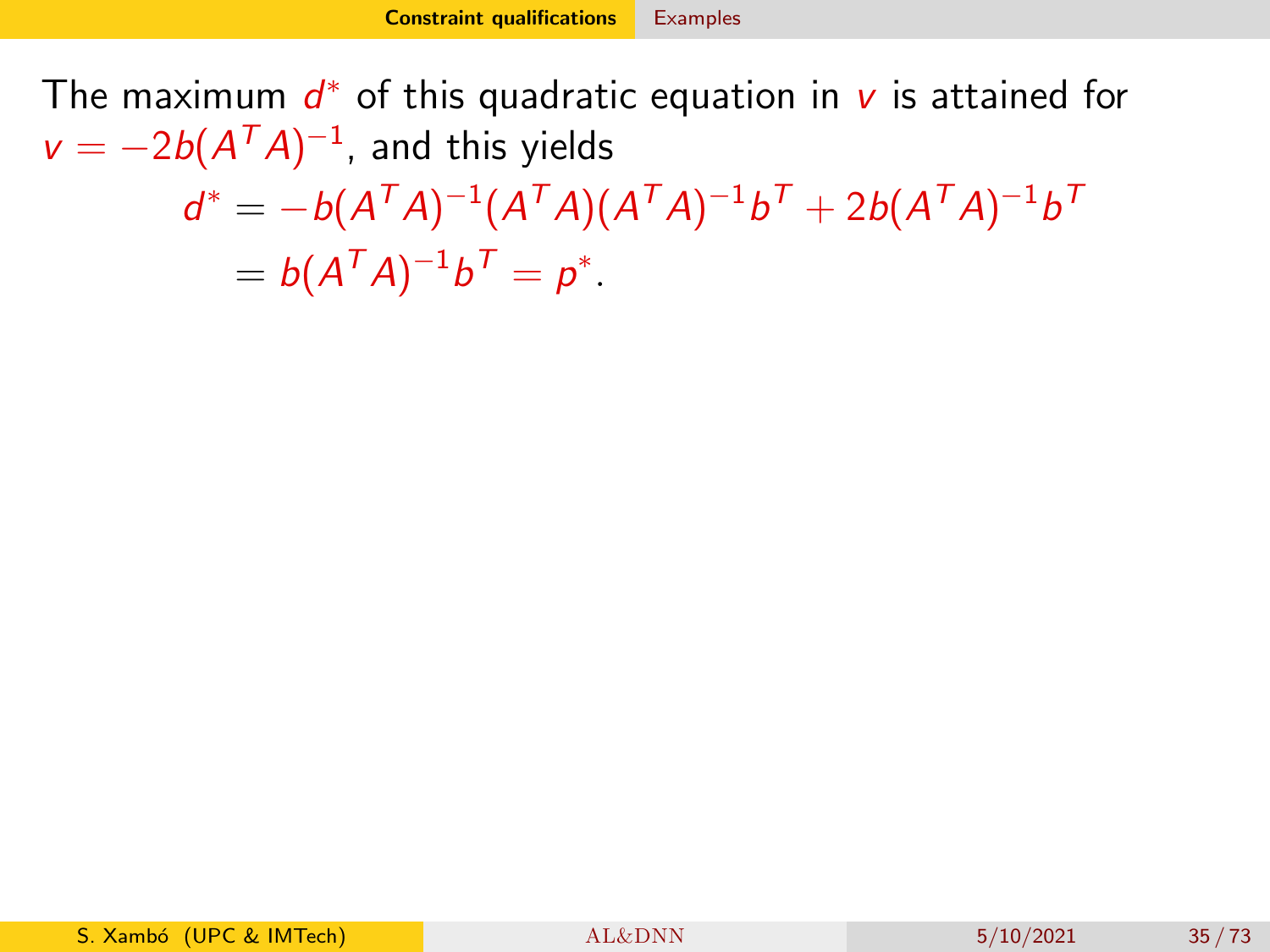#### <span id="page-35-0"></span>Theorem (Karush-Kuhn-Tucker, KKT)

Assume that  $f$  and the  $\overline{g_i}$  in  $(1)$  are convex and differentiable, and that the constraints satisfy the Slater condition. Then  $\bar{x} \in X$  is a solution of  $(1)$  if and only if there exists  $\bar{u}\in {\mathsf{R}}_+^m$  such that

- (a)  $\nabla_{\mathbf{x}}L(\bar{\mathbf{x}},\bar{\mathbf{u}})=\nabla_{\mathbf{x}}f(\bar{\mathbf{x}})+\bar{\mathbf{u}}\cdot\nabla_{\mathbf{x}}g(\bar{\mathbf{x}})=0$
- (b)  $\nabla_{\mu}L(\bar{x},\bar{u})=g(\bar{x})\leq 0$
- (c)  $\bar{u} \cdot g(\bar{x}) = 0 \Leftrightarrow \forall i, \bar{u}_i g_i(\bar{x}) = 0$  (slack equation/conditions)

Proof. Let  $\bar{x}$  be a solution of [\(1\)](#page-5-1). By the theorem on page 30, there exists  $\bar{u} \geq 0$  such that  $(\bar{x}, \bar{u})$  is a saddle point of the Lagrangian and this implies the three conditions:  $(a)$  follows from the definition of a saddle point, as  $L(\bar{x}, \bar{u})$  is minimum if we only move  $x \in \mathcal{X}$ ; (b) is obvious; and (c) follows from the proof of strong duality, page 19.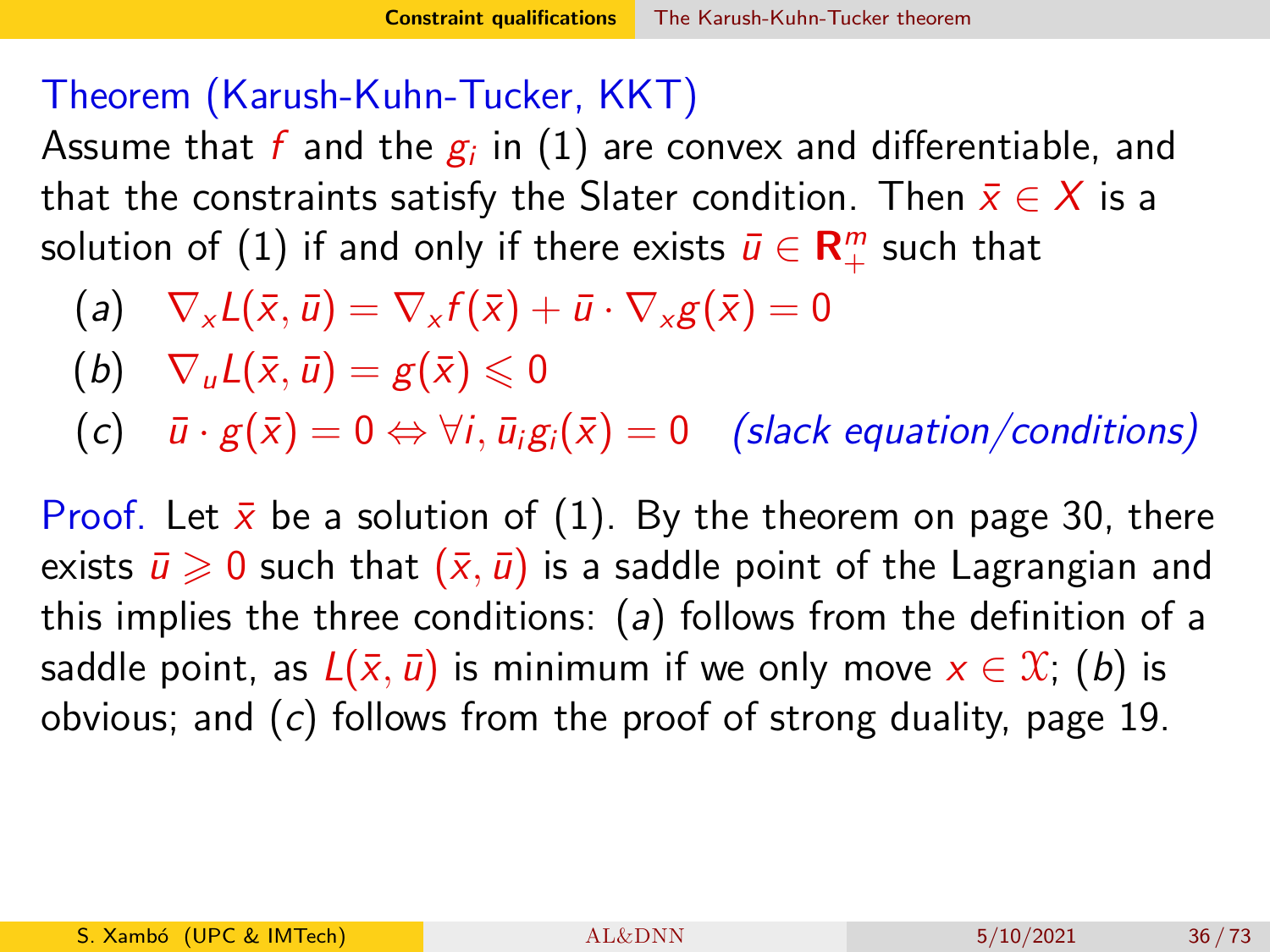Conversely:

$$
f(x) - f(\bar{x}) \geq \nabla_x f(\bar{x}) \cdot (x - \bar{x}) \quad (f \text{ convex})
$$
  

$$
= -\sum_{i=1}^m \bar{u}_i \nabla_x g_i(\bar{x}) \cdot (x - \bar{x}) \quad \text{(by (a))}
$$
  

$$
\geq -\sum_{i=1}^m \bar{u}_i (g_i(x) - g_i(\bar{x})) \quad (g_i \text{ convex})
$$
  

$$
= -\sum_{i=1}^m \bar{u}_i g_i(x) \quad \text{(by (c))}
$$
  

$$
\geq 0 \quad \text{(by (b))},
$$

and this ends the proof.

Corollary. For an unconstrained problem (with f differentiable and convex),  $\bar{x} \in X$  is a solution of [\(1\)](#page-5-0) if and only if  $\nabla_x f(\bar{x}) = 0$ .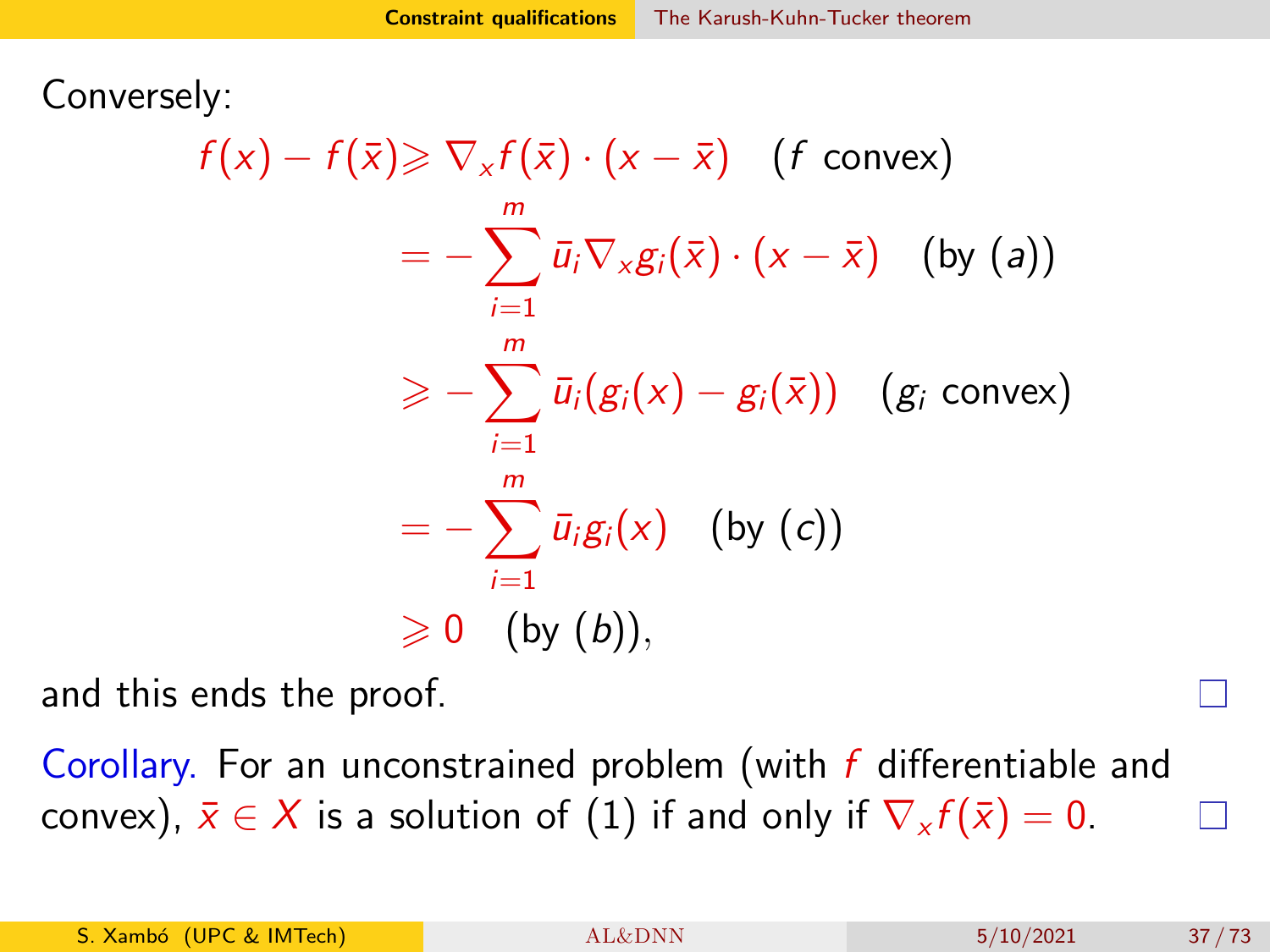# Support Vector Machines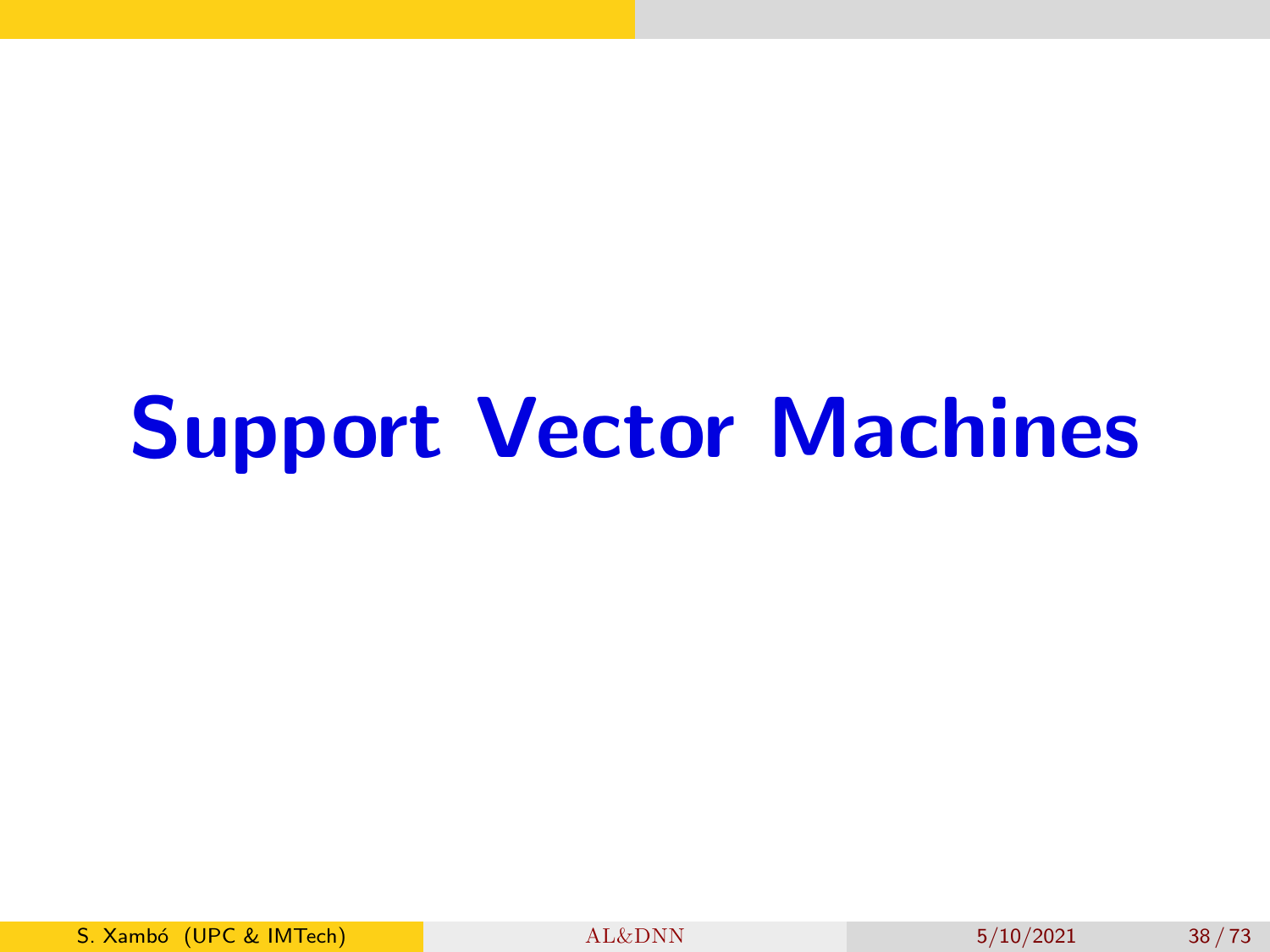<span id="page-38-0"></span>We will look more closely at the problem of linear classification, defined earlier, by means of *support vector techniques*.

These techniques, usually known as *support vector machines* (SVM), were introduced by V. Vapnik and his school in 1992 (see [\[6\]](#page-71-0), no doubt a classic of algorithmic learning, where they were actually called Support-Vector Networks).

An early application was the recognition of hand-written digits with an accuracy not less than the best systems available at the time. Excellent treatments of this topic can be found in [\[3,](#page-70-0) Ch. 5] and [\[7,](#page-71-1) Ch. 14].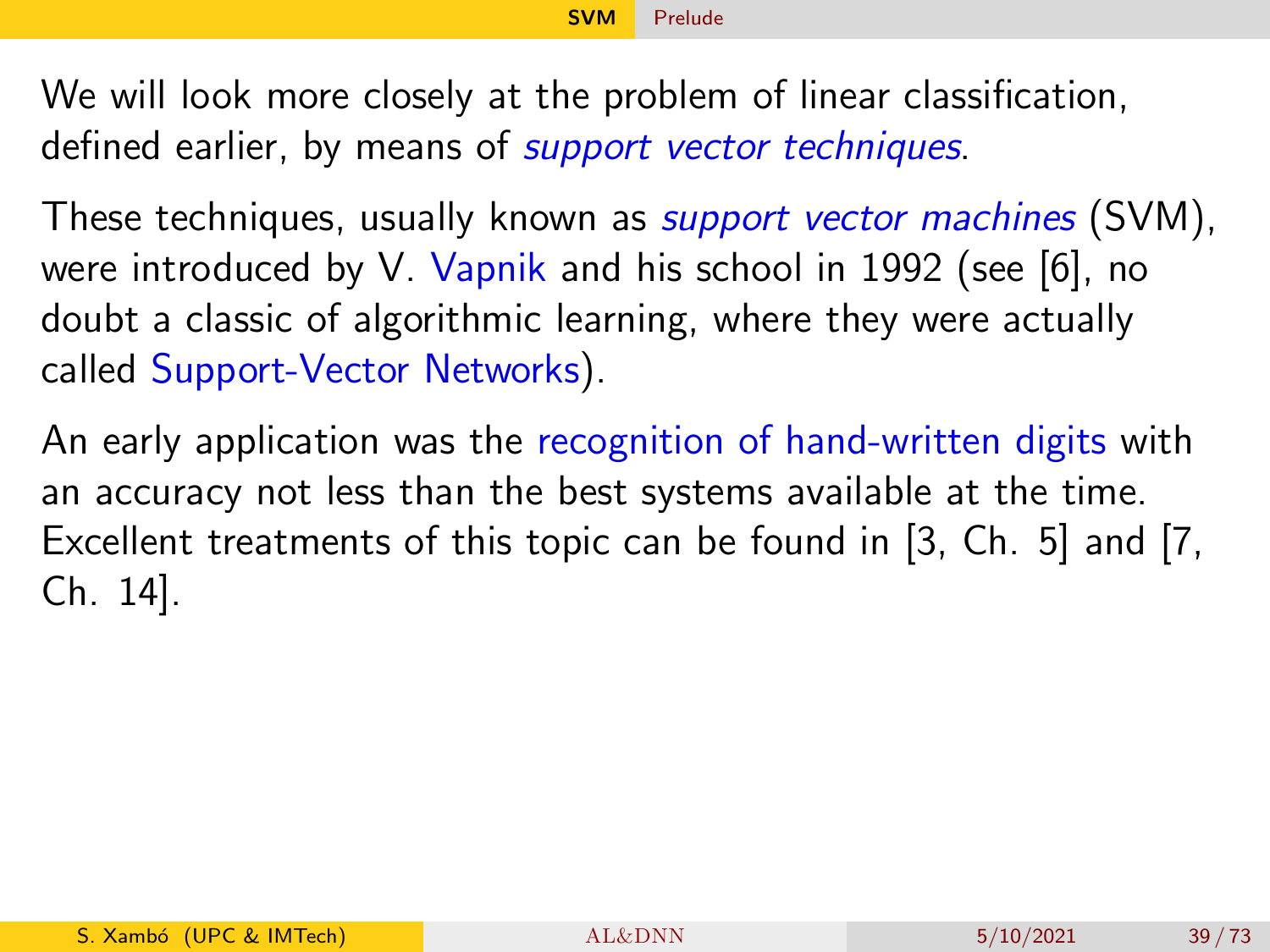<span id="page-39-0"></span>Assume that the input space  $\mathfrak X$  is a subset of  $\mathsf R^n$   $(n\geqslant 1)$  and that the output space is  $\mathcal{Y} = \{-1, 1\}$ .

A dataset of the form  $\mathcal{D} = \{(\mathsf{x}^1, \mathsf{y}^1), \ldots, (\mathsf{x}^m, \mathsf{y}^m)\}$ , with  $\mathsf{x}^j \in \mathfrak{X}$  and  $\mathsf{y}^j \in \mathcal{Y}$ , is *linearly separable* if there is a hyperplane  $h(\mathsf{x}) = \mathsf{w} \cdot \mathsf{x} + \mathsf{b}$  $(w \in \mathbf{R}^n, b \in \mathbb{R})$ ) such that  $h(x^j) > 0$  or  $h(x^j) < 0$  according to whether  $y^j=+1$  or  $y^j=-1$ .

These conditions are equivalent to say that  $y^j h(x^j) > 0$  for  $j \in [m].$ 

Geometrically, the points  $x^j$  with  $y^j=1$  lie on the positive half-space defined by  $h$  and those with  $y^j=-1$  lie on the negative half-space (see Fig. [13.1\)](#page-40-0).

In general, there are (if any) infinitely many separating hyperplanes, so that we can envisage to impose additional constraints, like the condition that the points on either side are as far as possible from the hyperplane.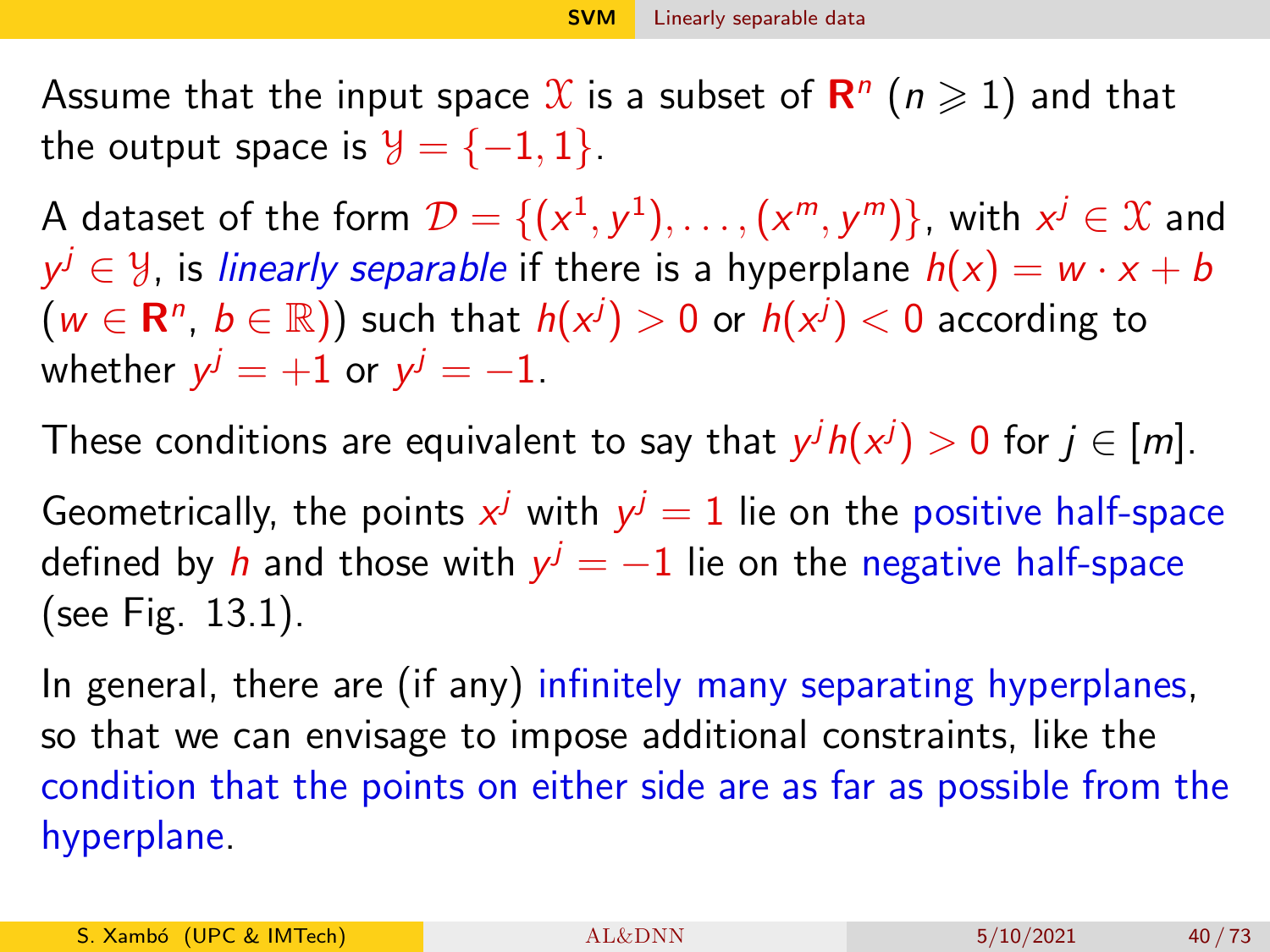

<span id="page-40-0"></span>Figure 13.1: Separation by hyperplanes and support vectors. On the left, the white points  $(+1)$  and the black points  $(-1)$  are linearly separable. On the right we see the same set of points and the greatest margin separator, which is computed by the SVM.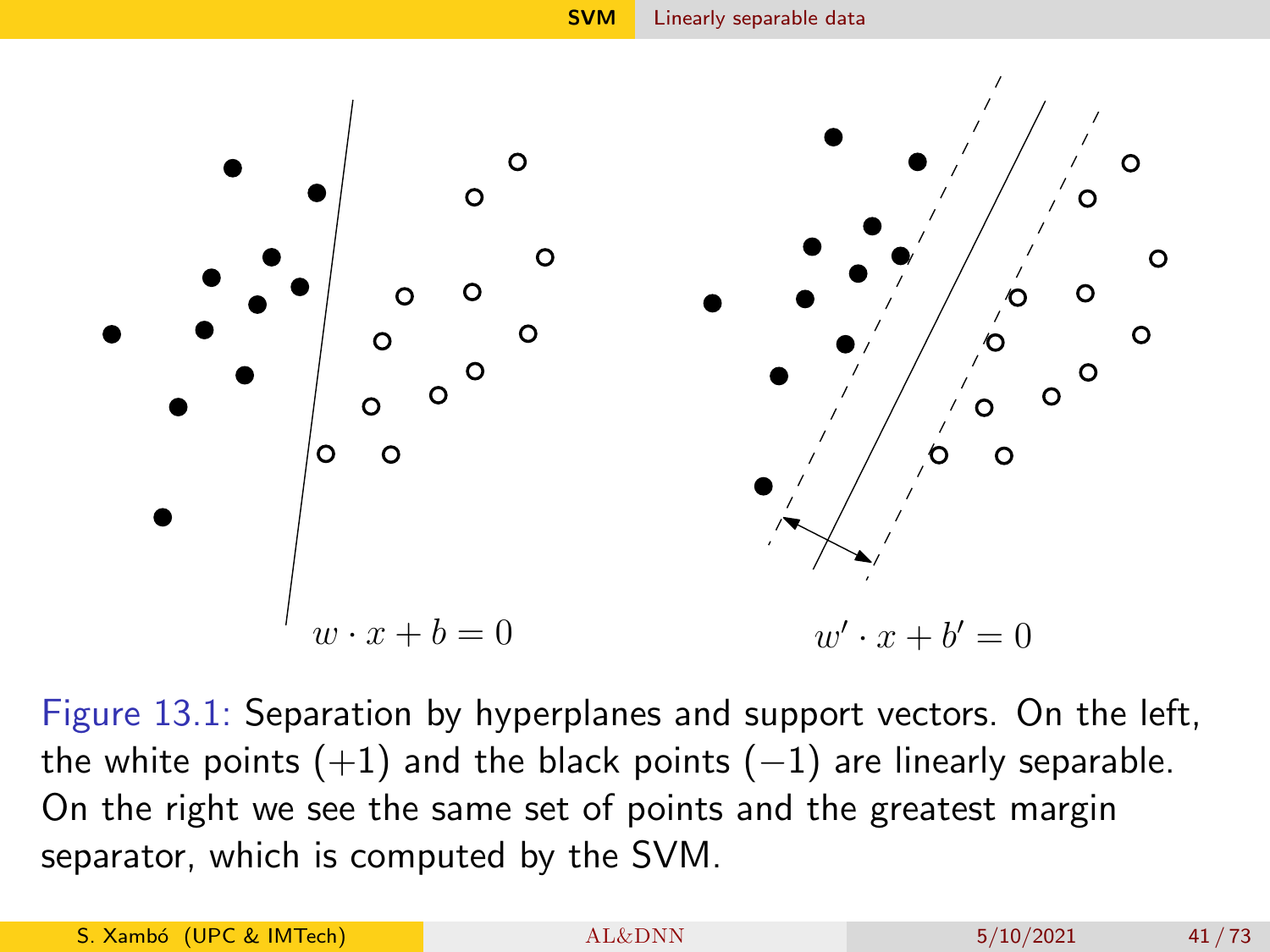<span id="page-41-0"></span>Given a separating hyperplane  $h(x) = w \cdot x + b$ , let

 $s = \min_{j \in [m]} |w \cdot x^j + b| > 0.$ 

On dividing h by s, an artifice that does not change the hyperplane, we may assume the *normalization condition* 

 $\min_{j \in [m]} |w \cdot x^j + b| = 1.$ 

In this case,  $1/\|\boldsymbol{w}\|$  is the distance to the hyperplane of any  $x^j$  at minimum distance from it, for this distance is  $|w \cdot x^j + b|/\|w\|.$ 

The quantity  $1/\|\textit{w}\|$  is the *margin* of the hyperplane and the  $x^j$  at a margin distance are its *support vectors*.

Thus it is clear that to maximize the margin of  $h \Leftrightarrow$  to minimize  $||w||$ , or, more conveniently,  $\frac{1}{2} \| w \|^2$ , which is *strictly convex*, as its gradient and hessian are  $w$  and  $\overline{d}$  (the identity), respectively. This shows that the problem is equivalent to minimizing  $||w||$  under the constraints j

$$
y^j(w\cdot x^j+b)\geqslant 1.
$$

S. Xambó (UPC & IMTech) [AL&DNN](#page-0-0) 5/10/2021 42 / 73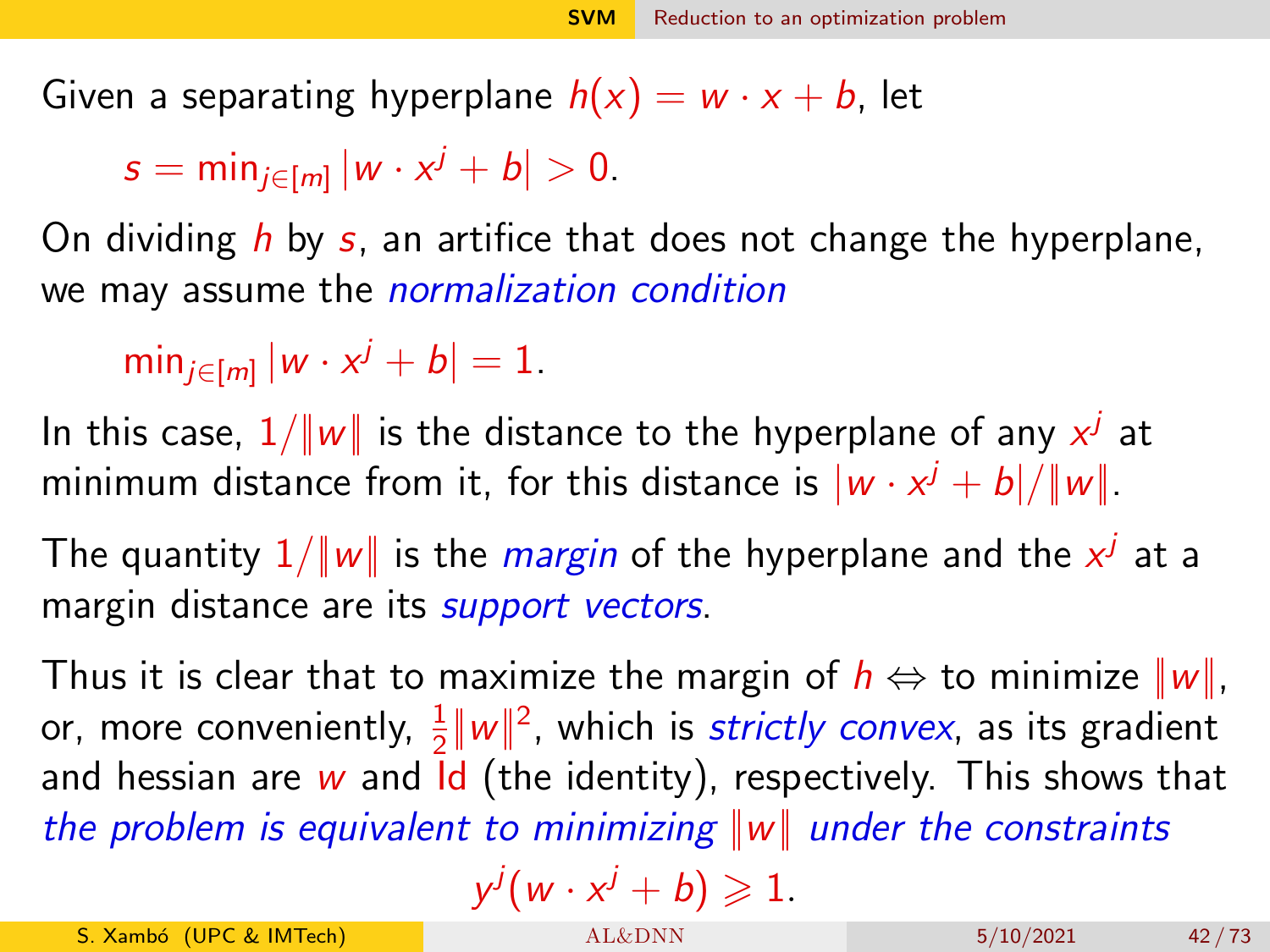<span id="page-42-0"></span>So the optimization problem to solve is

min<sub>w,b</sub> $\frac{1}{2}$  $\frac{1}{2} ||w||^2 \wedge y^j (w \cdot x^j + b) \geqslant 1, j \in [m].$ 

The constraints  $g_j(w,b)=1-y^j(w\cdot x^j+b)\leqslant 0$  are affine in  $w,b,$ hence qualified. So the problem has a *unique solution*.

The Lagrangian of the problem is

 $L(w, b, u) = \frac{1}{2} ||w||^2 - \sum_{j \in [m]} u_j (y^j (w \cdot x^j + b) - 1).$ 

The KKT conditions for this case yield the following:

(a) 
$$
\nabla_w L = w - \sum_{j \in [m]} u_j y^j x^j = 0
$$
, or  $w = \sum_{j \in [m]} u_j y^j x^j$   
\n(b)  $\nabla_b L = - \sum_{j \in [m]} u_j y^j = 0$ , or  $\sum_{j \in [m]} u_j y^j = 0$   
\n(c) For all  $j \in [m]$ ,  $u_j (w \cdot x^j + b) - 1 = 0$ , or  $u_j = 0 \vee y^j (w \cdot x^j + b) = 1$ .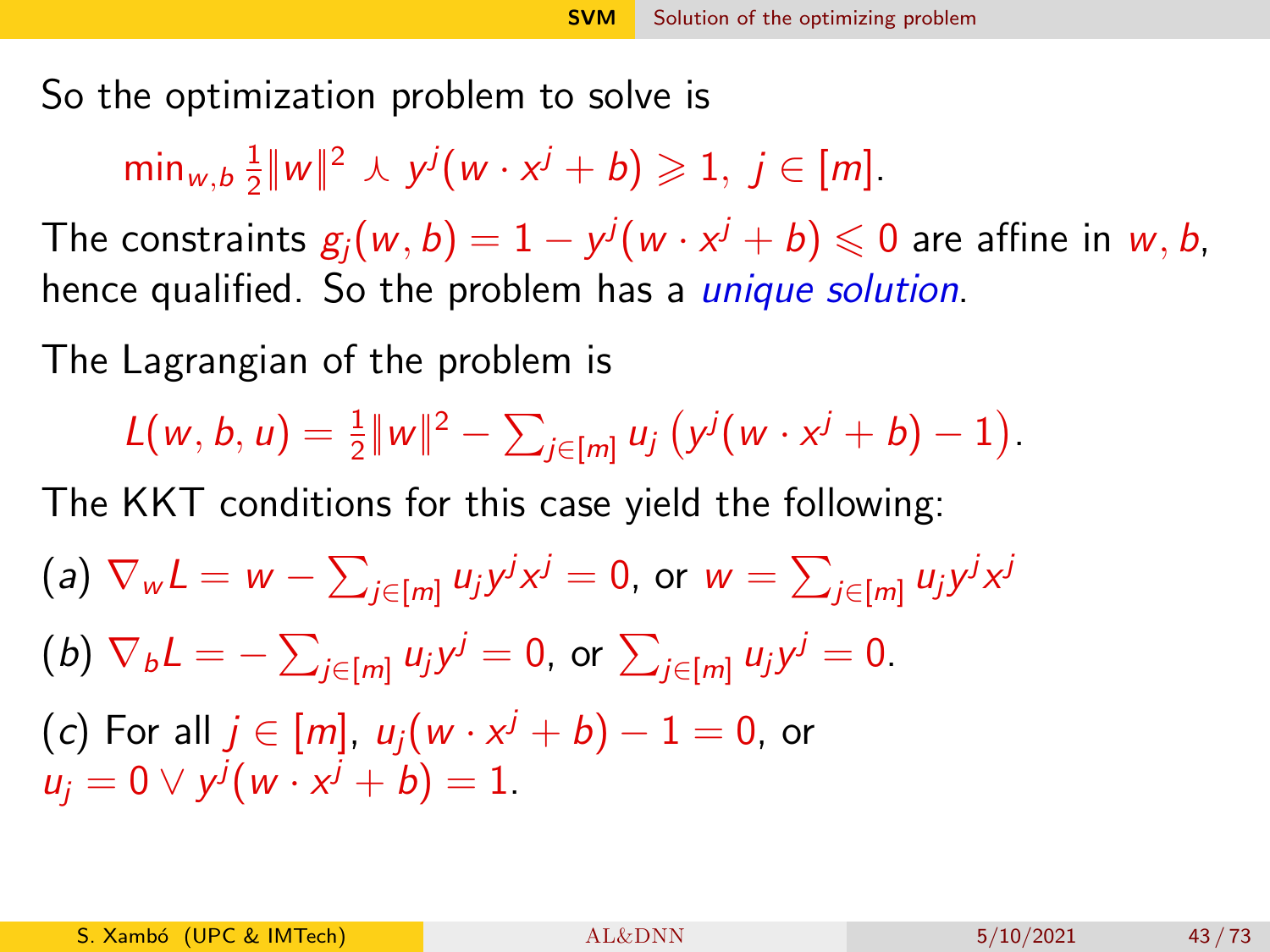<span id="page-43-0"></span>The solution  $w$  is a *linear combination* of the  $x^j$  such that  $u_j \neq 0.$ They belong to the *marginal hyperplanes*, as  $w\cdot x^j+b=y^j=\pm 1$ , and are called *support vectors* (they suffice to construct the maximal-margin hyperplane).

Duality. On plucking the expression  $w=\sum_{j\in [m]} u_j y^j x^j$  into the Lagrangian we find, after some algebra with the KKT conclusions, that

$$
L = \sum_{j \in [m]} u_j - \frac{1}{2} \sum_{j,j'} u_j u_{j'} y^j y^{j'} (x^j \cdot x^{j'})
$$

Thus the dual problem, which we know is equivalent to the primal problem, is:

$$
d^* = \max_{u \in \mathbf{R}_+^m} \left( \sum_{j \in [m]} u_j - \frac{1}{2} \sum_{j,j'} u_j u_{j'} y^j y^{j'} (x^j \cdot x^{j'}) \right) \n\downarrow u \geq 0 \wedge \sum_{j \in [m]} u_j y^j = 0.
$$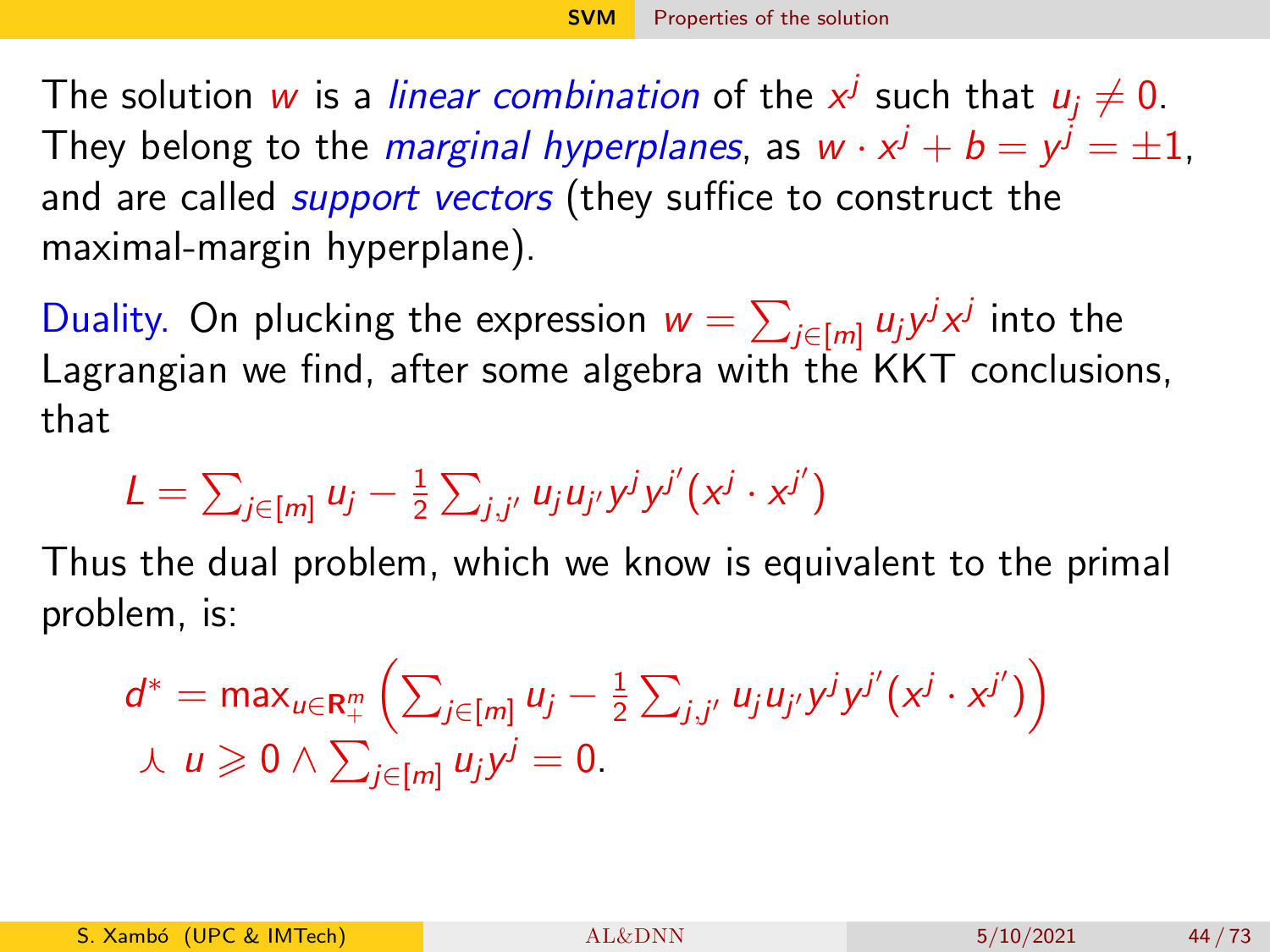The classifier h returned by the SVM algorithm can be expressed in terms of the solution  *to the dual problem:* 

$$
h(x) = \text{sgn}(w \cdot x + b) = \text{sgn}\left(\sum_{j \in [m]} u_j y^j (x^j \cdot x) + b\right).
$$

Since any support vector  $x^{j'}$  satisfies  $w \cdot x^{j'} + b = y^{j'}$ ,  $b$  can also be obtained from u:

$$
b = y^{j'} - \sum_{j \in [m]} u_j y^j (x^j \cdot x^{j'}).
$$

Remark. The predictor h provided by the SVM algorithm shows that it only needs the scalar products of vectors, not on the vectors themselves. The significance of this fact is related to the kernel methods studied later.

For the study of the non-separable case, see Appendix F, page [67.](#page-66-0)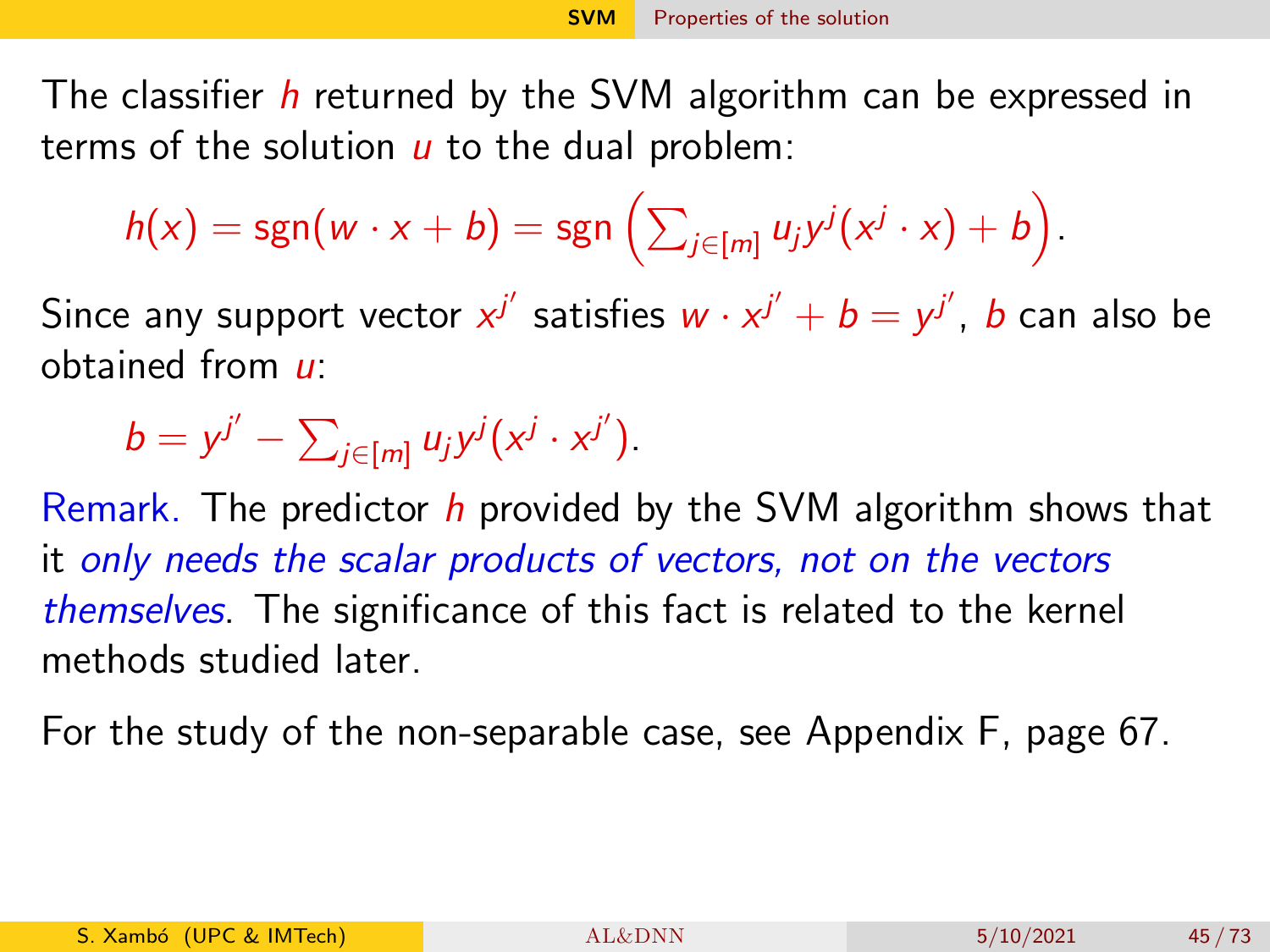# **Appendices**

Principal Component Analysis Singular Value Decomposition Classical Lagrange multipliers On the Lagrangian  $L(x, u, v)$ Other constraint qualifications Linear predictors, the non-separable case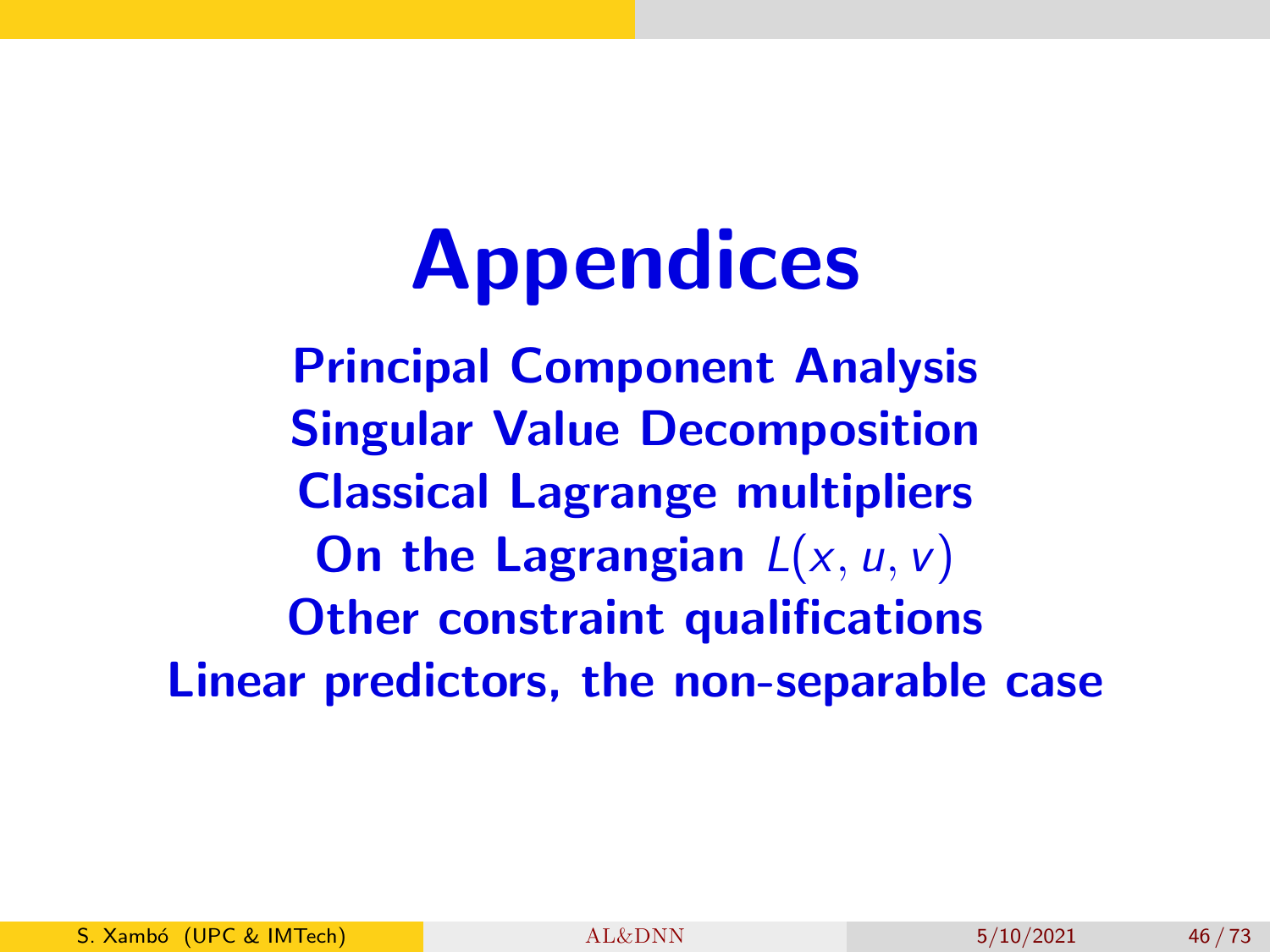<span id="page-46-0"></span>Let  $X \in \mathbf{R}_{n}^{m}$ . We regard X as the result of observing m characteristics of  $n$  objects, so that row  $X^j$  contains the  $n$ observations  $(x_1^j)$  $\{a_1^j, \ldots, a_n^j\}$  of the *j*-th characteristic  $(j \in [m])$ .

Equivalently, the column  $X_k = (x_k^1, \ldots, x_k^m)^{\mathsf{T}}$   $(k \in [n])$  contains the values of the  $m$  characteristics of the  $k$ -th object.

In any case, with the obvious meaning of the expressions,  $X = [X_1, \ldots, X_n] = [X^1, \ldots, X^m].$ 

See Fig. [15.1](#page-47-0) for an example os such a matrix.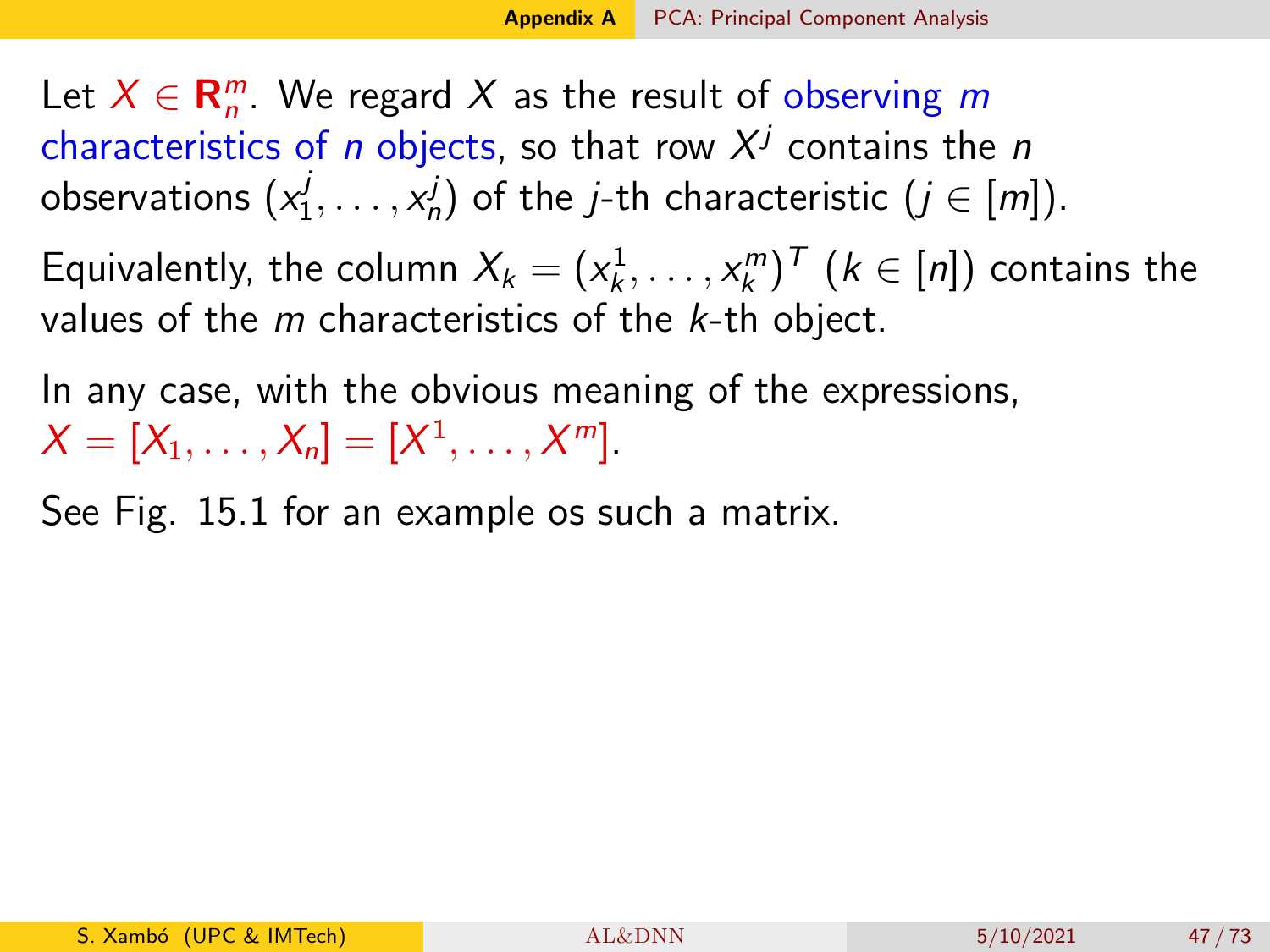

<span id="page-47-0"></span>Figure 15.1: A Dataset derived from information collected by the U.S. Census Service concerning housing in the area of Boston Mass. It has 14 features or attibutes and 506 cases.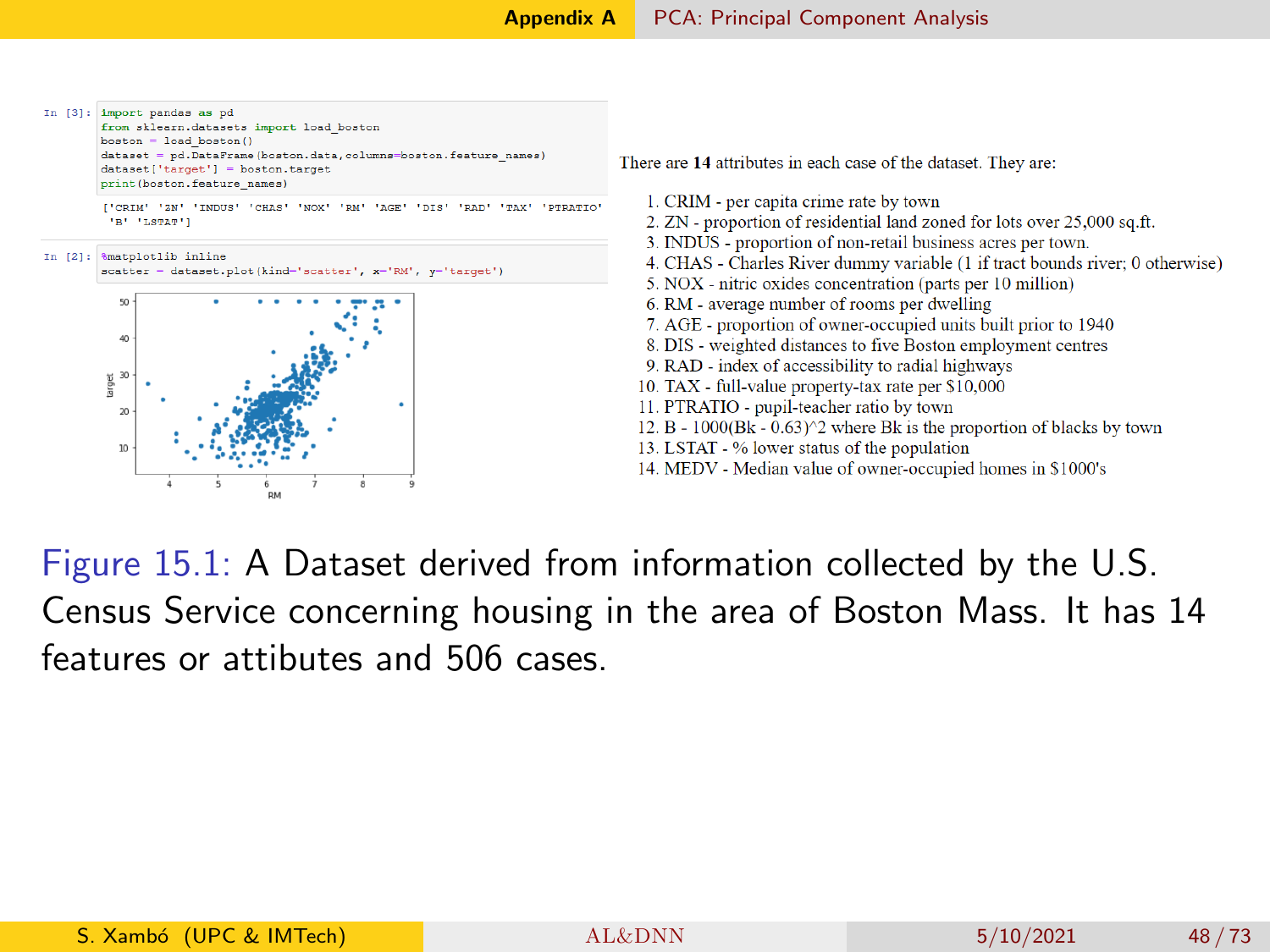Set  $\mu^j = E[X^j] = (\sum X^j)/n$ , the mean of  $X^j$ , and  $\sigma_{jk} = \mathsf{Cov}(X^j, X^k) = E[X^jX^k] - \mu^j\mu^k$ , the covariance of  $X^j$  and  $X^k$ .

The symmetric matrix  $\Sigma = \text{Cov}(X) = (\sigma_{ik}) \in \mathbf{R}(m)$  is semi-positive and is called the *covariance matrix* of  $X$ . Let us note that

 $\sigma_{jj} = \textsf{Var}(X^j)$  (*variance* of  $X^j)$ , and that  $\textsf{Var}(X^j) = \sigma_j^2$ , where  $\sigma_j \geqslant 0$ is the standard deviation of  $X^j$ .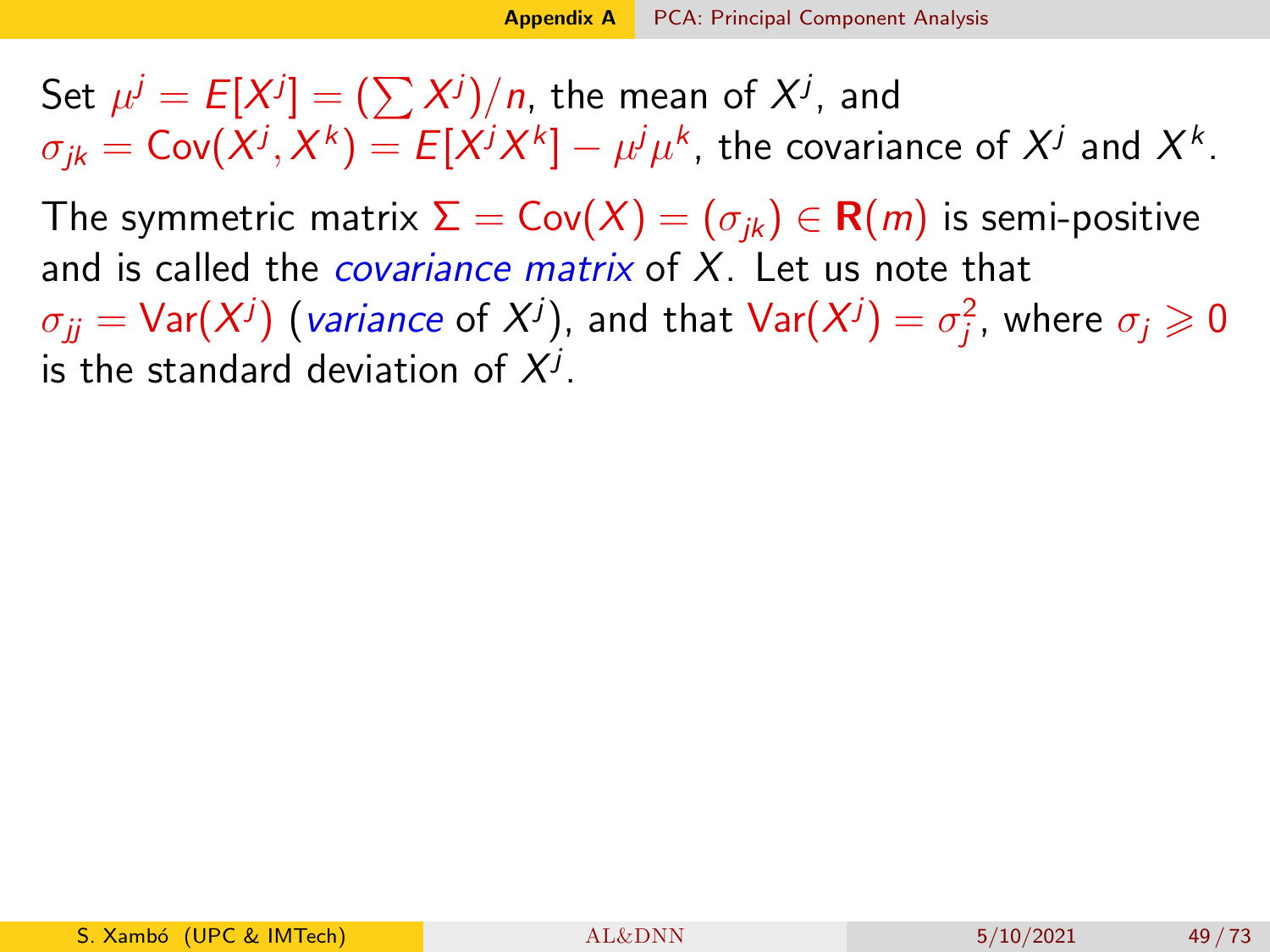Given a unit vector  $u\in{\sf R}^m$ , it turns out that  ${\sf Var}(uX)=u\Sigma u^{\sf T}$ , and that this value is maximum precisely when u is an eigenvector of  $\Sigma$ with maximum eigenvalue.

Under these conditions,  $u_1 = u$  is said to be the *main component* of X. Note that  $uX$  is the vector formed with the projections of the columns of  $X$  on  $u$ , so that these projections pick up the maximum variability of  $X$  in one direction.

The second main component of X is the unit eigenvector  $u_2$ corresponding to the second eigenvalue (*in non-ascending order*) of Σ. This vector maximizes  $\mathsf{Var}(u\mathsf{X})=u\mathsf{\Sigma} u^{\mathsf{T}}$  for unit vectors  $u$ perpendicular to  $u_1$ .

Continuing this process, we obtain an orthonormal basis  $u_1, \ldots, u_m$  of  **such that**  $Var(u_r X) = u_r \Sigma u_r^T$  **is maximum for unit vectors** perpendicular to  $u_1, \ldots, u_{r-1}$ .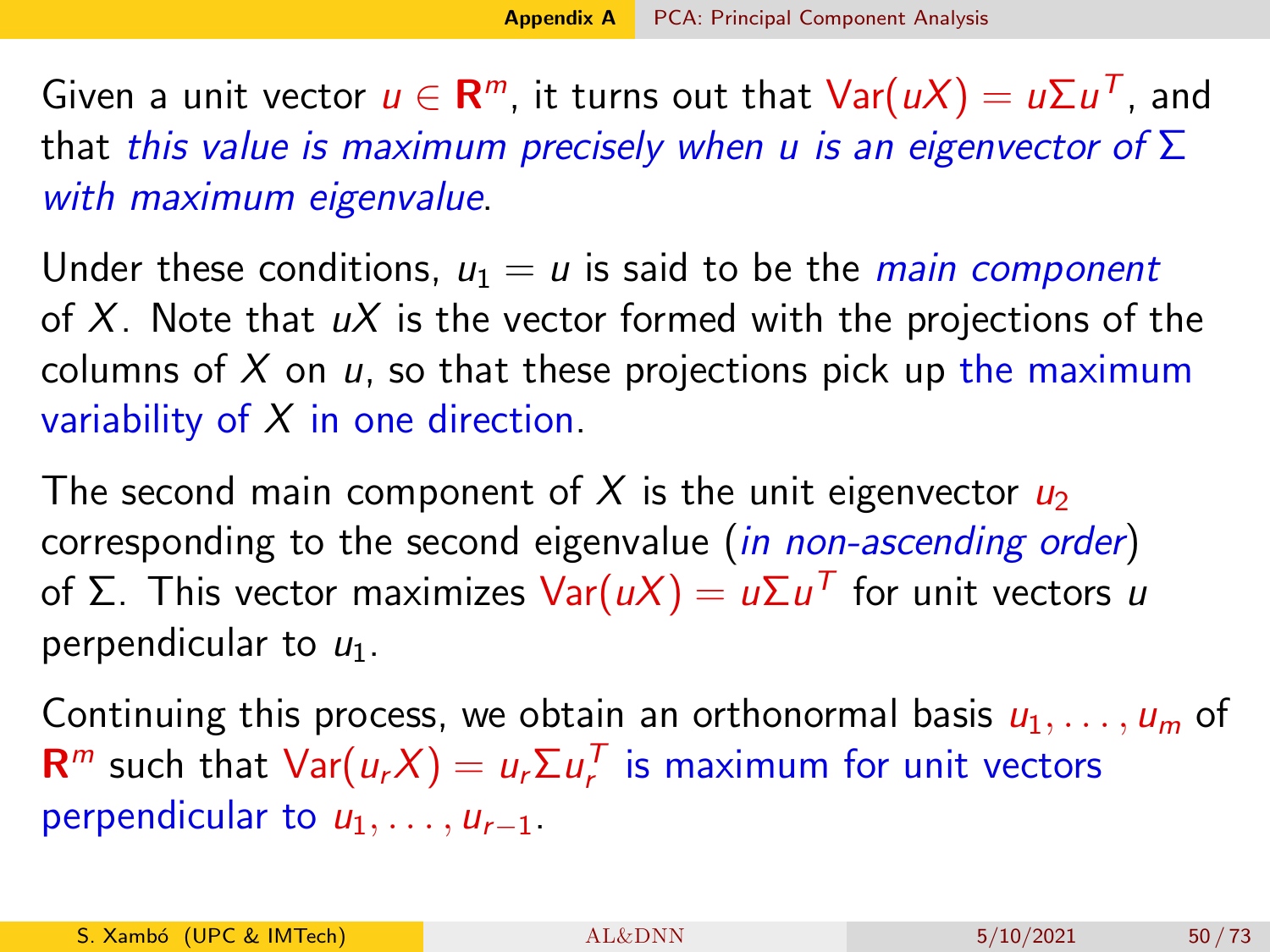If we put  $U_r \in \mathbf{R}_m^r$  to denote the matrix formed by the vectors  $u_1, \ldots, u_r$ , the matrix  $U_rX$  is of type  $r \times n$  and incorporates the variability of X attributable to the first  $r$  eigenvalues (in non-ascending order) of  $\Sigma$ .

The technique of the main components is a first example of dimensional reduction. It can be understood as a form of unsupervised learning.

It should also be noted that  $U_rX$  can be used as a form of preprocessing applicable to the data X before it is subjected to a supervised learning procedure. The value of  $r$  is chosen so that  $u_{r+1}, \ldots, u_m$  play a negligible role in explaining the variability of X. See Figure [15.2](#page-51-0) for an illustration.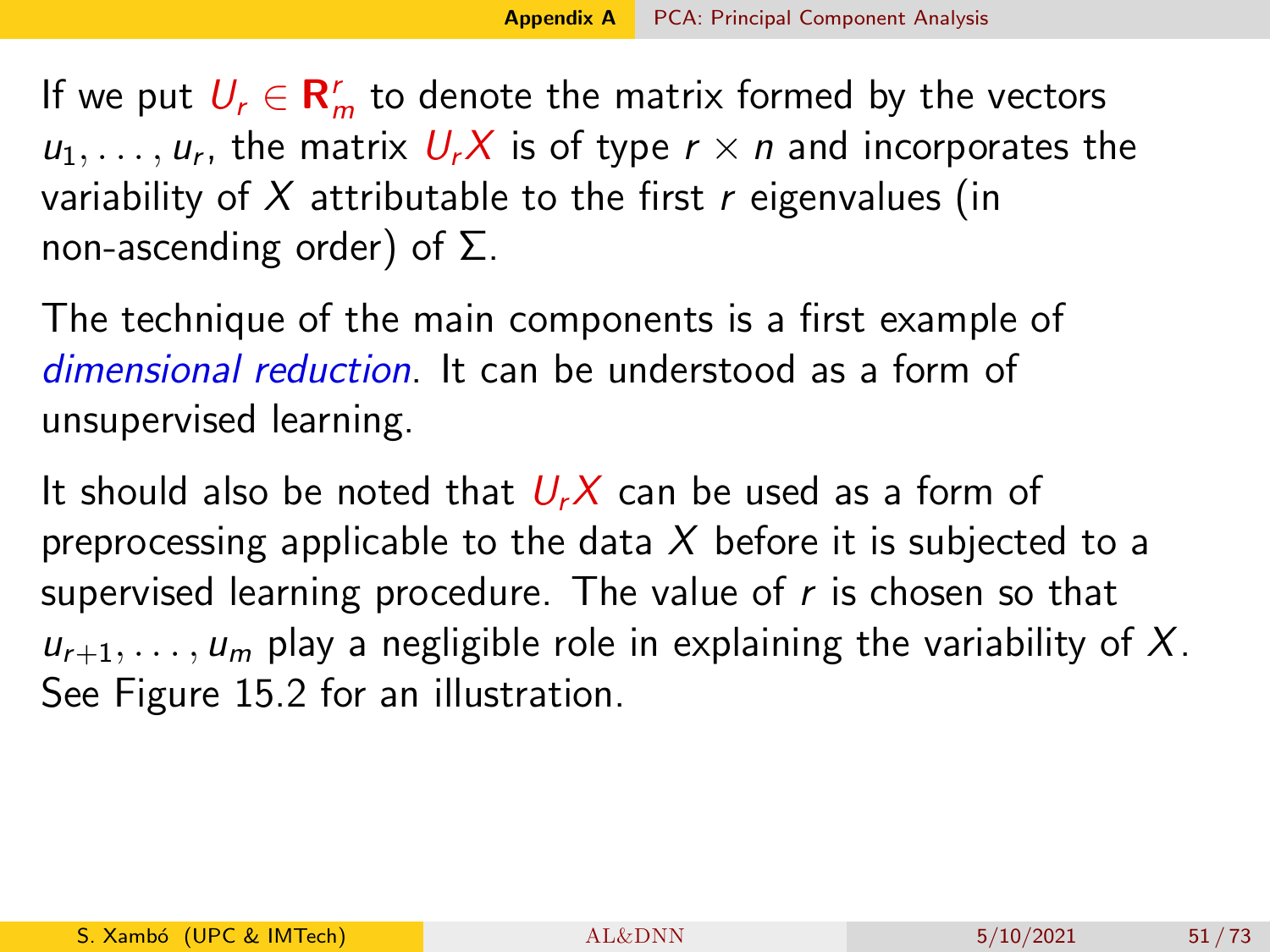

<span id="page-51-0"></span>Figure 15.2: PCA of 150 cases of iris flowers with four metrical features and one label for the species. It reproduces the computations in a 1936 paper by R. A Fisher (The use of multiple measurements in taxonomic problems). The first principal compoent explains 72.77% of the variation in the data, while the second explains 23.03%. Note that the units on the vertical axis are longer than on the horizontal axis.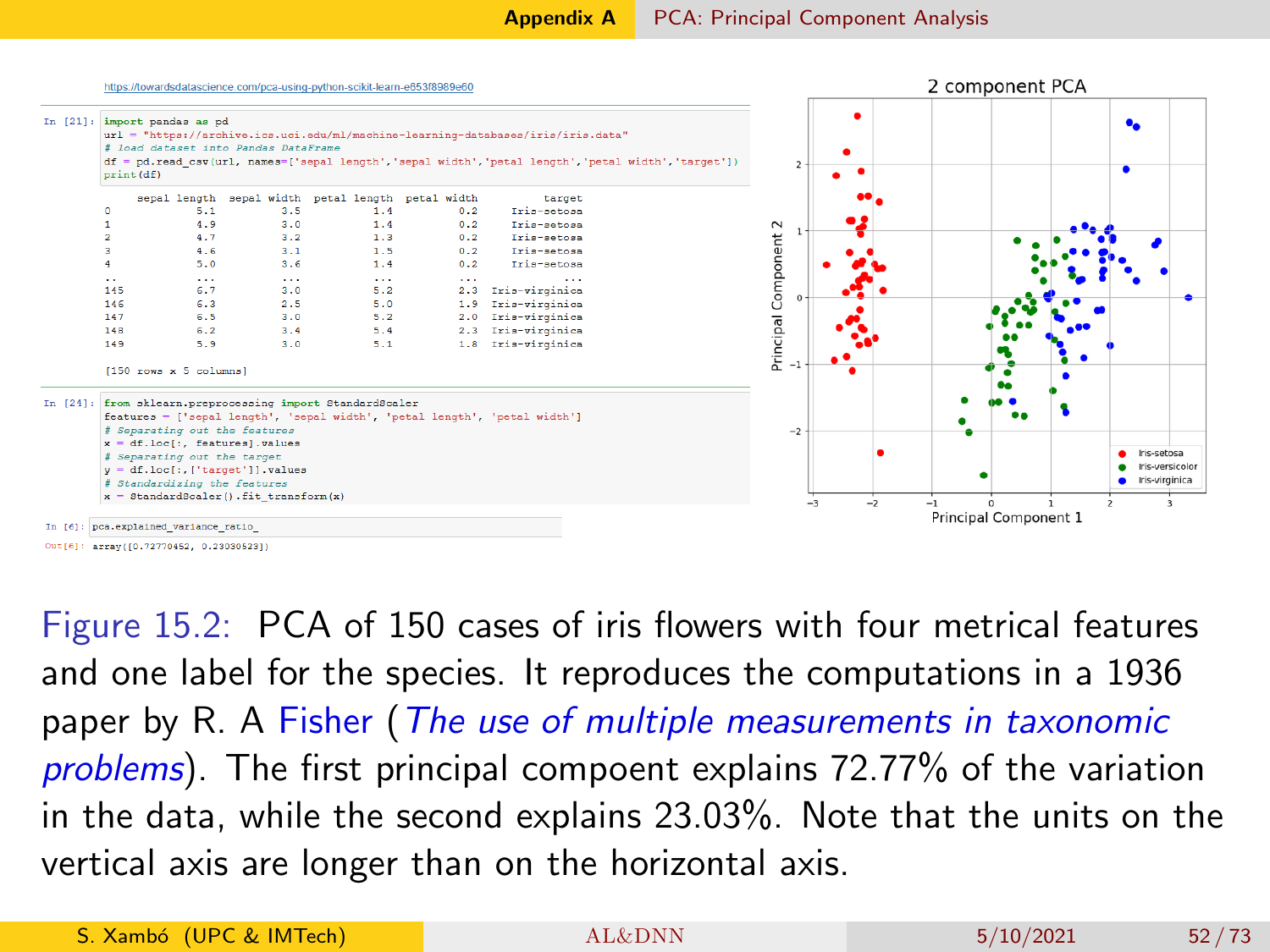<span id="page-52-0"></span>Let  $X \in \mathbf{R}_{n}^{m}$ , which we think of as data in the style of what we saw for PCA (page 47), and let  $r$  be its rank.

The **SVD theorem** establishes that there are real values  $\lambda_1 \geqslant \lambda_2 \geqslant \cdots \geqslant \lambda_r > 0$  and orthonormal matrices  $U \in \mathbf{R}(m)$  and  $V \in \mathbf{R}(n)$  such that  $A = U\Lambda V^{T}$ , where the only non-zero vectors of  $\Lambda$  are  $\Lambda_{ii} = \lambda_i$  for  $i \in [r]$ .

Note that  $\Lambda\Lambda^{\mathcal{T}}\in{\mathbf R}(m)$  and  $\Lambda^{\mathcal{T}}\Lambda\in{\mathbf R}(n)$  are diagonal and that their only non-zero elements are the same:  $\lambda_1^2, \cdots, \lambda_r^2$  down the main diagonal.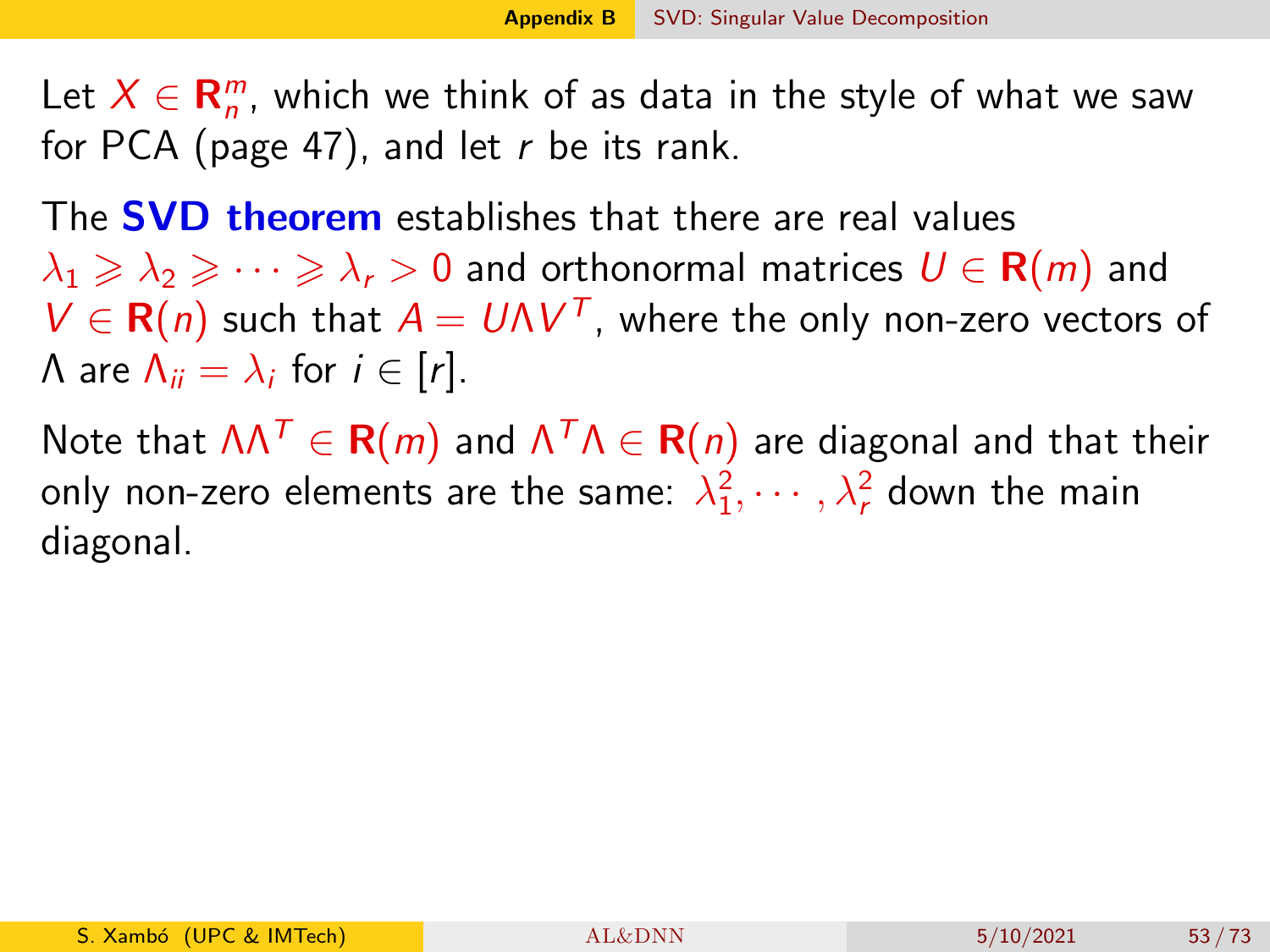The equality  $XX^\mathcal{\,T}=(\mathcal{U}\Lambda V^\mathcal{\,T})(\mathcal{V}\Lambda^\mathcal{\,T}\mathcal{U}^\mathcal{\,T})=\mathcal{U}(\Lambda\Lambda^\mathcal{\,T})\mathcal{U}^\mathcal{\,T}$  shows that  $\lambda_1^2,\cdots,\lambda_r^2$  are the only non-zero eigenvectors of  $XX^\mathcal{T}$  and that  $U$  is the corresponding matrix of orthonormal eigenvectors.

Denote by  $u_j$  the eigenvector corresponding to  $\lambda_j^2$ ,  $j \in [r].$ 

Similarly, the relation  $X^\mathcal{ T} X = (V\Lambda^\mathcal{ T} U^\mathcal{ T}) (U\Lambda V^\mathcal{ T}) = V(\Lambda^\mathcal{ T}\Lambda) V^\mathcal{ T}$ yields that  $\lambda_1^2,\cdots,\lambda_r^2$  are the only non-zero eigenvectors of  $X^TX$  and that  $V$  is the corresponding matrix of orthonormal eigenvectors.

Denote by  $v_j$  the eigenvector corresponding to  $\lambda_j^2$ ,  $j \in [r].$ 

Notice that the relation  $Av_i = \lambda_i u_i$  holds.

Now 
$$
U\Lambda = [\lambda_1 u_1, \dots, \lambda_r u_r, \mathbf{0}, \dots, \mathbf{0}]
$$
, so  
\n
$$
A = U\Lambda V^T = \lambda_1 u_1 v_1^T + \dots + \lambda_r u_r v_r^T,
$$

which expresses A as a linear combination of the rank-one matrices  $u_j v_j^T$ .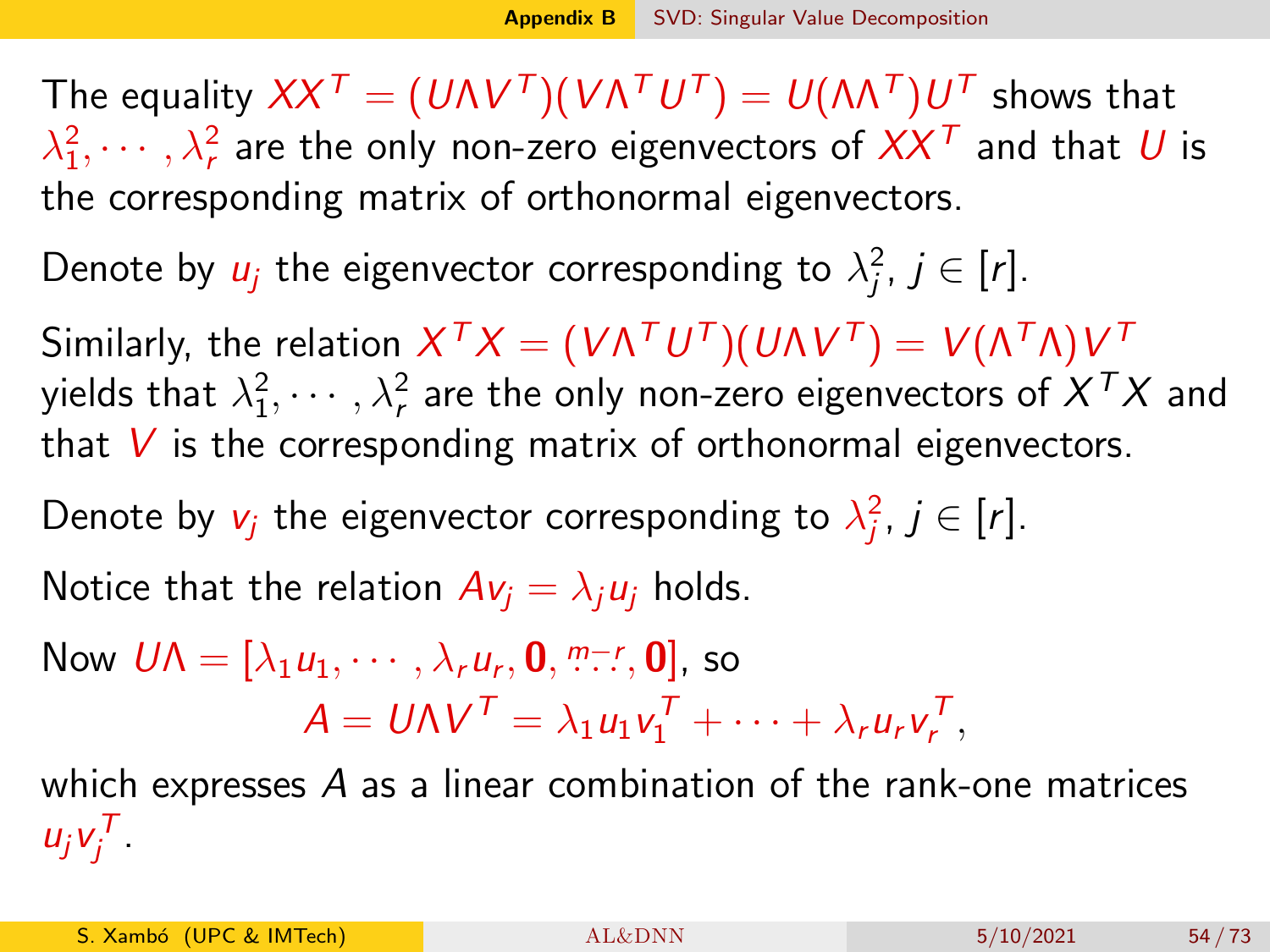In fact, it turns out that for  $k = 1, \ldots, r$ , the matrix

$$
M_k = \lambda_1 u_1 v_1^T + \cdots + \lambda_r u_k v_k^T
$$

is the *optimal approximation of X by rank k matrices* (Eckart-Young theorem).

This result is then also a form of dimensional reduction. The value of k is chosed so that  $X - M_k$  is negligible in the context where it is applied.

An important application of the singular decomposition is that the solution *a* of  $X$ a  $=$   $b$  by *least-squares* is  $a = X^\dagger b$ , where  $X^\dagger$  is the Moore-Penrose pseudoinverse of X, namely  $X^{\dagger} = V \Lambda^{\dagger} U^{T}$ , with  $\Lambda_{jj}^\dagger = \lambda_j^{-1}$  $j_j^{-1}$  for  $j=1,\ldots,r$  and all other entries zero.

For other dimensional reduction procedures, see [\[8,](#page-71-2) Ch. 6]: (Fischer's) Linear Discriminant Analysis (LDA), PCA, kernel PCA, Independent Components Analysis (ICA), Multidimensional Scaling (MDS), ...

S. Xambó (UPC & IMTech) [AL&DNN](#page-0-0) 5/10/2021 55/73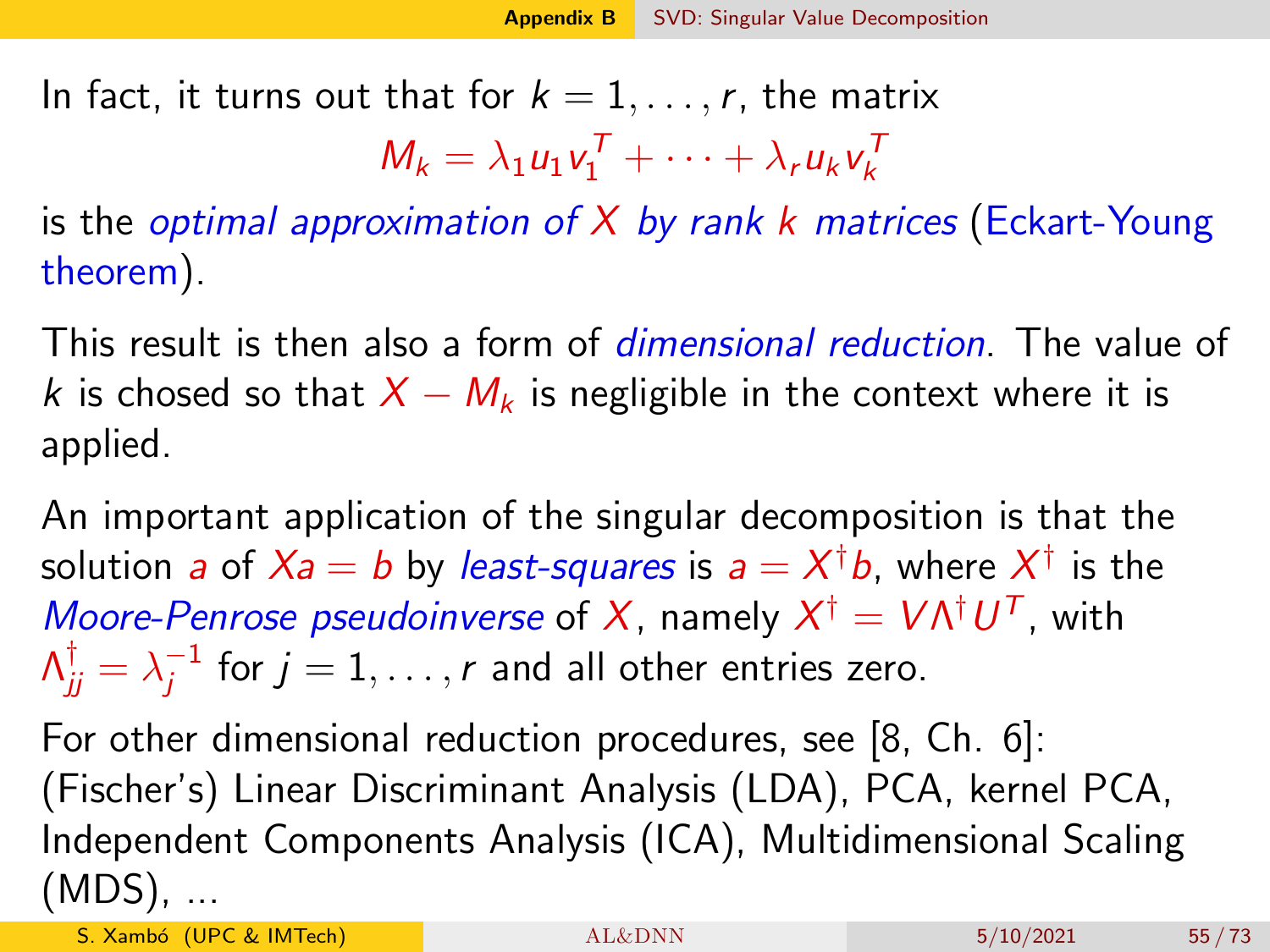<span id="page-55-0"></span>Let  $\mathfrak X$  be an open set in  $\mathsf R^n$  and  $f,g_1,\cdots,g_r:\mathfrak X\to \mathsf R$  differentiable functions. Let  $X = \{x \in \mathcal{X} \mid g_1(x) = \cdots = g_r(x) = 0\}.$ 

The question is to find *necessary* conditions for  $f|_X$  (the restriction of f to X) to have an extremum at a point  $x_0 \in X$ .

For this, assume that  $d_{x_0}g_1,\cdots,d_{x_0}g_r$  are linearly independent. Then X is a manifold of dimension  $n - r$  around  $x_0$  and the usual necessary condition is that  $d_{\mathsf{x}_0}(f|_X)=0.$  But since  $d_{\mathsf{x}_0}(f|_X)=(d_{\mathsf{x}_0}f)|_X,$  the condition becomes  $(d_{\mathsf{x}_0}f)|_{X}=0.$  This means that  $(d_{\mathsf{x}_0}f)$  has to be in the kernel  $\mathsf{K}_{\mathsf{x}_0}$  of the restriction map  $D_{\mathfrak{X},\mathsf{x}_0} \to D_{\mathsf{X},\mathsf{x}_0}$ , where  $D_{\mathfrak{X},\mathsf{x}_0}$  is the vector space of differentials of  $\mathfrak X$  at  $x_0$ , with a similar meaning for  $D_{X,x_0}$ .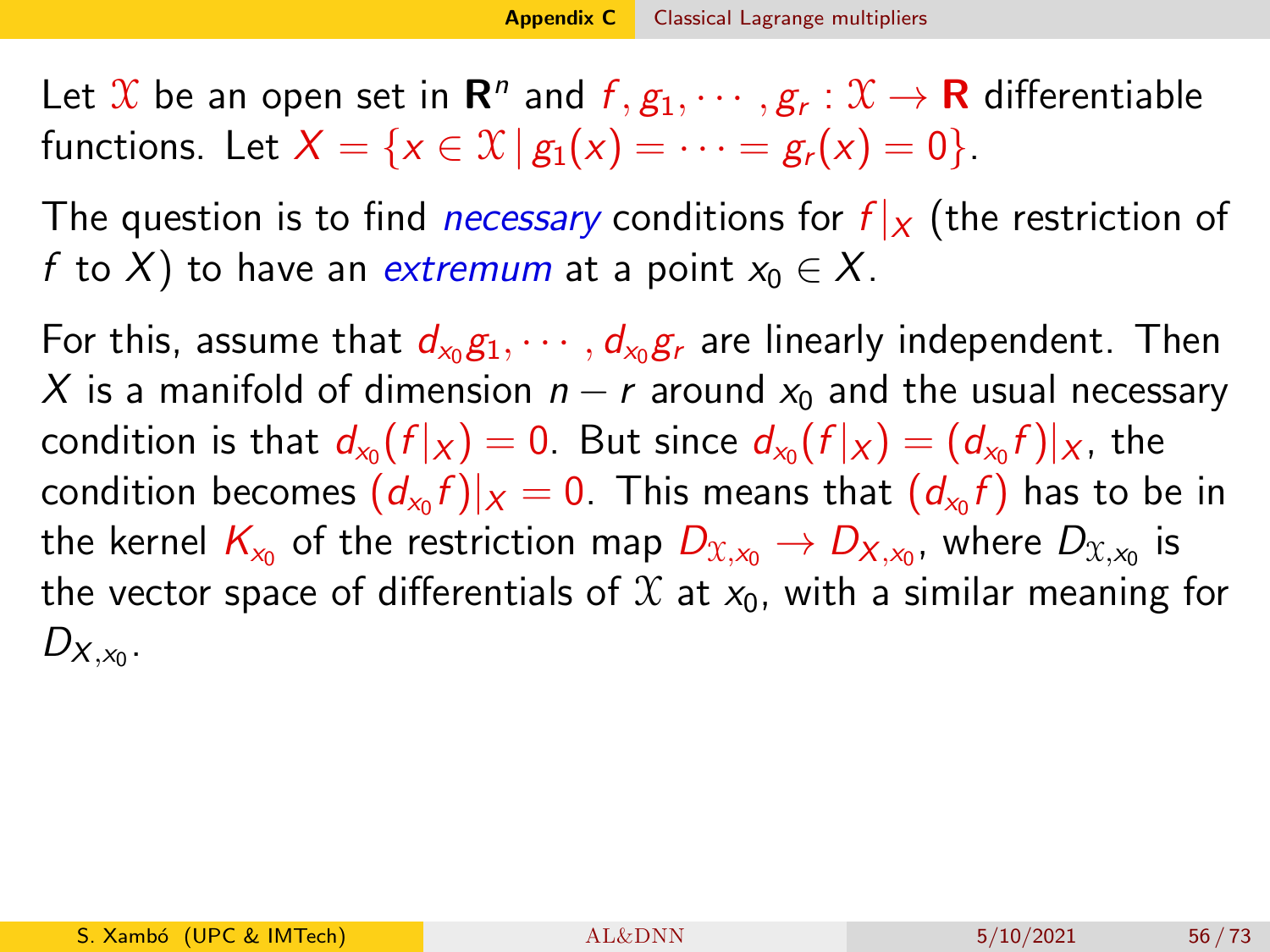Now  $d_{x_0}g_j\in\mathcal{K}_{x_0}\ (j=1,\cdots,r)$ , because  $(d_{x_0}g_j)|_X=d_{x_0}(g_j|_X)=0.$ 

Under our assumptions, it turns out that actually

$$
\mathcal{K}_{x_0}=\langle d_{x_0}g_1,\cdots,d_{x_0}g_r\rangle.
$$

Consequently, the necessary condition we are looking for is that *there* exist real numbers  $\lambda_1, \cdots, \lambda_r$  such that

$$
d_{x_0}f=\lambda_1 d_{x_0}g_1+\cdots+\lambda_rd_{x_0}g_r.
$$

In conclusion, the search for extrema points of  $f|_X$  leads to the Lagrange conditions:

 $d_x f = \lambda_1 d_x g_1 + \cdots + \lambda_r d_x g_r, \,\, g_1(x) = \cdots = g_r(x) = 0,$ 

where the unknowns are  $x \in \mathcal{X}$  and  $\lambda_1, \dots, \lambda_r \in \mathbf{R}$ .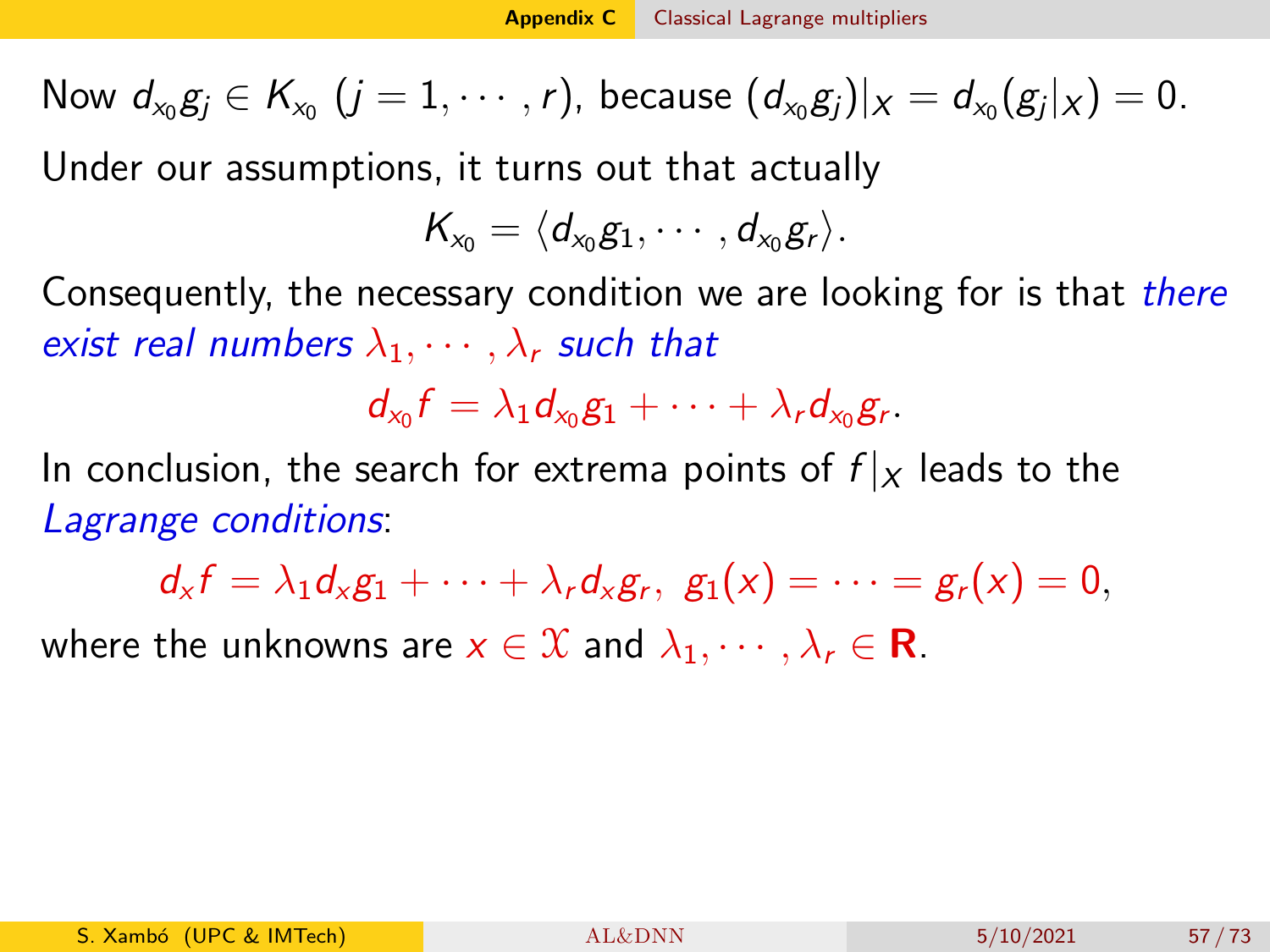### <span id="page-57-0"></span>Primal problem:

- $p^* = \min_{x \in \mathcal{X}} f(x) \wedge g_i(x) \leq 0, h_j(x) = 0 \ (i \in [m], j \in [p]).$ *Feasible set:*  $X = \{x \in \mathcal{X} \mid g(x) \leq 0, h(x) = 0\}$ , so that
- $p^* = \min_{x \in X} f(x)$ .
- **Lagrangian:**  $L(x, u, v) = f(x) + u \cdot g(x) + v \cdot h(x)$ ,  $u = u_1, \cdots, u_m, v = v_1, \cdots, v_n$
- **Dual Lagrangian**:  $f^*(u, v) = \min_{x \in \mathcal{X}} L(x, u, v)$ .
- **Dual problem:**  $d^* = \max f^*(u, v) \wedge u \ge 0$ .
- Weak duality:  $d^* \leqslant p^*$  (in general they are not equal).
- **Dual gap:** The difference  $p^* d^*$ .
- **Strong duality**: When  $d^* = p^*$ .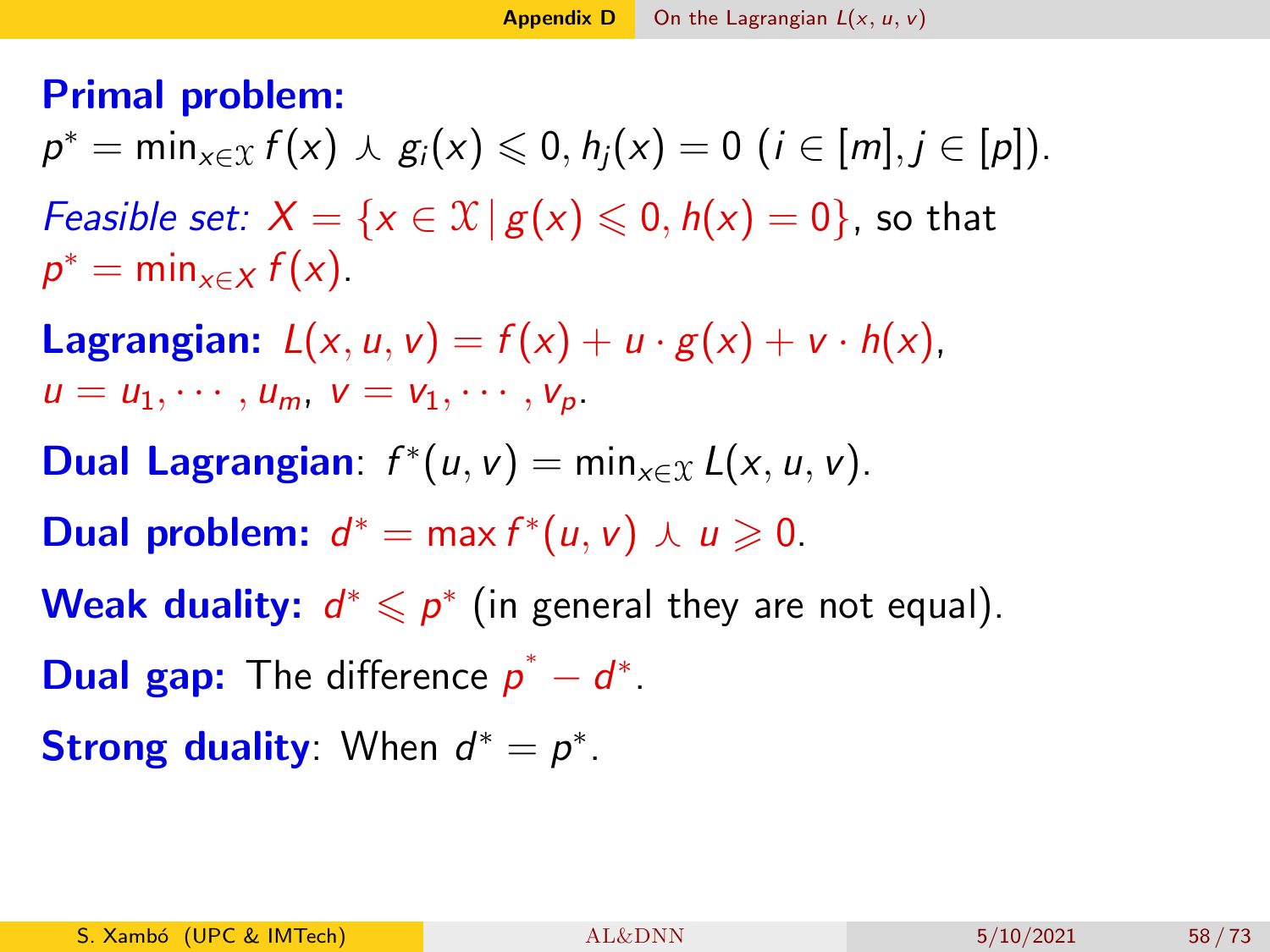Theorem (Saddle point implies strong duality) Assume  $f, g, h$ smooth. Suppose there exist  $\bar{x}\in X$ ,  $\bar{u}\in {\mathbf R}^m_+$  and  $\bar{v}\in {\mathbf R}^p$  such that for all  $x \in \mathfrak{X}$ ,  $u \in \mathbf{R}_{+}^{m}$ ,  $v \in \mathbf{R}^{p}$  we have (saddle condition)

<span id="page-58-0"></span> $L(\bar{x}, u, v) \leq L(\bar{x}, \bar{u}, \bar{v}) \leq L(x, \bar{u}, \bar{v}).$  (7)

Then  $\bar{x}$  and  $(\bar{u}, \bar{v})$  solve the primal and dual problems, respectively, and  $f(\bar{x}) = f^*(\bar{u}, \bar{v}).$ 

Proof. From the first inequality in [\(7\)](#page-58-0), namely

 $f(\overline{x}) + u \cdot g(\overline{x}) + v \cdot h(\overline{x}) \le L(\overline{x}, \overline{u}, \overline{v}).$ 

which holds for all  $u \ge 0$  and all v, we infer immediately that  $g(\bar{x}) \leq 0$  and  $h(\bar{x}) = 0$ , which show that  $\bar{x}$  is feasible.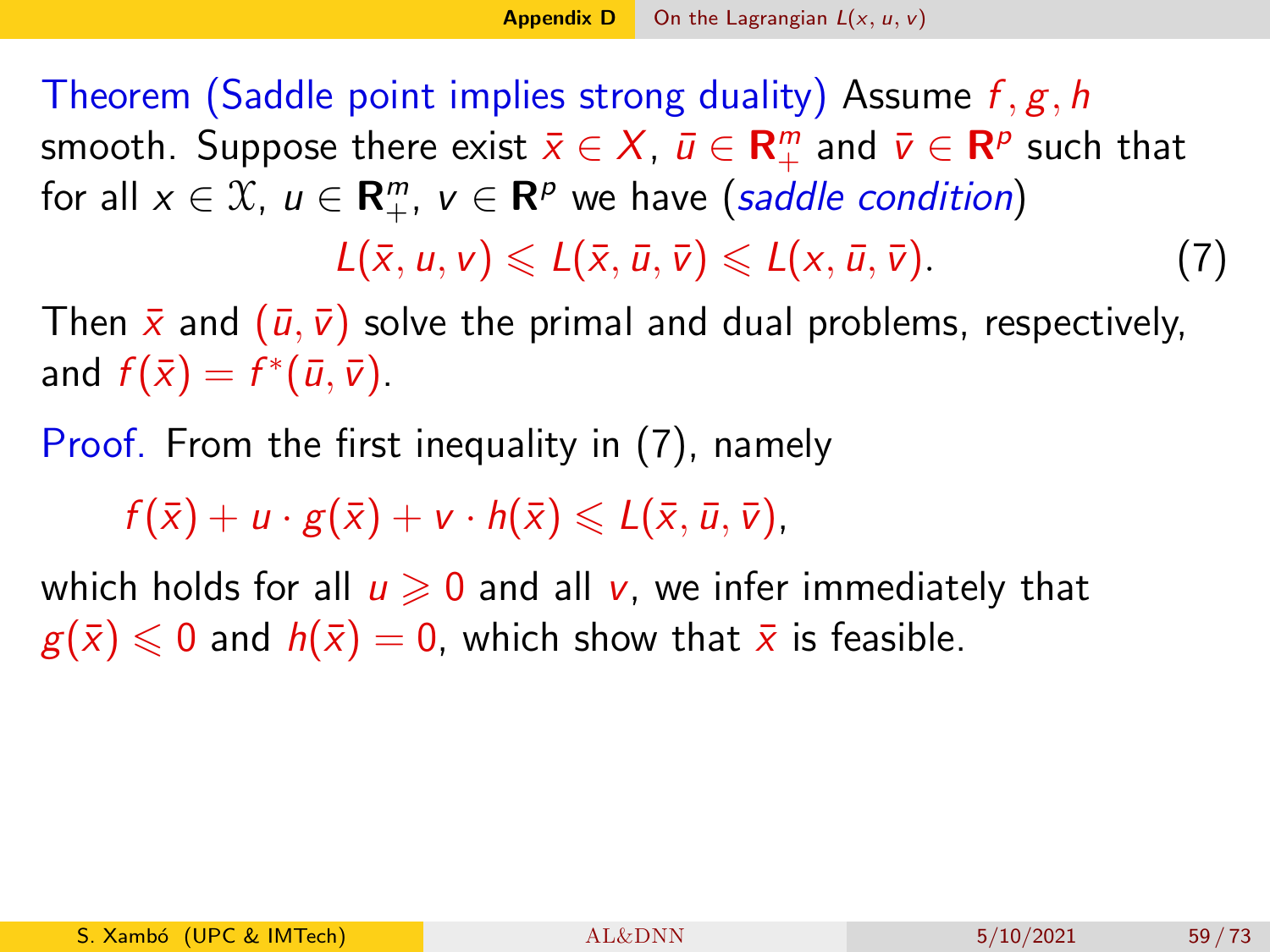Still from the first inequality we get, setting  $u = 0$  and using that  $v \cdot h(\bar{x}) = 0$  for any v, that  $f(\bar{x}) \leq f(\bar{x}) + \bar{u} \cdot g(\bar{x})$ , which yields  $\bar{u} \cdot g(\bar{x}) \geq 0$ . Since  $\bar{u} \geq 0$  and  $g(\bar{x}) \leq 0$ , we must have  $\bar{u} \cdot g(x) = 0$ , which actually is equivalent to  $\bar{u}_i g_i(\bar{x}) = 0$  for all  $i \in [m]$  (these relations are called *complementary slack conditions*).

Now look at the second inequality in [\(7\)](#page-58-0). Using that  $f(\overline{x}) = L(\overline{x}, \overline{u}, \overline{v})$ , we get  $f(\overline{x}) \le L(x, \overline{u}, \overline{v}) = f(x) + \overline{u} \cdot g(x) \le f(x)$ for all  $x \in X$ , which shows that  $\bar{x}$  is optimal and  $f(\bar{x}) \leqslant f^{*}(\bar{u}, \bar{v})$ . Thus  $\rho^* = f(\bar{x}) \leqslant f^*(\bar{u}, \bar{v}) \leqslant d^*$  . By weak duality, the inequalities must be equalities and this completes the proof.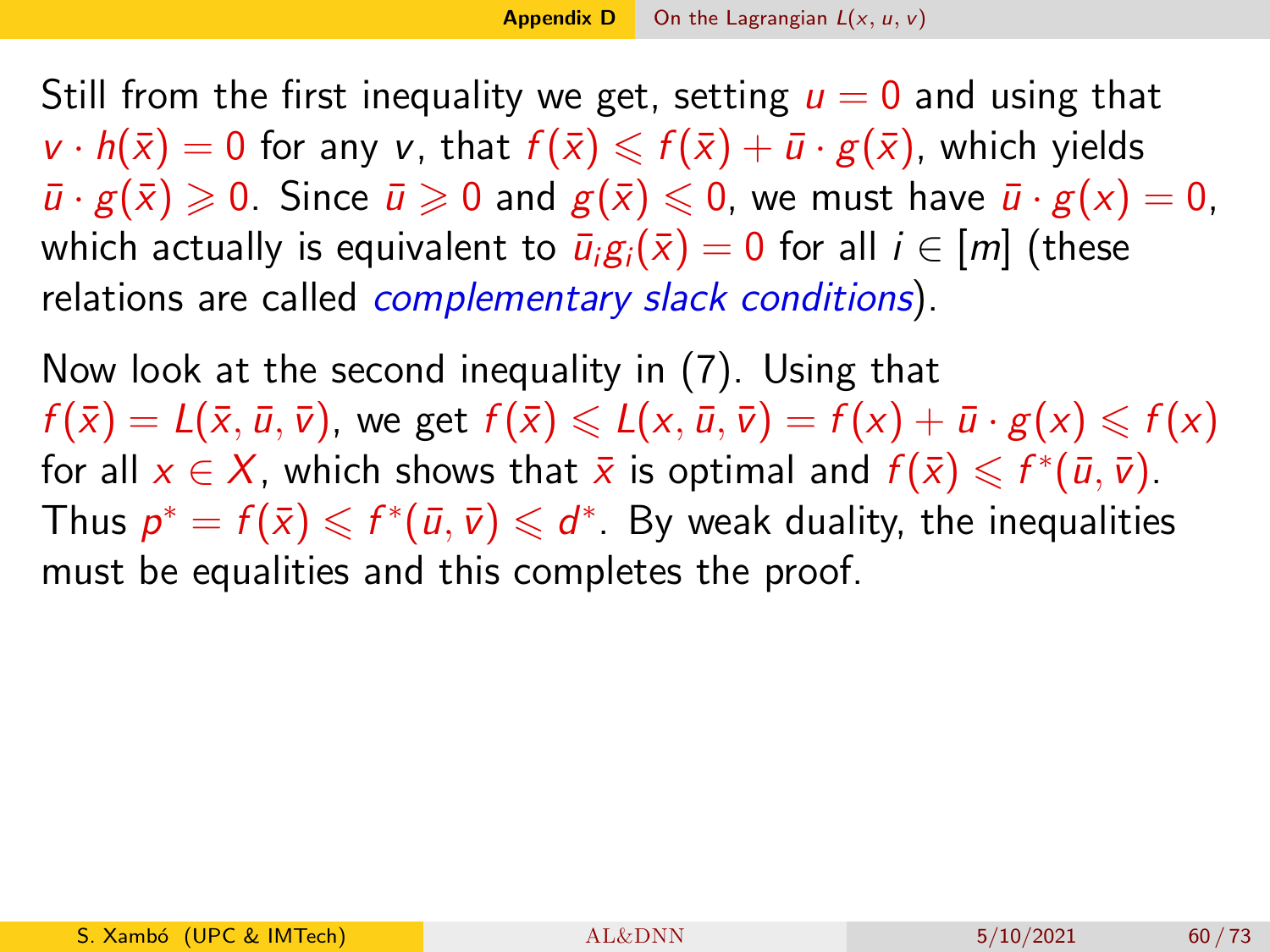<span id="page-60-0"></span>Karlin condition. For all  $u \in \mathbf{R}_{+}^{m}$ ,  $u \neq 0$ , there exists  $x \in \mathcal{X}$  such that  $u \cdot g(x) < 0$ .

The negation of this condition is that there exists  $u \in \mathbf{R}_{+}^{m}$ ,  $u \neq 0$ , such that for all  $x \in \mathcal{X}$  we have  $u \cdot g(x) \geq 0$ .

Theorem The Slater and Karlin conditions are equivalent.

Proof. Assume that  $x \in \mathcal{X}$  satisfies  $g_i(x) < 0$  for all  $i \in [m]$ . Then for all  $u \in \mathbf{R}_{+}^{m}$  we have  $u \cdot g(x) < 0$  if  $u \neq 0$ .

This shows that  $Slater \Rightarrow$  Karlin.

For the converse, namely that Karlin  $\Rightarrow$  Slater, we will show that the Karlin condition cannot be satisfied if the Slater condition is not satisfied.

We will proceed in several steps.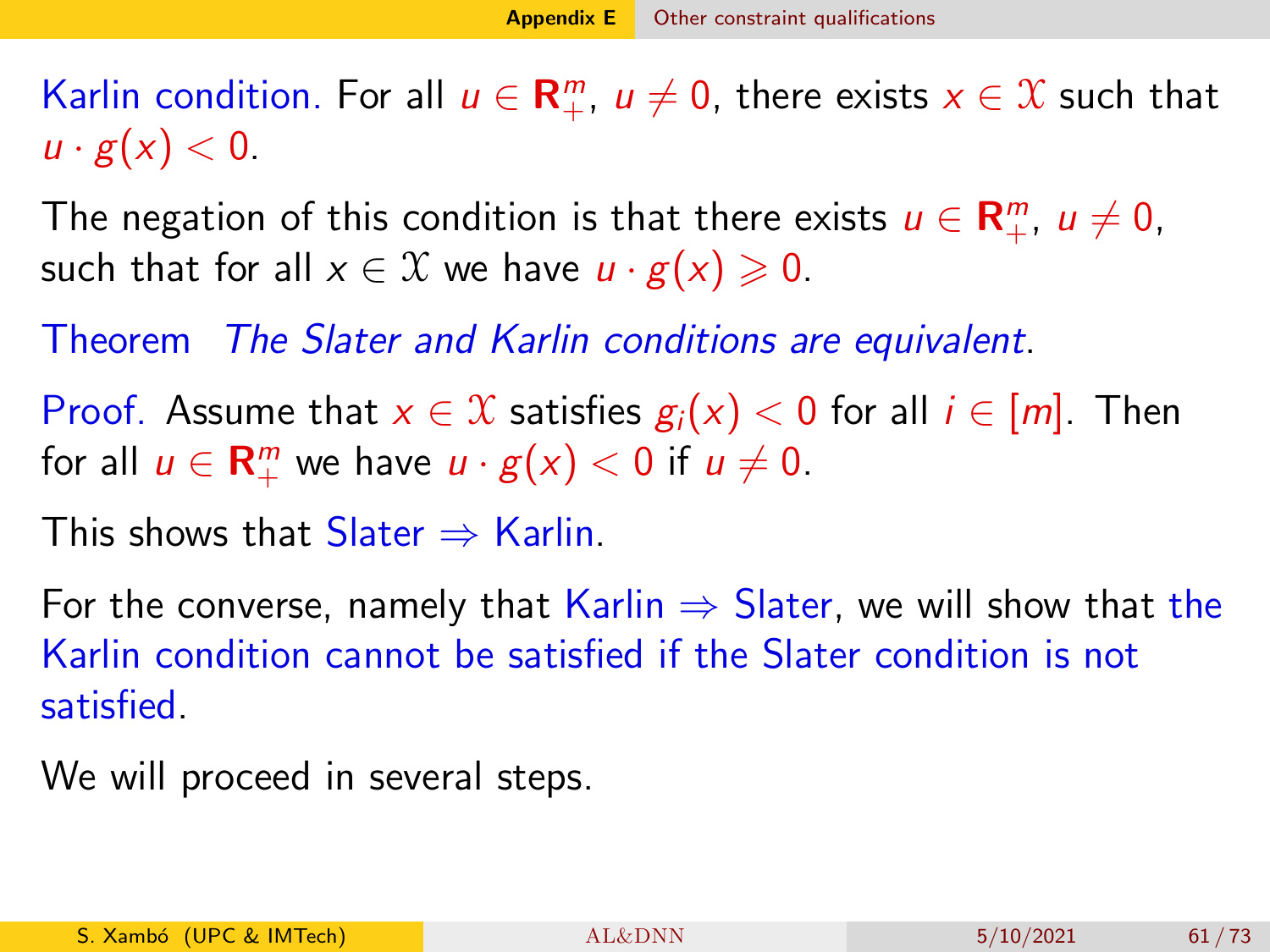Suppose then that the Slater condition is not satisfied. This means that for all  $x \in \mathcal{X}$  there is an index *i* such that  $g_i(x) \geq 0$ .

Let  $Z = \{ z \in \mathbb{R}^m \, | \, \exists x \in \mathcal{X} \text{ with } z > g(x) \}.$ 

It is clear that  $Z \neq \emptyset$  and  $0 \notin Z$ .

Moreover, it is easy to see, using that the  $g_i$  are convex, that Z is convex.

So 0 and  $\overline{Z}$  can be separated by a hyperplane (page 27): there is  $u \in \mathbb{R}^m$ ,  $u \neq 0$ , such that  $u \cdot z \geqslant 0$  for all  $z \in \mathbb{Z}$ . This implies that  $u \geqslant 0$  (if we had  $u_i < 0$ , we would find a  $z' \in Z$  with  $u \cdot z' < 0$  by letting  $z_i \uparrow \infty$  starting with any  $z \in Z$ ).

Now let  $\delta = \inf_{x \in \mathcal{X}} u \cdot g(x)$  and  $\delta' = \inf_{z \in Z} u \cdot z \geqslant 0$ . We will see that  $\delta=\delta'$ , and so  $\delta\geqslant 0$ , which means that the Karlin condition is not satisfied.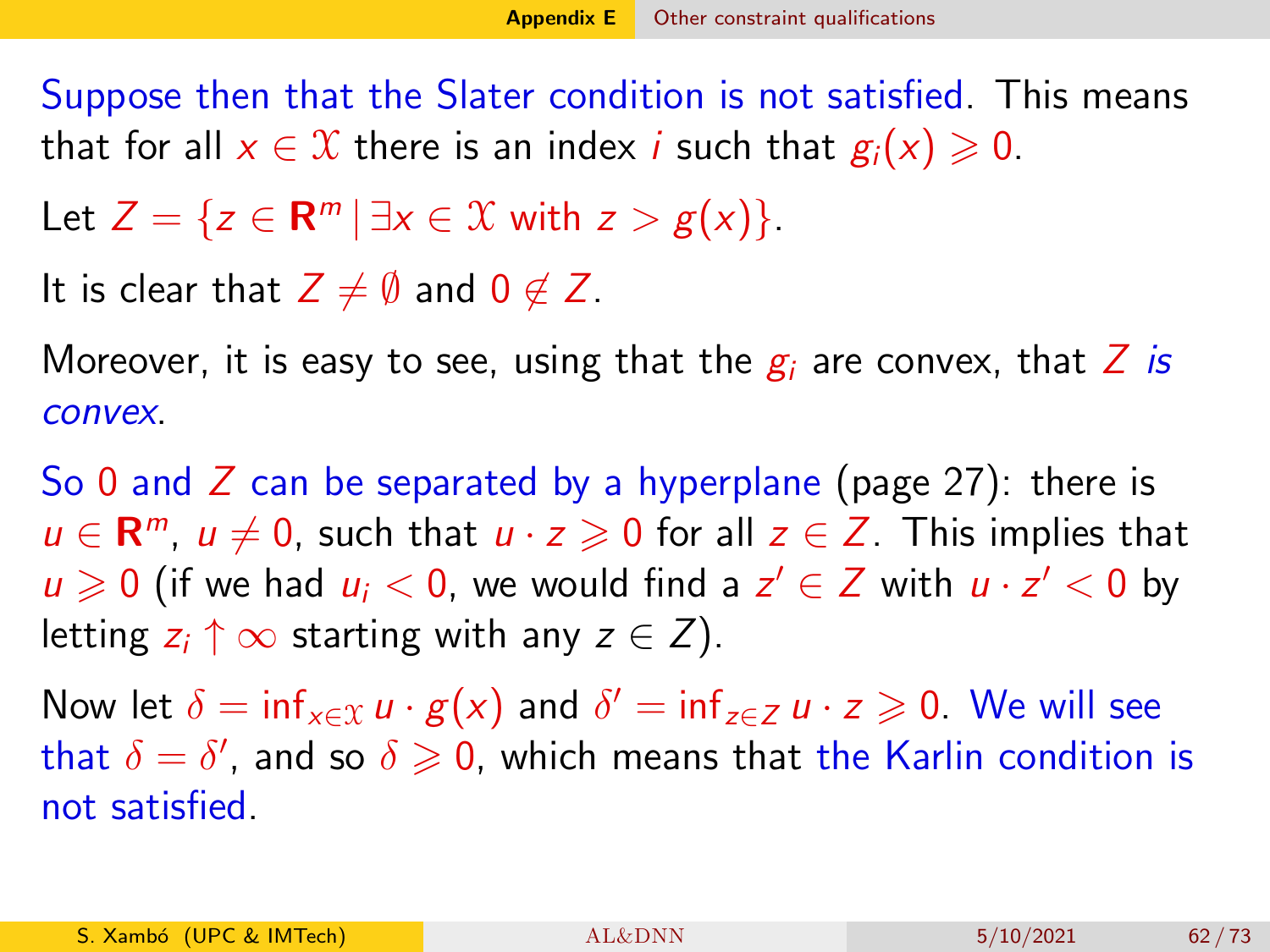To finish, we will show first that  $\delta' \geqslant \delta$  and then that  $\delta \geqslant \delta'.$ 

Indeed, for any  $z \in \mathbb{Z}$ , there is  $x \in \mathbb{X}$  such that  $z > g(x)$ , so  $u \cdot z \geqslant u \cdot g(x) \geqslant \delta$ , hence  $\delta' \geqslant \delta$ .

On the other hand, for any  $x \in \mathcal{X}$  and any arbitrarily small positive vector  $\epsilon \in \mathbf{R}^m$ , we have that  $z = g(x) + \epsilon \in Z$ , and for this  $z$ 

 $\delta' \leqslant u \cdot z = u \cdot g(x) + u \cdot \epsilon$ 

which implies that  $\delta' \leqslant \delta + u \cdot \epsilon$ . Since  $u \cdot \epsilon \geqslant 0$  is arbitrarily small, we conclude that  $\delta' \leqslant \delta$ .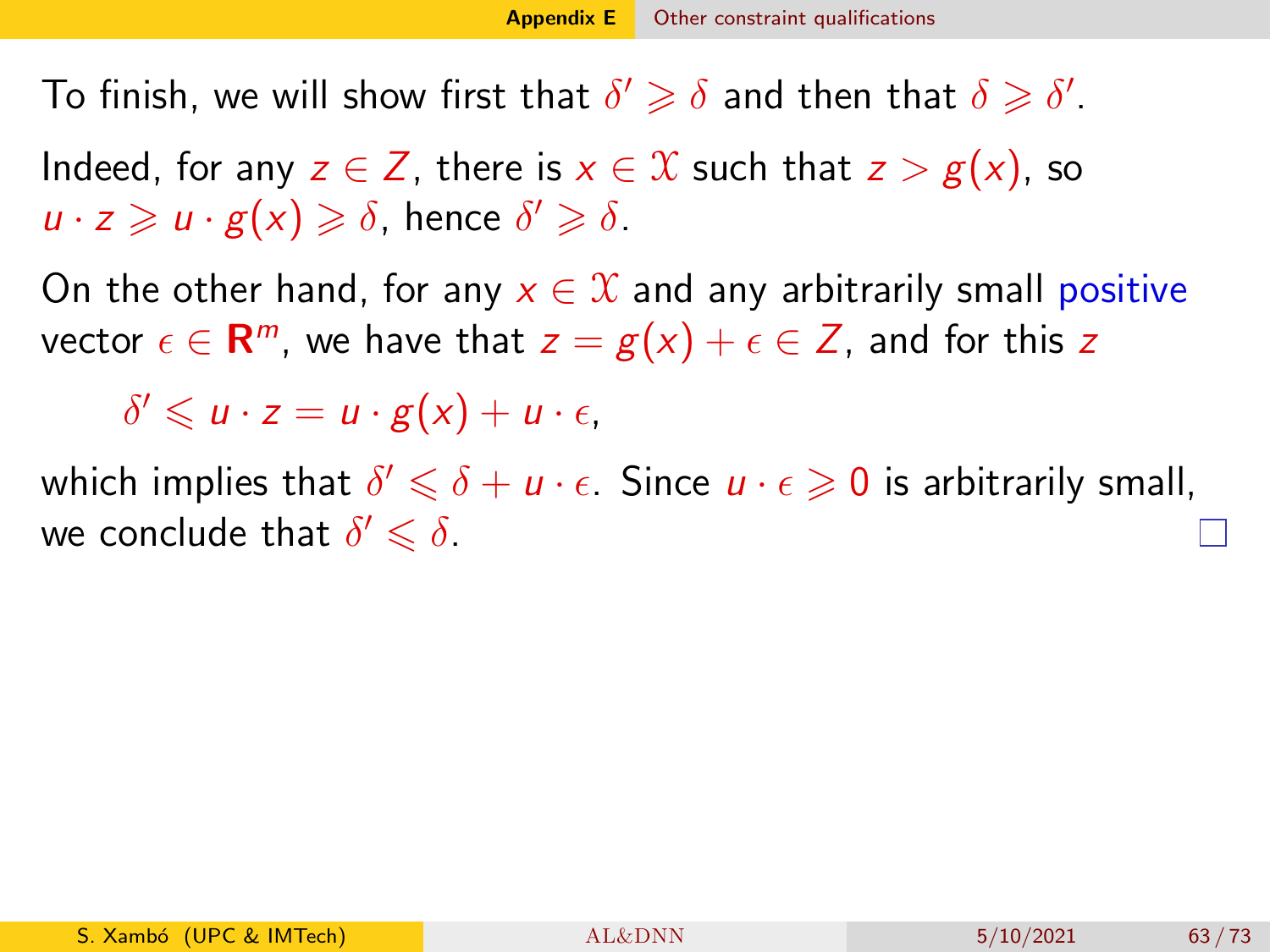Strict constraint qualification. It is satisfied if  $|X| > 1$  and there is  $x \in X$  such that the  $g_i$  are strictly convex at x within X (this means that for any  $x'\in X$ ,  $x'\neq x$ , and any  $\lambda\in (0,1)$ , we have  $\lambda g_i(x) + (1-\lambda)g_i(x') > g_i(\lambda x + (1-\lambda)x')).$ 

### Theorem

The strict constraint qualification implies the Slater (and hence also the Karlin) condition.

Proof. With the notations on page 64, if  $\bar{x} = \lambda x + (1 - \lambda)x'$  then

 $g_i(\bar{x}) < \lambda g_i(x) + (1 - \lambda) g_i(x') \leqslant 0.$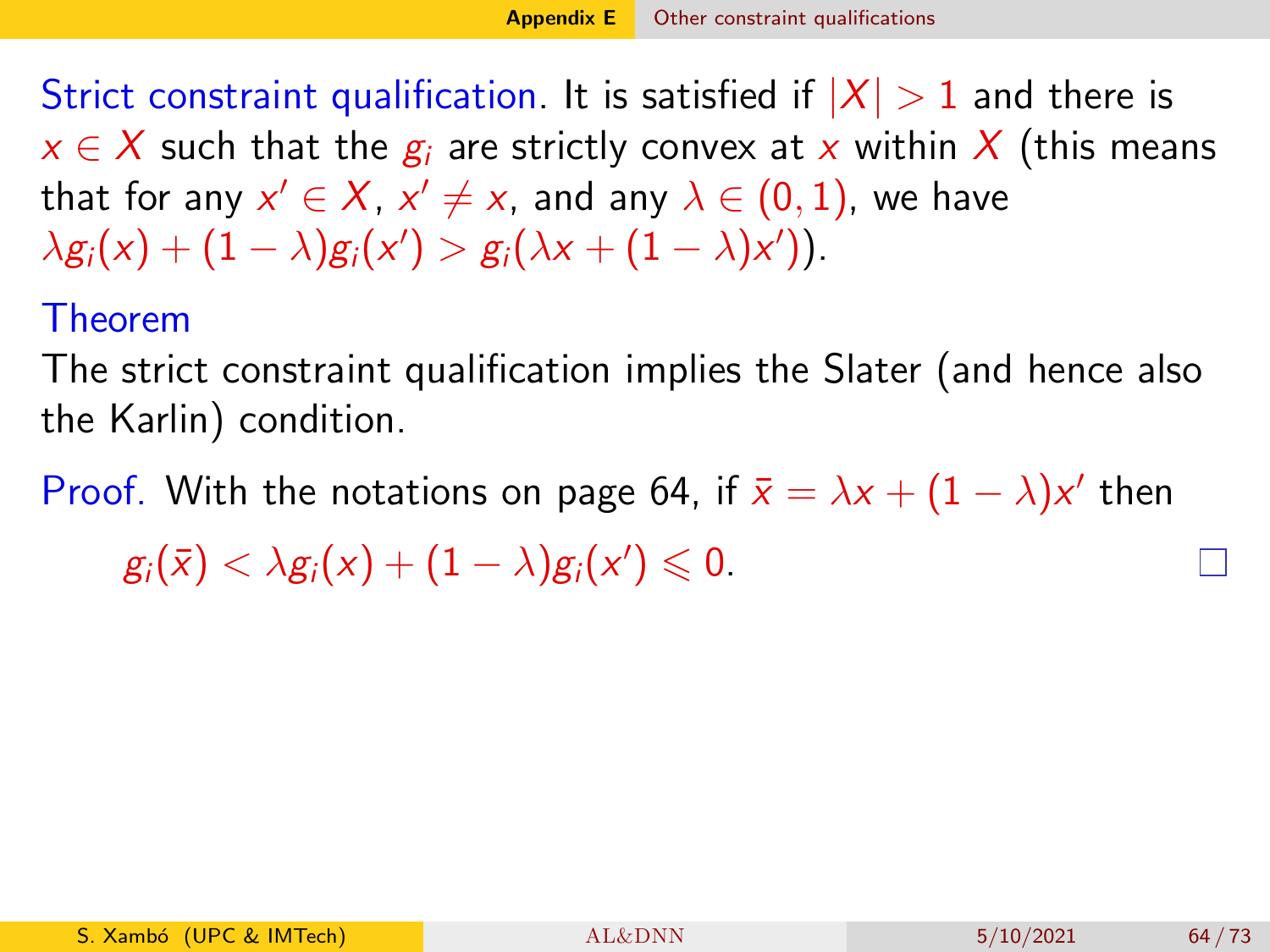#### <span id="page-64-0"></span>Theorem

Let  $\mathfrak{X}\subset\mathbf{R}^n$  be convex. Let  $f,g_i:\mathfrak{X}\to\mathbf{R}$   $(i\in[m])$  be convex functions and set  $X = \{x \in \mathcal{X} \mid g_i(x) \leq 0\}$  (*feasible set*). Assume that the  $g_i$  satisfy the Slater condition ( $\Leftrightarrow \exists x \in X$  such that  $g_i(x) < 0$ ,  $i \in [m]$  and that  $\overline{x}$  is an optimal solution of the problem  $\min_{x \in \mathcal{X}} f(x) \wedge g(x) \leqslant 0$ . Then there exists  $\bar{u} \in \mathsf{R}_+^m$  such that  $(\bar{x}, \bar{u})$ is a saddle point of the Lagrangian.

Proof. For  $x \in \mathcal{X}$ , consider the conditions

 $f(x) - f(\bar{x}) \leqslant 0, g_1(x) \leqslant 0, \cdots, g_m(x) \leqslant 0.$ 

These conditions do not satisfy Slater's condition, as  $f(x) - f(\bar{x}) \geq 0$ (by the optimality of  $\bar{x}$ ). Therefore they do not satisfy the Karlin condition. This means that we can find  $(\bar{u}_0,\bar{u})\in \mathsf{R}^{m+1}_+$  such that

<span id="page-64-1"></span>
$$
\bar{u}_0(f(x) - f(\bar{x})) + \sum_{i=1}^m \bar{u}_i g_i(x) \geq 0.
$$
 (8)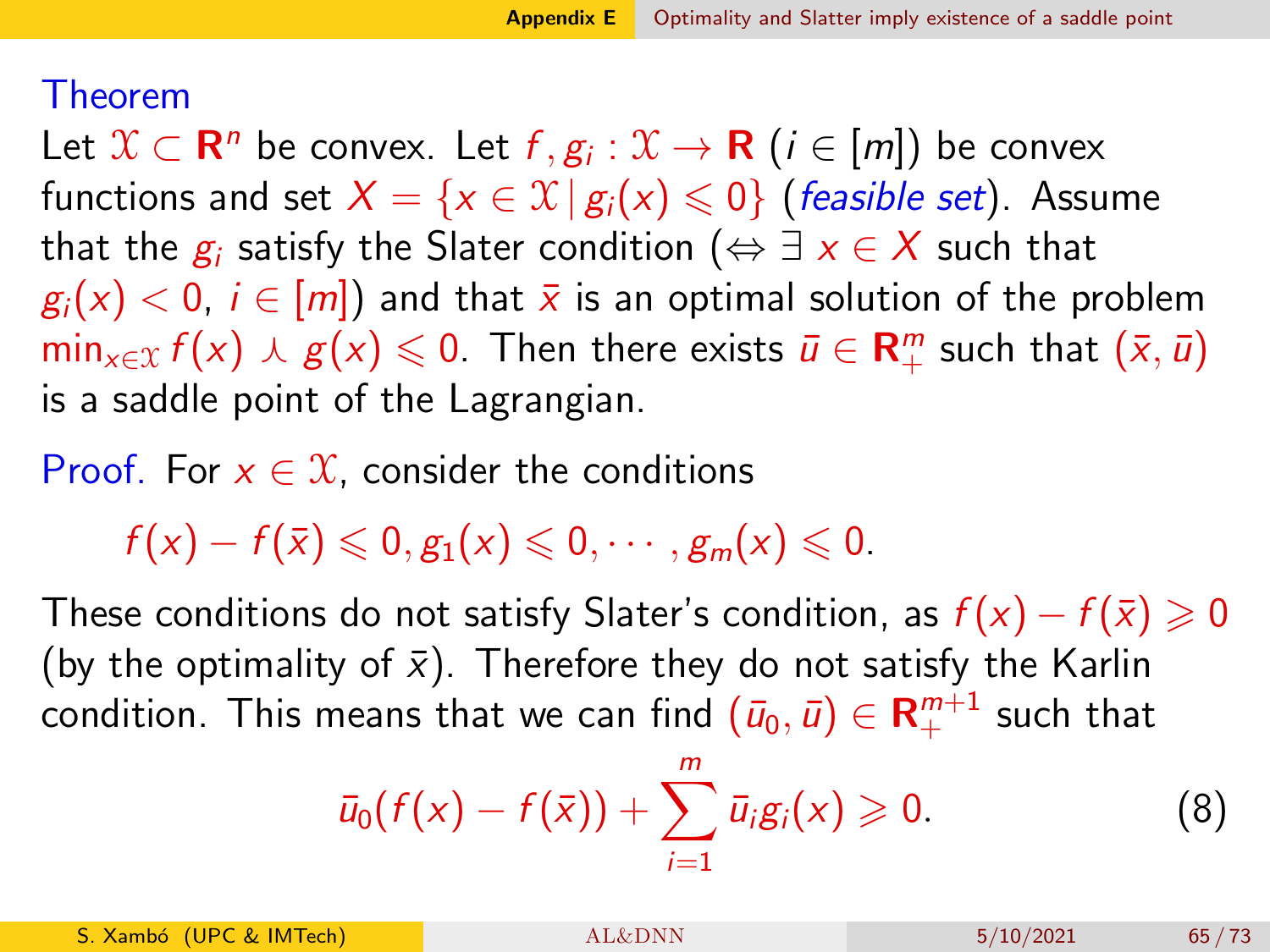In particular, for  $x=\bar{x}$  we get  $\sum_{i=1}^m \bar{u}_i g_i(\bar{x})\geqslant 0.$  Since  $\bar{u}_i g_i(\bar{x})\leqslant 0$ for  $i \in [m]$ , we actually have  $\sum_{i=1}^{m} \bar{u}_i g_i(\bar{x}) = 0$ . Together with [\(8\)](#page-64-1), we can write

$$
\bar{u}_0f(x)+\sum_{i=1}^m\bar{u}_ig_i(x)\geqslant \bar{u}_0f(\bar{x})=\bar{u}_0f(\bar{x})+\sum_{i=1}^m\bar{u}_ig_i(\bar{x}).
$$

If we had  $\bar{u}_0 = 0$ , then we would also have  $\sum_{i=1}^m \bar{u}_i g_i(x) \geqslant 0$ , which contradicts the Karlin qualification, hence also the Slater qualification of the  $g_i(x)$ . On dividing by  $\bar{u}_0$ , and redefining  $\bar{u}_i$  as  $\bar{u}_i/\bar{u}_0$ , we obtain that  $L(\bar{x}, \bar{u}) \le L(x, \bar{u})$ , which is the second inequality in the definition of a saddle point.

On the other hand, for all  $u\in{\mathbf R}_+^m$ , we have  $\sum_{i=1}^m u_i\mathcal{g}_i(\bar{\mathsf{x}})\leqslant 0$ , for  $g_i(\bar{x} \leq 0$  for all  $i \in [m]$ . Therefore

 $L(\bar{x}, u) = f(\bar{x}) + u \cdot g(\bar{x}) \leqslant f(\bar{x}) = f(\bar{x}) + \sum_{i=1}^{m} \bar{u}_i g_i(\bar{x}) = L(\bar{x}, \bar{u}),$ 

and this ends the proof.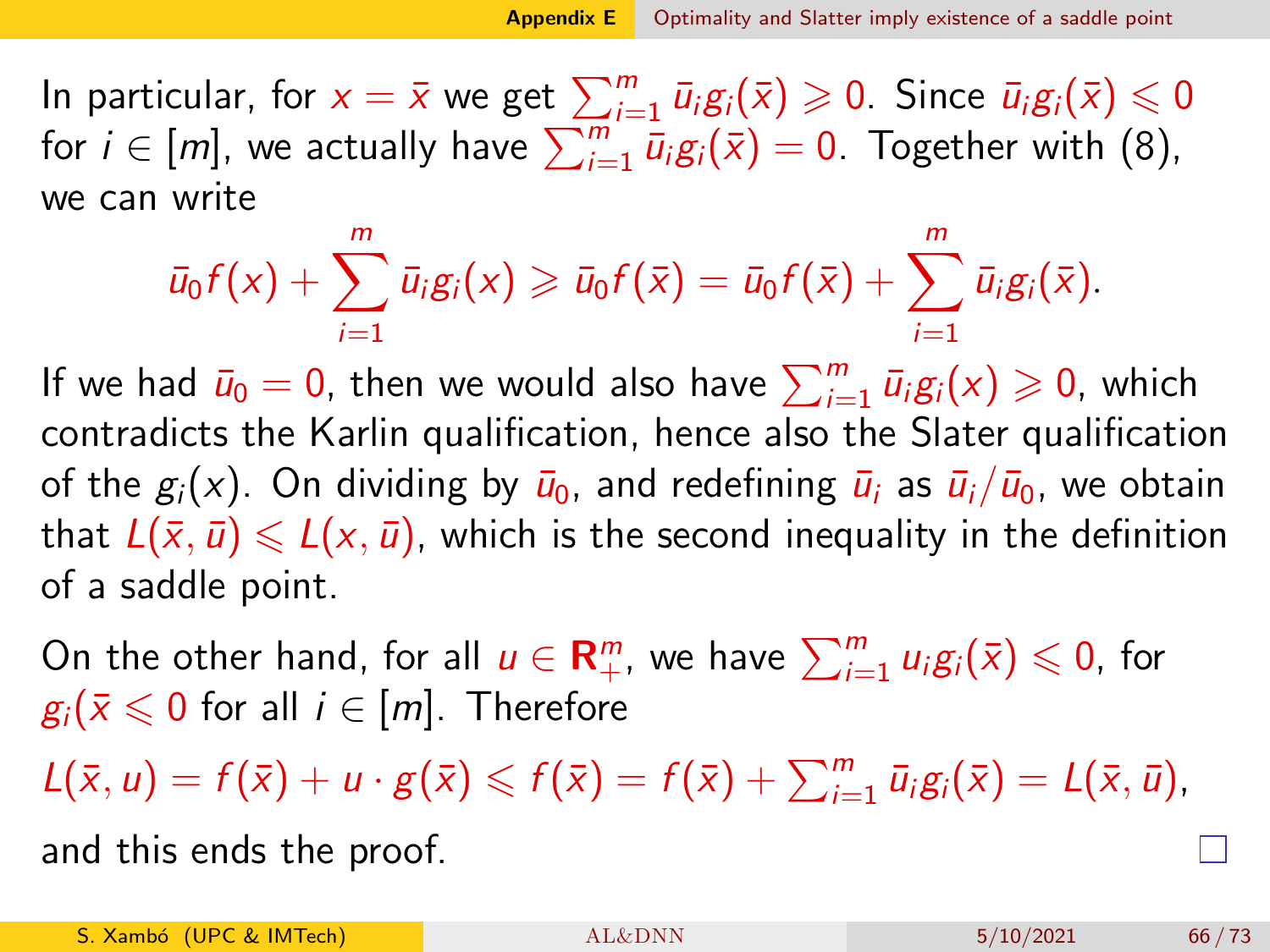<span id="page-66-1"></span><span id="page-66-0"></span>Deviation variables. If the data are not linearly separable, we cannot assume that  $y^j(w \cdot x^j + b) \geqslant 1$  for all  $j \in [m].$ 

In view of applying optimization tools, introduce non-negative deviation or slack variables  $t_1, \ldots, t_n$  and consider the relaxed constraints  $y^j(w \cdot x^j + b) \geqslant 1 - t_j$ .

In this situation, a convenient modification of the function to be minimized is

1  $\frac{1}{2}|\!|\!|w|\!|\!|^2+\lambda\sum t_j$ 

where  $\lambda \in \mathbf{R}_{+}$  is a constant.

The hyperplane produced with this minimization separates correctly the  $x^j$  with margin  $1/\|\textit{w}\|$  except the  $outliers$ , points that fall either on the incorrect half-space or within the ribbon

 $-1 < w \cdot x^{j} + b < +1$  (see, for example, [\[9,](#page-72-0) Ch. 9]).

Another extension is to multi-class classifications *(ibidem)*.

S. Xambó (UPC & IMTech)  $AL&DNN$  5/10/2021 67/73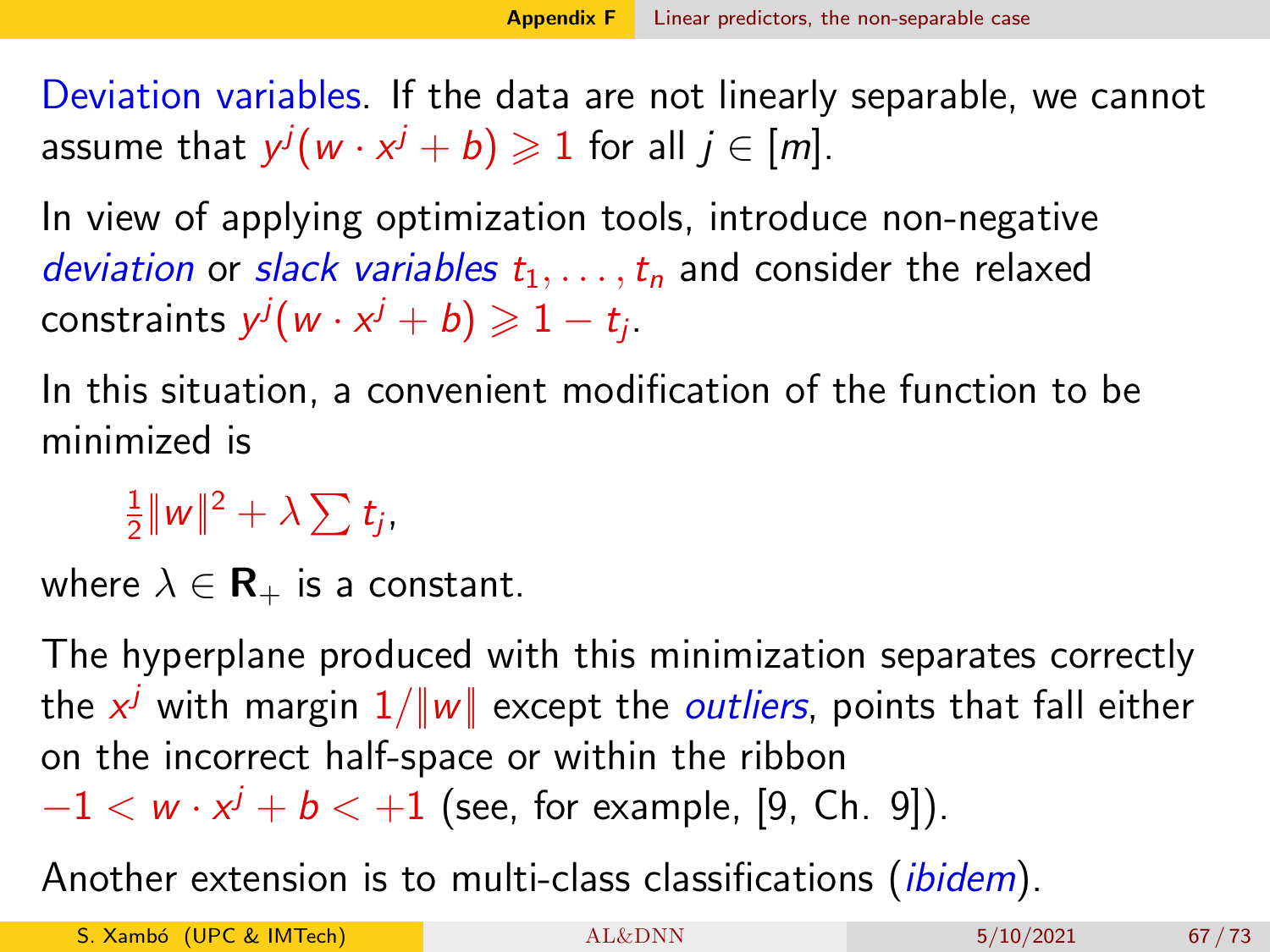Feature mappings. Finally, let us mention the very useful device consisting of applying linear separation after mapping the input space to a higher dimension by means of a *non-linear* map. Roughly, it works as follows.

A *feature map* of the space  $\mathfrak X$  is a map  $\phi:\mathfrak X\to\mathbf{R}^{n'}$ , where  $n'$  can be arbitrary. Usually  $n'$  and  $\phi$  are chosen to facilitate that the data  $\psi(x)$ appear to be linearly separable in  $\mathsf{R}^{n'}$  when this condition is not satisfied in  $\mathfrak{X}$ .

If we manage to obtain a linear separator  $h'$  of the  $\phi(x^i) \in \mathbf{R}^{n'}$ , then  $h(x) = h'(\phi(x))$  is a non-linear separator of the  $x^i$  in  $\mathbb{R}^n$  and the hypersurface  ${h(x) = 0}$  is the *decision boundary*.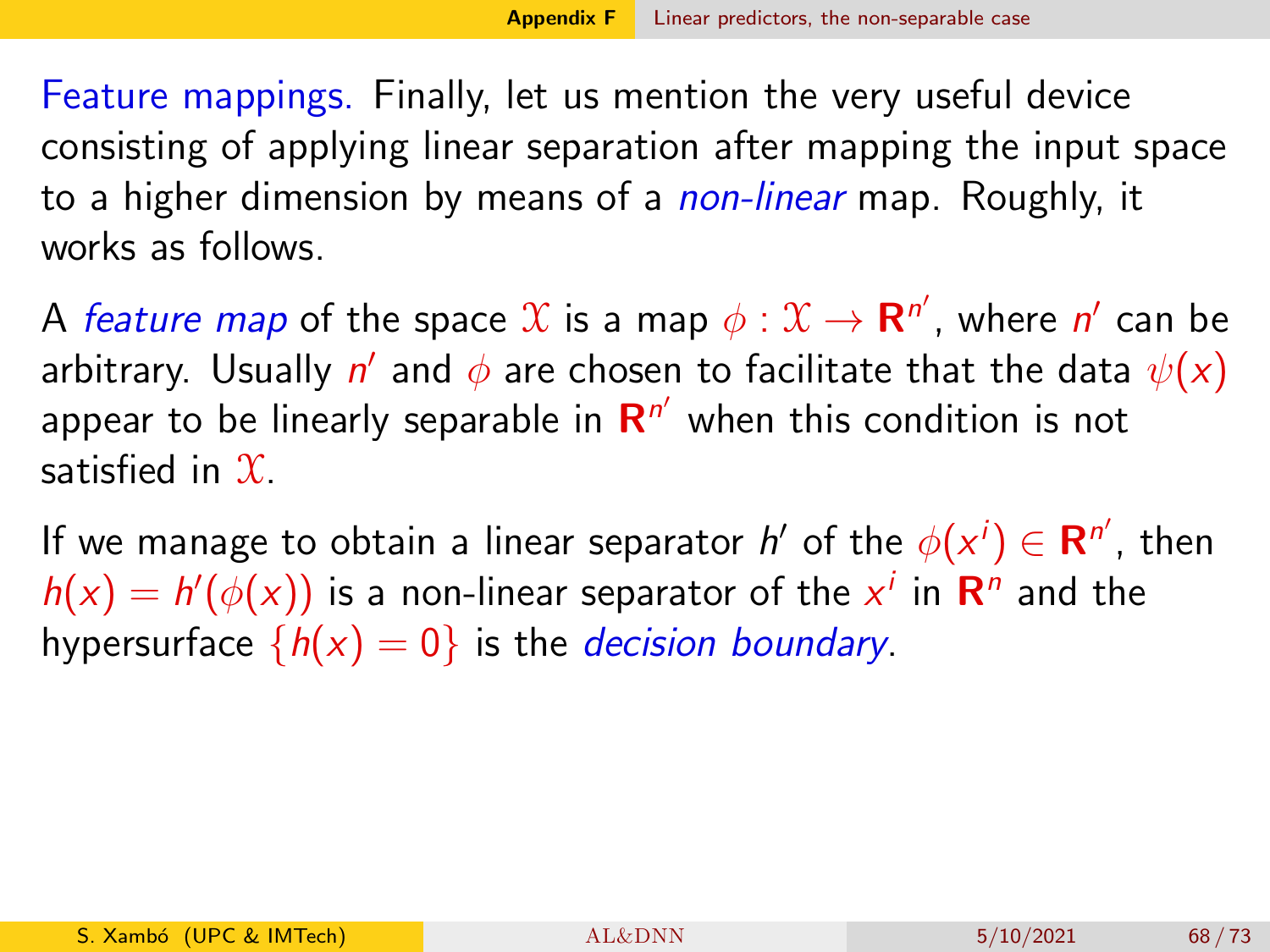A relevant point is that these techniques lead naturally to the notion kernels (we will study them in the session 10-13 on RKHS), which rely on the pairing  $\kappa({\pmb{\times}}, {\pmb{\times}}') = \phi({\pmb{\times}}) \cdot \phi({\pmb{\times}}')$  or, more specifically, on the *kernel matrix*  $\kappa(x^i, x^j)$ , which is sufficient, as remarked before, to run the support vector algorithms (in  $\mathsf{R}^{n'}$ ), and the *kernel trick* amounts to the realization that often the values  $\kappa(\mathsf{x}^i,\mathsf{x}^j)$  can be judiciously specified with no reference to  $\phi$  (more in session 10-13).

One more point is that there are also interesting cases in which  $n' < n$ , and then we speak of *dimension reduction*. As noted, the PCA and SVD techniques mentioned earlier fall under this notion. A quite interesting achievement is the  $t$ -SNE separation algorithm developed in [\[10\]](#page-72-1) and [\[11\]](#page-72-2) mapping images of hand-written digits (dimension  $n = 28^2$ ) to  $\mathbb{R}^2$ .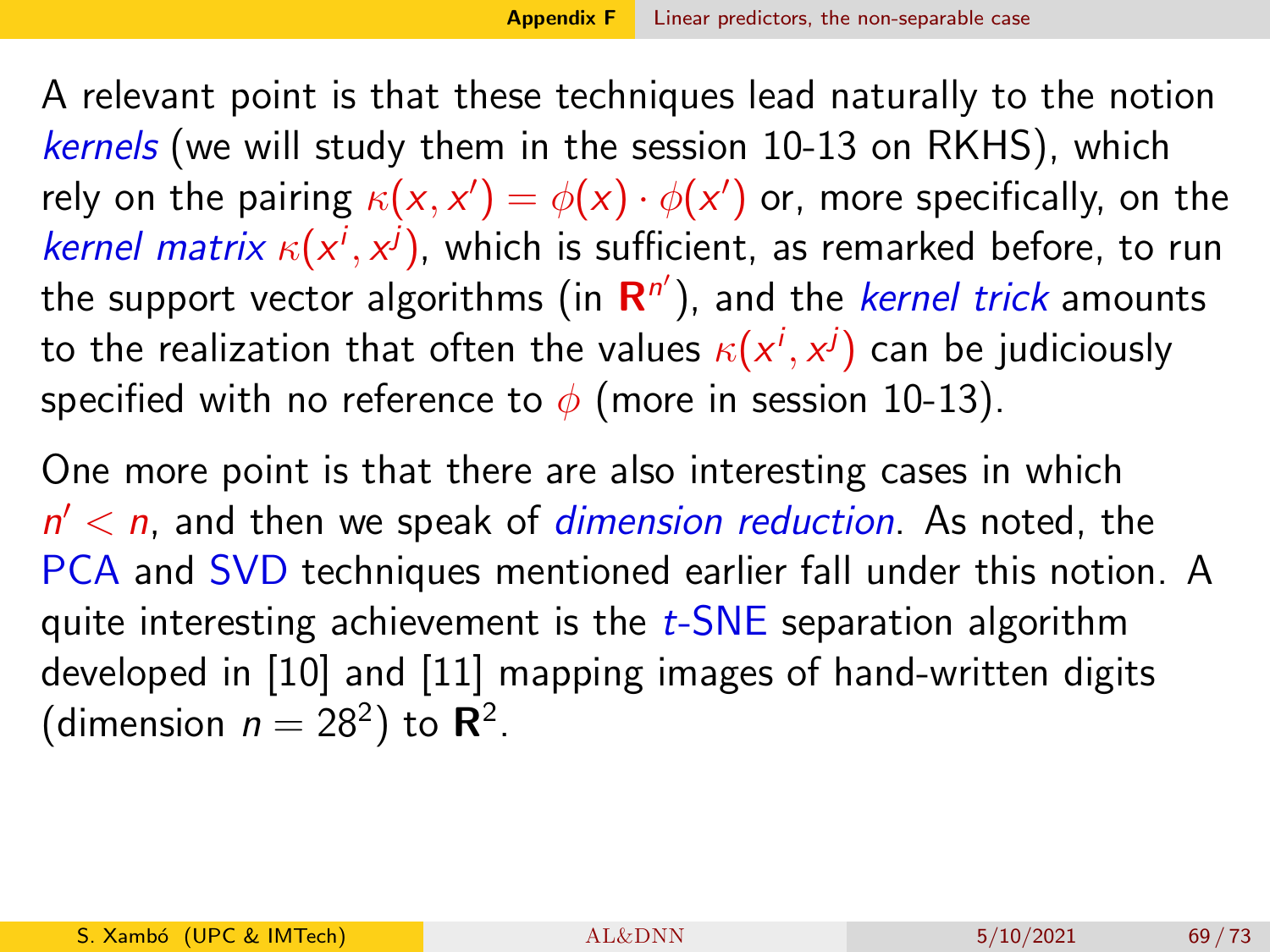# References I

[1] S. Boyd and L. Vandenberghe, Convex optimization. Cambridge University Press, 2009. Seventh printing with corrections.  $xiv +716$  p. [https://web.stanford.edu/~boyd/cvxbook/bv\\_cvxbook.pdf.](https://web.stanford.edu/~boyd/cvxbook/bv_cvxbook.pdf.) First published 2004.

[2] B. Schölkopf and A. J. Smola, Learning with kernels: support vector machines, regularization, optimization, and beyond.

MIT Press, 2002.

xviii  $+ 626$  pp.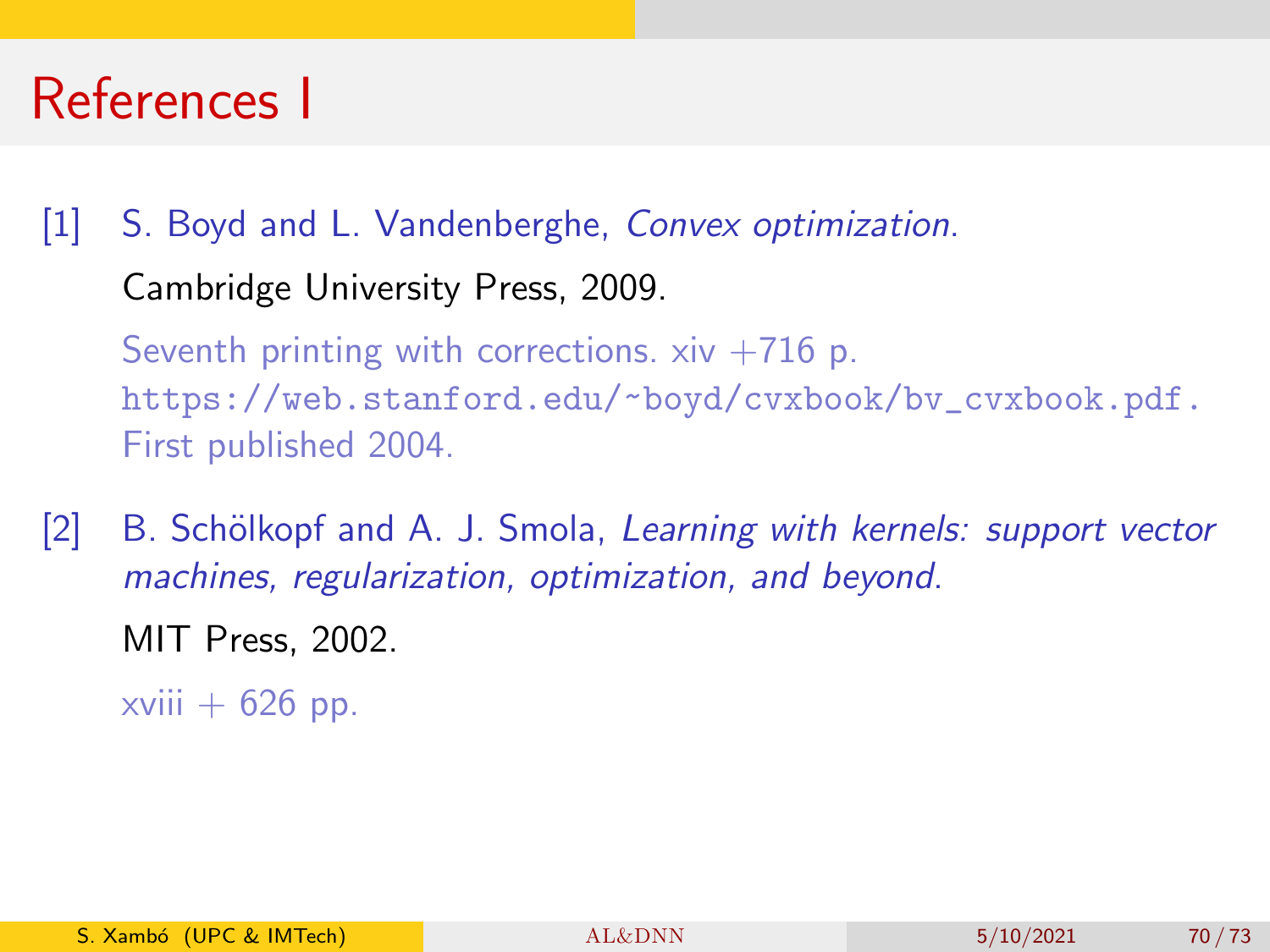# References II

- <span id="page-70-0"></span>[3] M. Mohri, A. Rostamizadeh, and A. Talwalkar, Foundations of machine learning.
	- MIT press, 2018.

 $xvi + 486$  pp.

[4] G. Giorgi and T. H. Kjeldsen (editors), *Traces and emergence of* nonlinear programming.

## Birkhäuser, 2014.

A collection of selected classical papers on nonlinear optimization, with the introductory piece "A historical view of nonlinear programming: traces and emergence" by the editors G. Giorgi and H. Kjeldsen.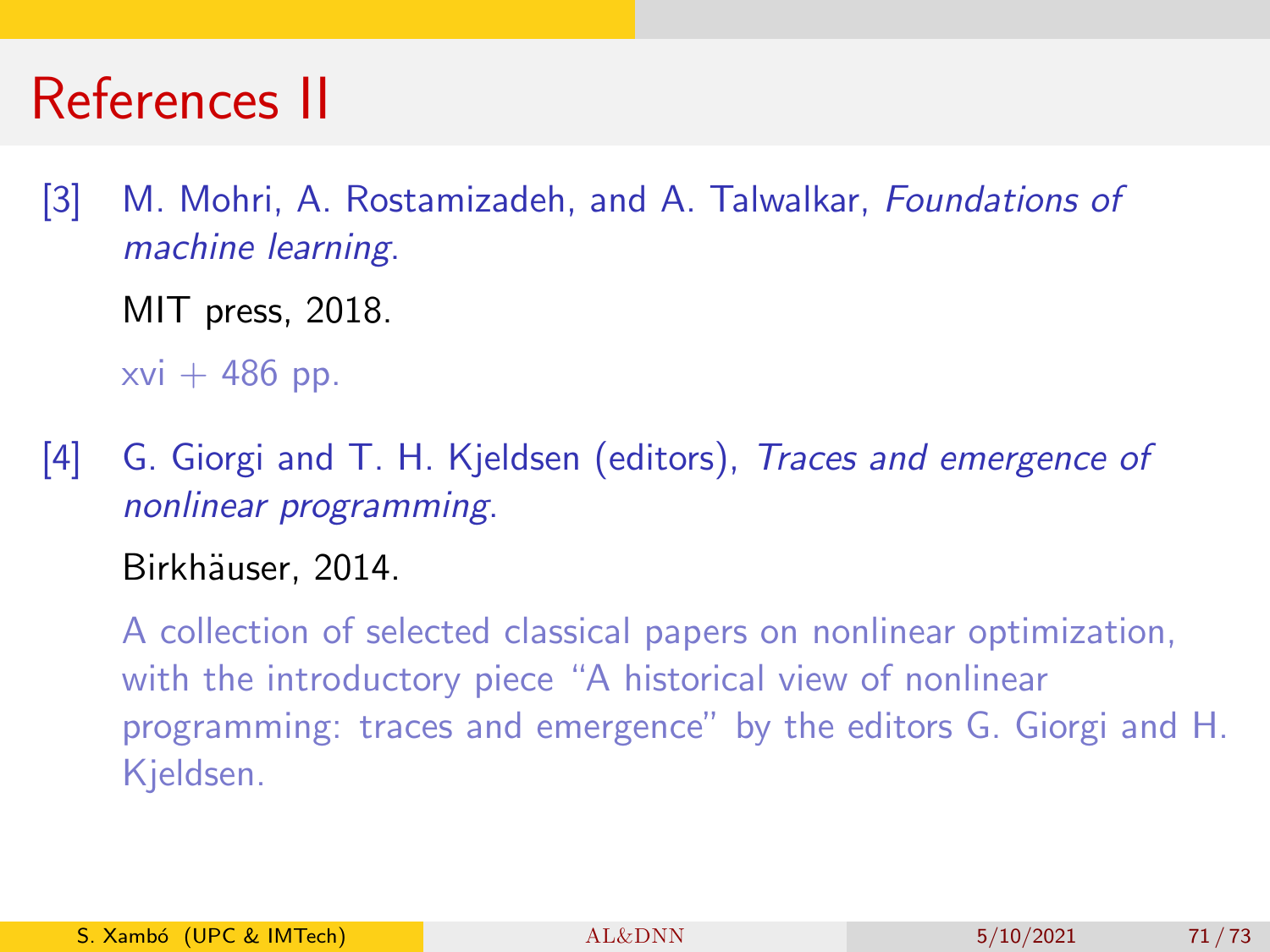# References III

- [5] L. N. Trefethen and D. Bau III, Numerical linear algebra. Siam, 1997.
- <span id="page-71-0"></span>[6] C. Cortes and V. Vapnik, "Support-vector networks," Machine Learning, vol. 20, no. 3, pp. 273–297, 1995.
- <span id="page-71-1"></span>[7] E. Alpaydin, Introduction to machine learning (fourth edition). Adaptive computation and machine learning, MIT press, 2020. xxiv + 682 pp. 1st edition: 2004; 2nd, 2010; 3rd, 2014.
- <span id="page-71-2"></span>[8] S. Marsland, Machine learning: an algorithmic perspective (second edition).

CRC press, 2015.